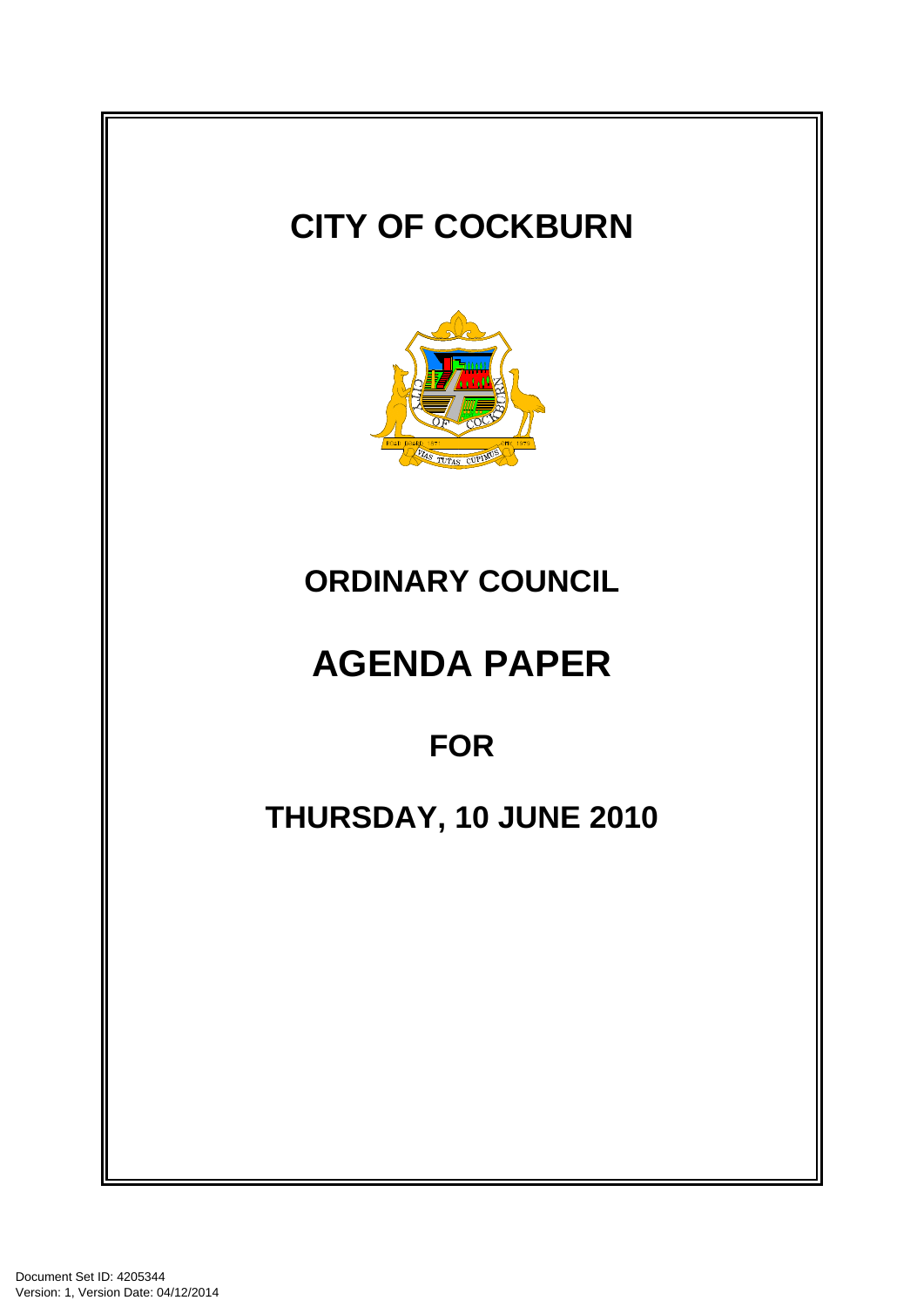# **CITY OF COCKBURN**

## **SUMMARY OF AGENDA TO BE PRESENTED TO THE ORDINARY COUNCIL MEETING TO BE HELD ON THURSDAY, 10 JUNE 2010 AT 7:00 PM**

## **Page**

| 1.               |                                                                                                                     |                                                                                                           |  |
|------------------|---------------------------------------------------------------------------------------------------------------------|-----------------------------------------------------------------------------------------------------------|--|
| 2.               | APPOINTMENT OF PRESIDING MEMBER (IF REQUIRED)1                                                                      |                                                                                                           |  |
| 3.               | DISCLAIMER (TO BE READ ALOUD BY PRESIDING MEMBER) 1                                                                 |                                                                                                           |  |
| $\overline{4}$ . | ACKNOWLEDGEMENT OF RECEIPT OF WRITTEN DECLARATIONS OF<br>FINANCIAL INTERESTS AND CONFLICT OF INTEREST (BY PRESIDING |                                                                                                           |  |
| 5.               |                                                                                                                     |                                                                                                           |  |
| 6.               |                                                                                                                     | ACTION TAKEN ON PREVIOUS PUBLIC QUESTIONS TAKEN ON                                                        |  |
| 7.               |                                                                                                                     |                                                                                                           |  |
| 8.               |                                                                                                                     |                                                                                                           |  |
|                  | 8.1                                                                                                                 | (OCM 10/06/2010) - SPECIAL COUNCIL MEETING - 06/05/20102                                                  |  |
|                  | 8.2                                                                                                                 | (OCM 10/06/2010) - ORDINARY COUNCIL MEETING - 13/05/20102                                                 |  |
| 9.               |                                                                                                                     |                                                                                                           |  |
| 10.              |                                                                                                                     |                                                                                                           |  |
| 11.              |                                                                                                                     | BUSINESS LEFT OVER FROM THE PREVIOUS MEETING (IF                                                          |  |
| 12.              |                                                                                                                     | DECLARATION OF COUNCILLORS WHO HAVE NOT GIVEN DUE                                                         |  |
| 13.              |                                                                                                                     |                                                                                                           |  |
|                  | 13.1                                                                                                                | (OCM 10/06/2010) - PROPOSED AMENDMENT TO POLICY SC3<br>'COUNCIL MEETINGS' (1704) (D GREEN) (ATTACH)3      |  |
|                  | 13.2                                                                                                                | (OCM 10/06/2010) - REVIEW OF CITY OF COCKBURN (LOCAL<br>GOVERNMENT ACT) LOCAL LAWS 2000 (1116) (P WESTON) |  |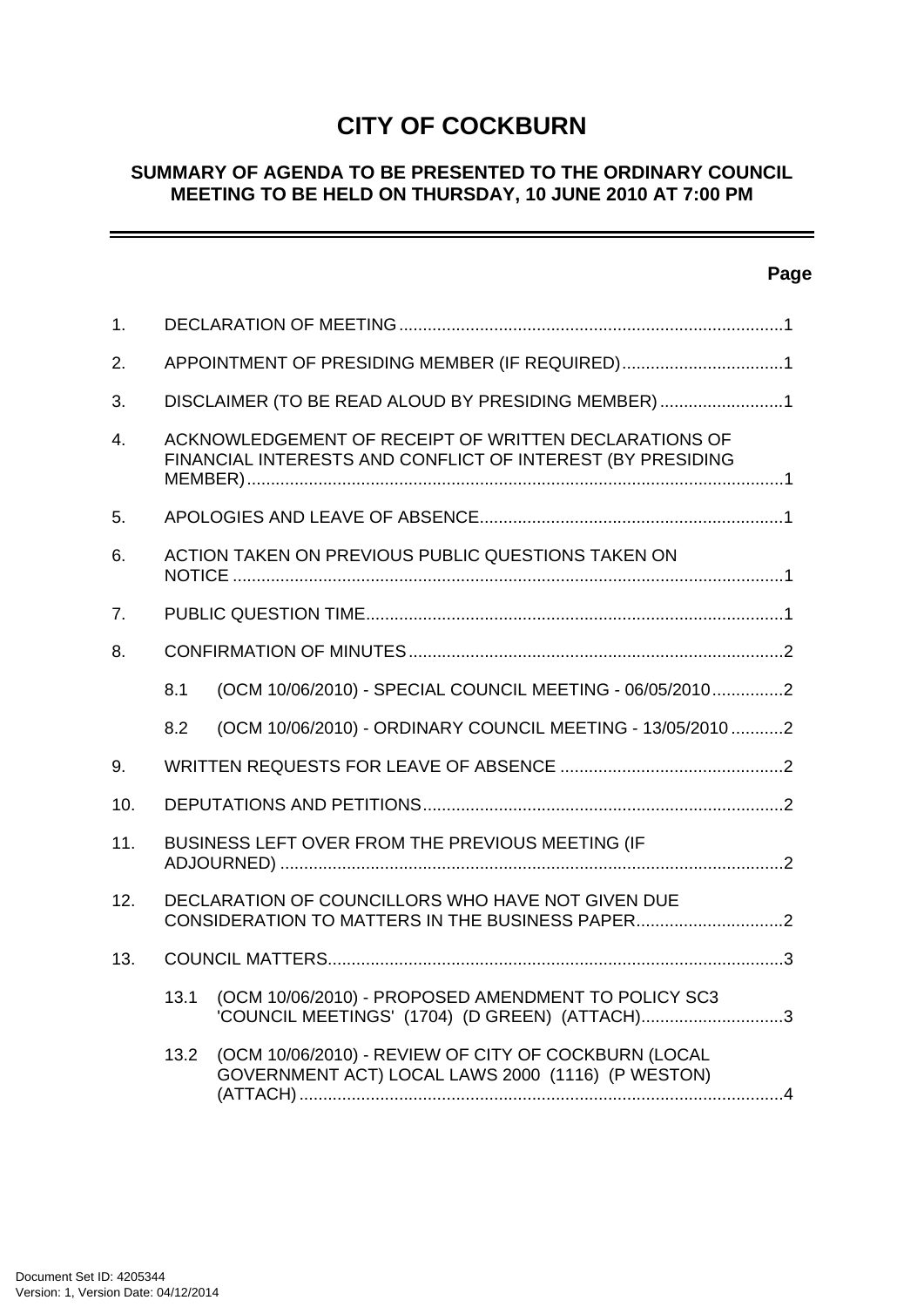# **Page**

|     |                                                 | 13.3 (OCM 10/06/2010) - ENDORSEMENT OF THE PLAN FOR THE                                                                                                                                                                                                                                                                              |  |
|-----|-------------------------------------------------|--------------------------------------------------------------------------------------------------------------------------------------------------------------------------------------------------------------------------------------------------------------------------------------------------------------------------------------|--|
| 14. |                                                 |                                                                                                                                                                                                                                                                                                                                      |  |
|     | 14.1                                            | (OCM 10/06/2010) - LOCAL STRUCTURE PLAN ADOPTION - LOTS<br>91, 500, 501 AND 1 - 5 HOWE STREET, BEELIAR; WHELANS                                                                                                                                                                                                                      |  |
|     |                                                 | 14.2 (OCM 10/06/2010) - FINAL CONSIDERATION OF AMENDMENT<br>NO. 42 TO CITY OF COCKBURN TOWN PLANNING SCHEME NO.<br>3 - REZONING VARIOUS LAND HOLDINGS AFFECTED BY<br>WESTERN POWER TRANSMISSION LINE CORRIDORS FROM<br>'PARKS AND RECREACTION' AND 'PUBLIC PURPOSE' LOCAL<br>RESERVES TO 'SPECIAL USE' - OWNER: VARIOUS - APPLICANT: |  |
|     | 14.3                                            | (OCM 10/06/2010) - PROPOSED OUTBUILDING - LOCATION: 15<br>HERMIONE WAY, COOLBELLUP - OWNER: K SHACKELFORD -<br>APPLICANT: TROJAN OUTDOOR (1103763) (M SCARFONE)                                                                                                                                                                      |  |
| 15. |                                                 |                                                                                                                                                                                                                                                                                                                                      |  |
|     | 15.1                                            | (OCM 10/06/2010) - LIST OF CREDITORS PAID - APRIL 2010                                                                                                                                                                                                                                                                               |  |
|     | 15.2                                            | (OCM 10/06/2010) - STATEMENT OF FINANCIAL ACTIVITY AND<br>ASSOCIATED REPORTS - APRIL 2010 (5505) (N MAURICIO)                                                                                                                                                                                                                        |  |
|     | 15.3                                            | (OCM 10/06/2010) - ADOPTION OF MUNICIPAL BUDGET 2010/11<br>AND ANNUAL BUSINESS PLAN 2010/11 (5402) (S DOWNING/N                                                                                                                                                                                                                      |  |
| 16. |                                                 | ENGINEERING AND WORKS DIVISION ISSUES.<br>42                                                                                                                                                                                                                                                                                         |  |
|     | 16.1                                            | (OCM 10/06/2010) - POSITION STATEMENT PSEW15 'REMOVAL<br>AND PRUNING OF TREES' (3002) (A JOHNSTON) (ATTACH) 42                                                                                                                                                                                                                       |  |
|     | 16.2                                            | (OCM 10/06/2010) - TENDER QR08/2010 TWO (2) REFUSE<br>COMPACTOR TRUCK - 6 X 4 29M3 SIDE LOADING (QR08/2010) (P                                                                                                                                                                                                                       |  |
|     |                                                 | 16.3 (OCM 10/06/2010) - TENDER NO. RFT 33/2009 - CLEANING<br>SERVICES - PUBLIC, COMMUNITY & ADMINISTRATION<br>FACILITIES (RFT 33/2009) (M LITTLETON / D VICKERY) (ATTACH) 54                                                                                                                                                         |  |
| 17. |                                                 |                                                                                                                                                                                                                                                                                                                                      |  |
| 18. |                                                 |                                                                                                                                                                                                                                                                                                                                      |  |
| 19. | MOTIONS OF WHICH PREVIOUS NOTICE HAS BEEN GIVEN |                                                                                                                                                                                                                                                                                                                                      |  |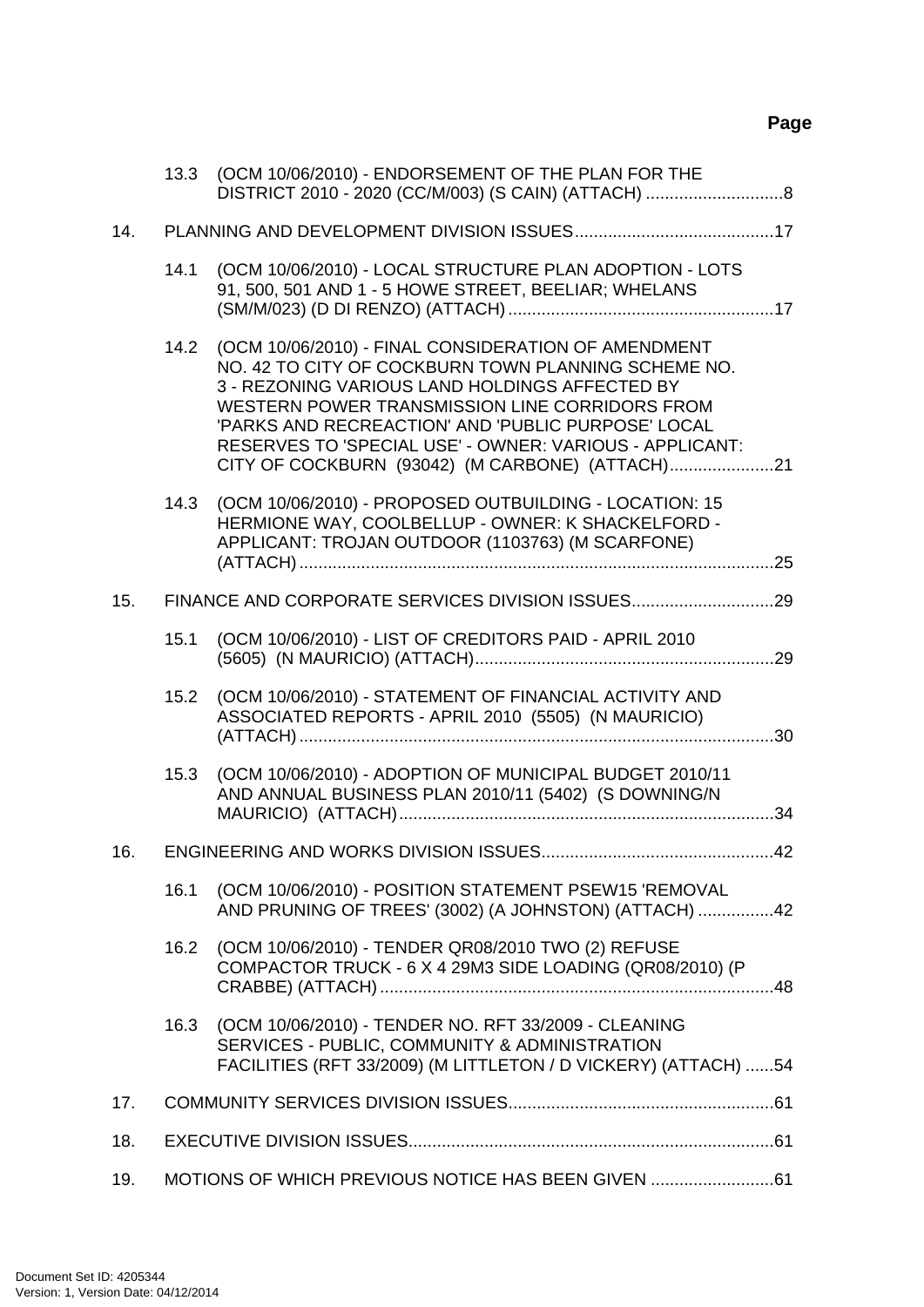# **Page**

| 20. | NOTICES OF MOTION GIVEN AT THE MEETING FOR CONSIDERATION      |    |
|-----|---------------------------------------------------------------|----|
| 21. | NEW BUSINESS OF AN URGENT NATURE INTRODUCED BY                |    |
| 22. | MATTERS TO BE NOTED FOR INVESTIGATION, WITHOUT DEBATE62       |    |
| 23. |                                                               |    |
| 24  | (OCM 10/06/2010) - RESOLUTION OF COMPLIANCE (SECTION 3.18(3), |    |
| 25. |                                                               | 62 |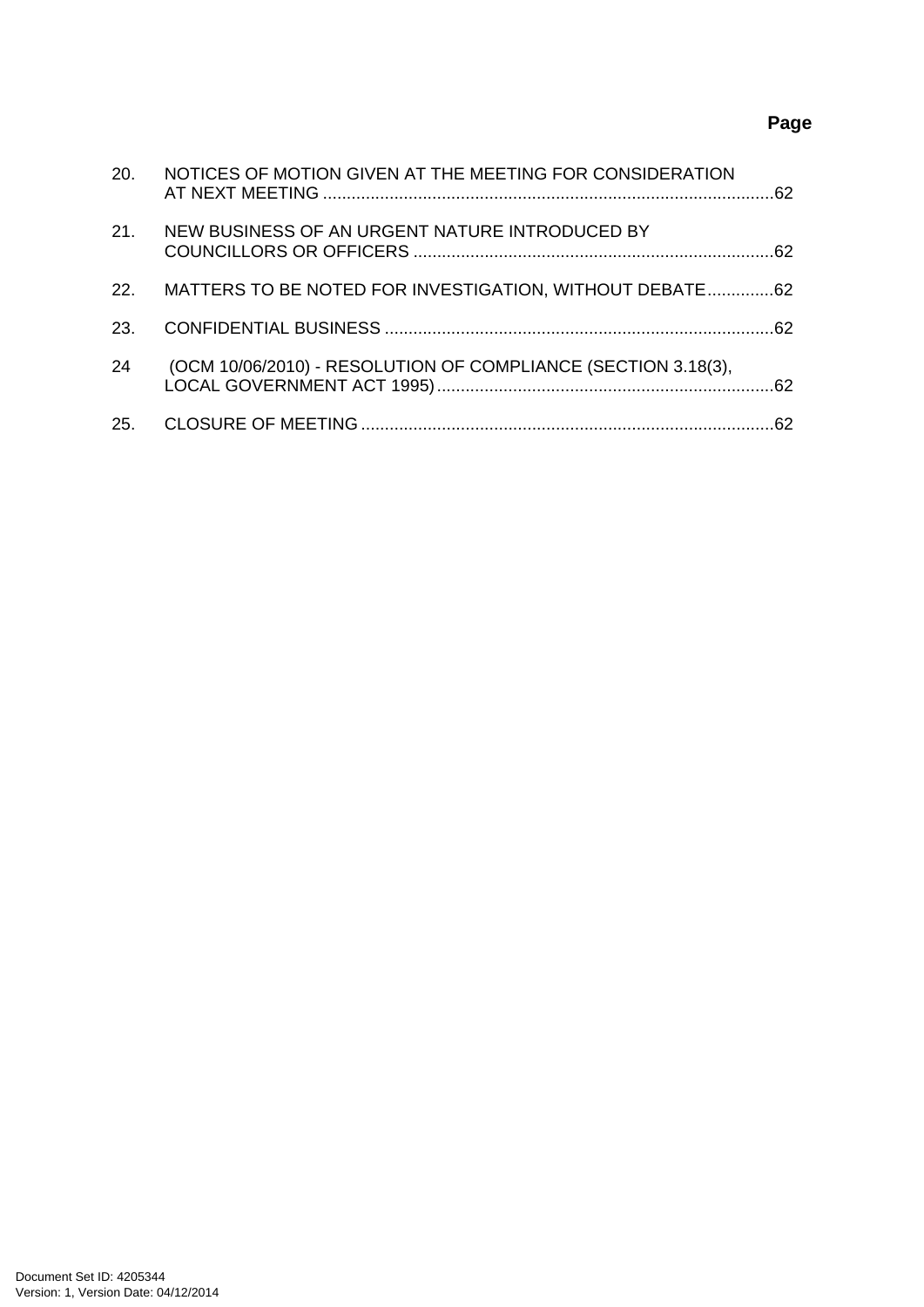# **CITY OF COCKBURN**

# <span id="page-4-0"></span>**AGENDA TO BE PRESENTED TO THE ORDINARY COUNCIL MEETING TO BE HELD ON THURSDAY, 10 JUNE 2010 AT 7:00 PM**

## **1. DECLARATION OF MEETING**

## **2. APPOINTMENT OF PRESIDING MEMBER (If required)**

#### **3. DISCLAIMER (To be read aloud by Presiding Member)**

Members of the public, who attend Council Meetings, should not act immediately on anything they hear at the Meetings, without first seeking clarification of Council's position. Persons are advised to wait for written advice from the Council prior to taking action on any matter that they may have before Council.

**4. ACKNOWLEDGEMENT OF RECEIPT OF WRITTEN DECLARATIONS OF FINANCIAL INTERESTS AND CONFLICT OF INTEREST (by Presiding Member)** 

#### **5. APOLOGIES AND LEAVE OF ABSENCE**

# **6. ACTION TAKEN ON PREVIOUS PUBLIC QUESTIONS TAKEN ON NOTICE**

Nil

**7. PUBLIC QUESTION TIME**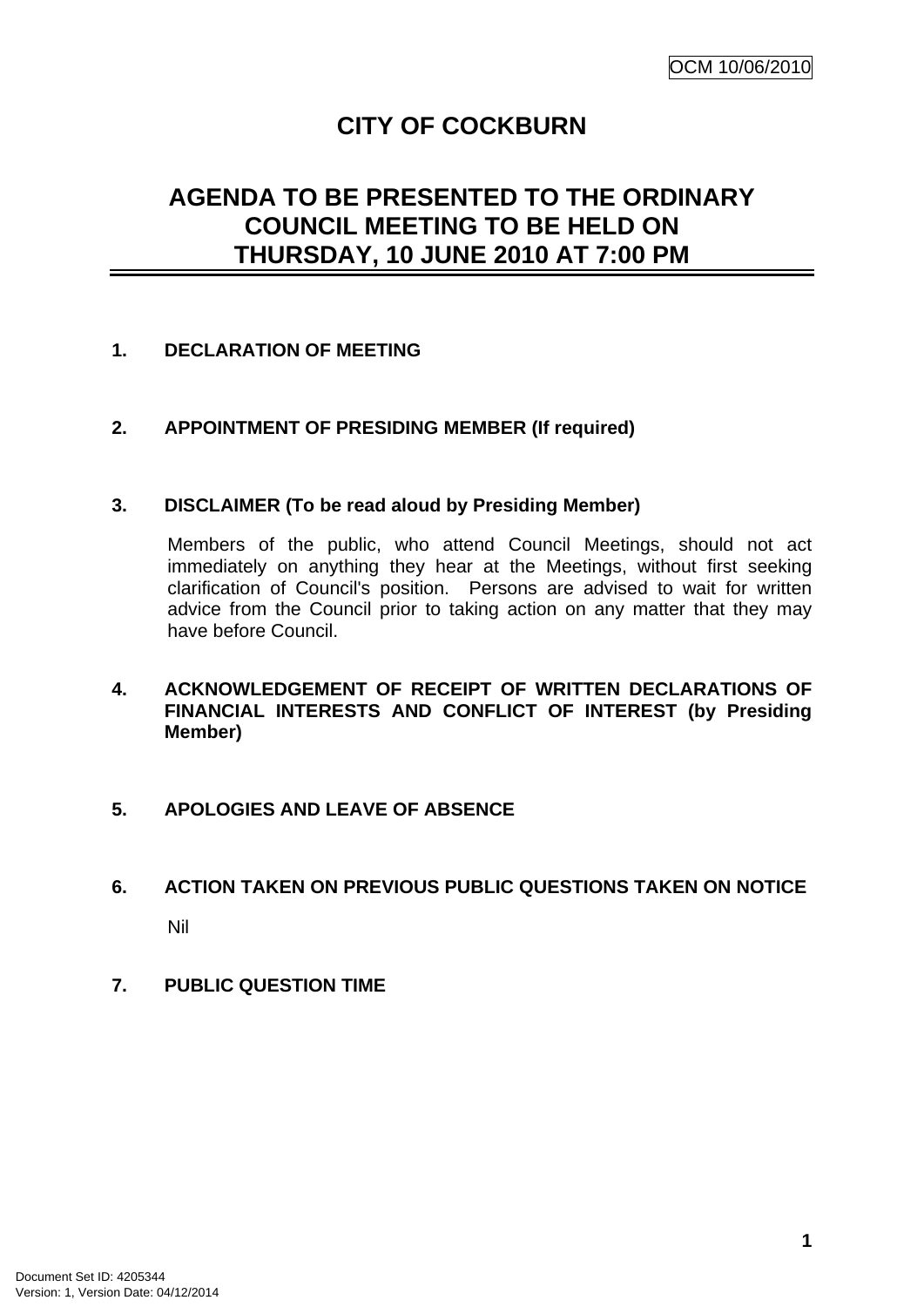## <span id="page-5-0"></span>**8. CONFIRMATION OF MINUTES**

#### **8.1 (OCM 10/06/2010) - SPECIAL COUNCIL MEETING - 06/05/2010**

## **RECOMMENDATION**

That Council adopt the Minutes of the Special Council Meeting held on Thursday, 6 May 2010, as a true and accurate record.

**COUNCIL DECISION** 

## **8.2 (OCM 10/06/2010) - ORDINARY COUNCIL MEETING - 13/05/2010**

#### **RECOMMENDATION**

That Council adopt the Minutes of the Ordinary Council Meeting held on Thursday, 13 May 2010, as a true and accurate record.

**COUNCIL DECISION** 

#### **9. WRITTEN REQUESTS FOR LEAVE OF ABSENCE**

- **10. DEPUTATIONS AND PETITIONS**
- **11. BUSINESS LEFT OVER FROM THE PREVIOUS MEETING (If adjourned)**

Nil

## **12. DECLARATION OF COUNCILLORS WHO HAVE NOT GIVEN DUE CONSIDERATION TO MATTERS IN THE BUSINESS PAPER**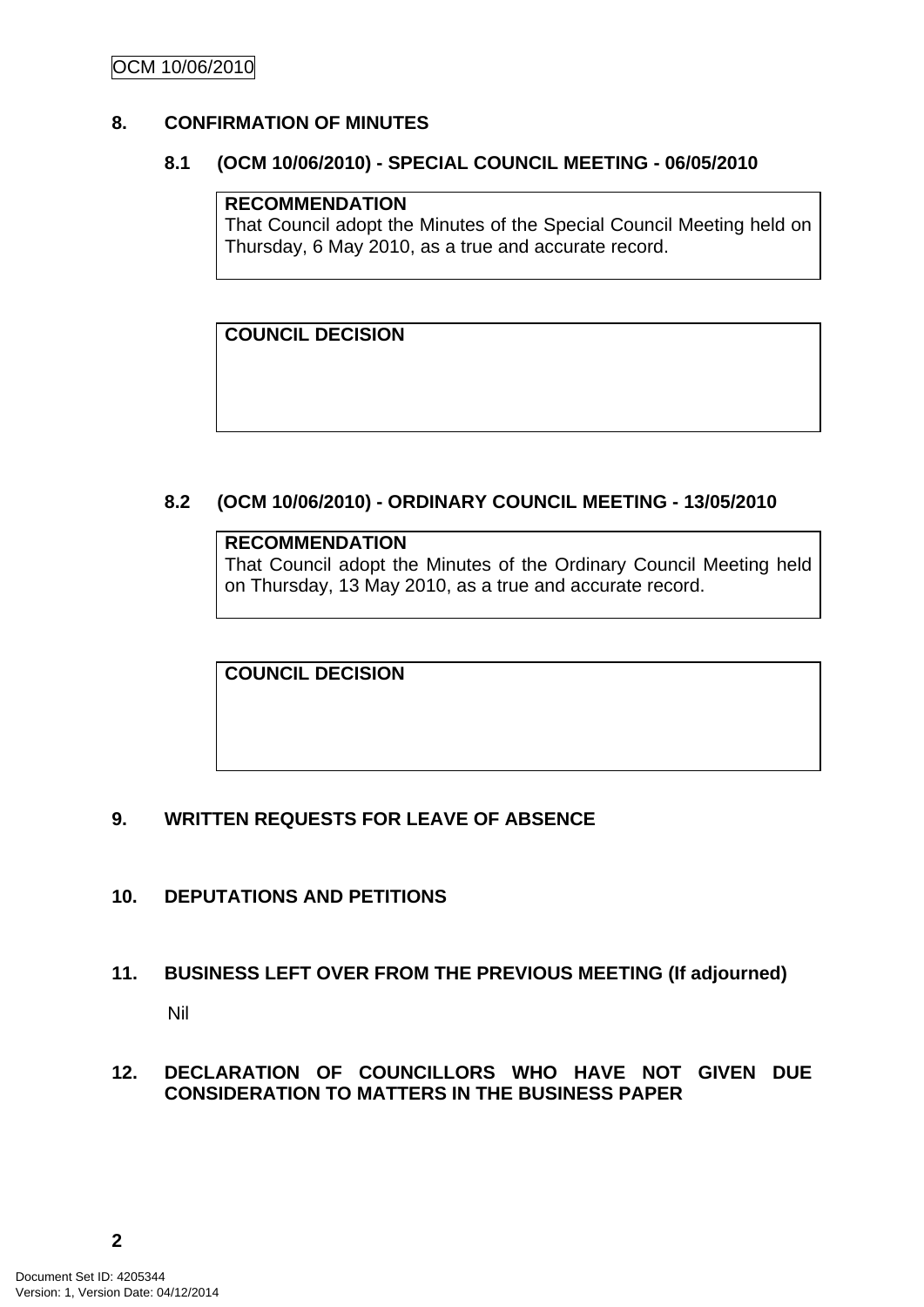#### <span id="page-6-0"></span>**13. COUNCIL MATTERS**

## **13.1 (OCM 10/06/2010) - PROPOSED AMENDMENT TO POLICY SC3 'COUNCIL MEETINGS' (1704) (D GREEN) (ATTACH)**

#### **RECOMMENDATION**

That Council adopt proposed amendment to Policy SC3 'Council Meetings', as attached to the Agenda, and in accordance with Clause 3 not conduct an Ordinary Council Meeting in January of each year.

#### **COUNCIL DECISION**

#### **Background**

Council Policy SC3 'Council Meetings' (copy attached) determines the day and time that Ordinary meetings of Council will be held each month. The current scenario, that of the meeting on the second Thursday of each month commencing at 7.00 pm has been in place since June 2005.

Council resolved in 2007, 2008 and 2009, to relax this requirement for the month of January, to enable recess from the normal meeting schedule. No issues of concern were raised by residents or ratepayers of the district. In addition, other council stakeholders, in both the public and private sectors were not adversely affected and no concerns were forthcoming from these areas.

#### **Submission**

N/A

#### **Report**

Elected Members were initially advised in November 2007, that it was intended to bring as much business of Council to its December 2007, Ordinary Council Meeting, in order to enable Council to consider going into recess for the month of January 2008, as it is traditionally relatively quiet during this period and many of Council's major customers in the development and building sector are also winding down while their workforces take holidays. Accordingly, with much of the priority business able to be presented to or prior to the December meeting for Council to consider, there is an opportunity for Council to take leave from its normal routine for January and to amend its Policy to maintain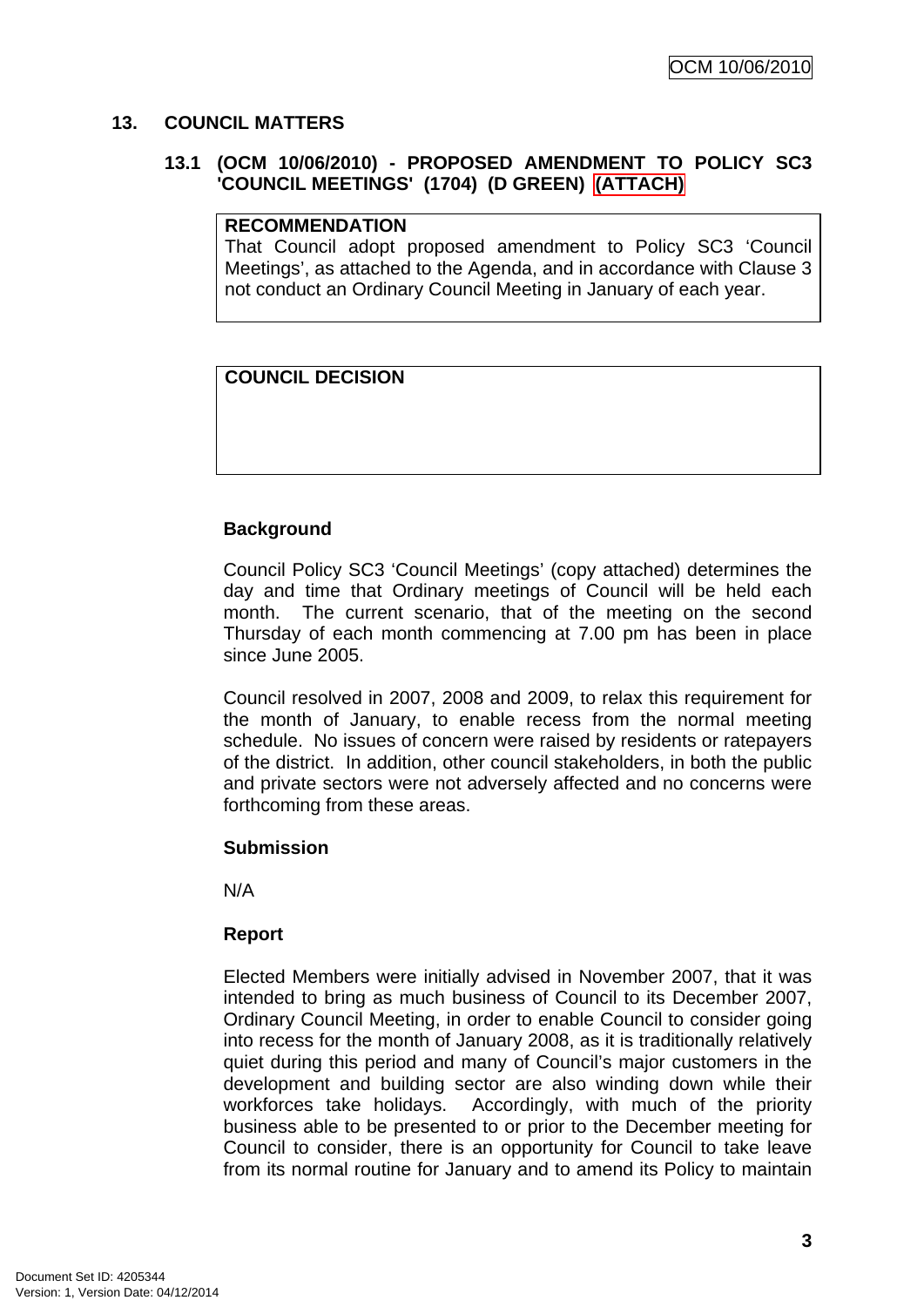<span id="page-7-0"></span>the practice of breaking from a regular Council meeting routine in January. Should an urgent need arise for Council to convene, a Special Council Meeting can be arranged at short notice. By advertising Council's intention this far in advance will give Council's customers in the development industry every opportunity to finalise any issues which may require Council consideration prior to the end of each calendar year.

## **Strategic Plan/Policy Implications**

## **Governance Excellence**

• To conduct Council business in open public forums and to manage Council affairs by employing publicly accountable practices.

## **Budget/Financial Implications**

N/A

## **Legal Implications**

Sec. 5.3 of the Local Government Act, 1995, refers.

## **Community Consultation**

N/A

## **Attachment(s)**

Proposed amended Policy SC3 'Council Meetings'.

## **Advice to Proponent(s)/Submissioners**

N/A

**Implications of Section 3.18(3) Local Government Act, 1995**

Nil.

## **13.2 (OCM 10/06/2010) - REVIEW OF CITY OF COCKBURN (LOCAL GOVERNMENT ACT) LOCAL LAWS 2000 (1116) (P WESTON) (ATTACH)**

#### **RECOMMENDATION** That Council:

(1) pursuant to Section 3.16(4) of the Local Government Act 1995 resolves to amend the City of Cockburn (Local Government Act) Local Laws 2000;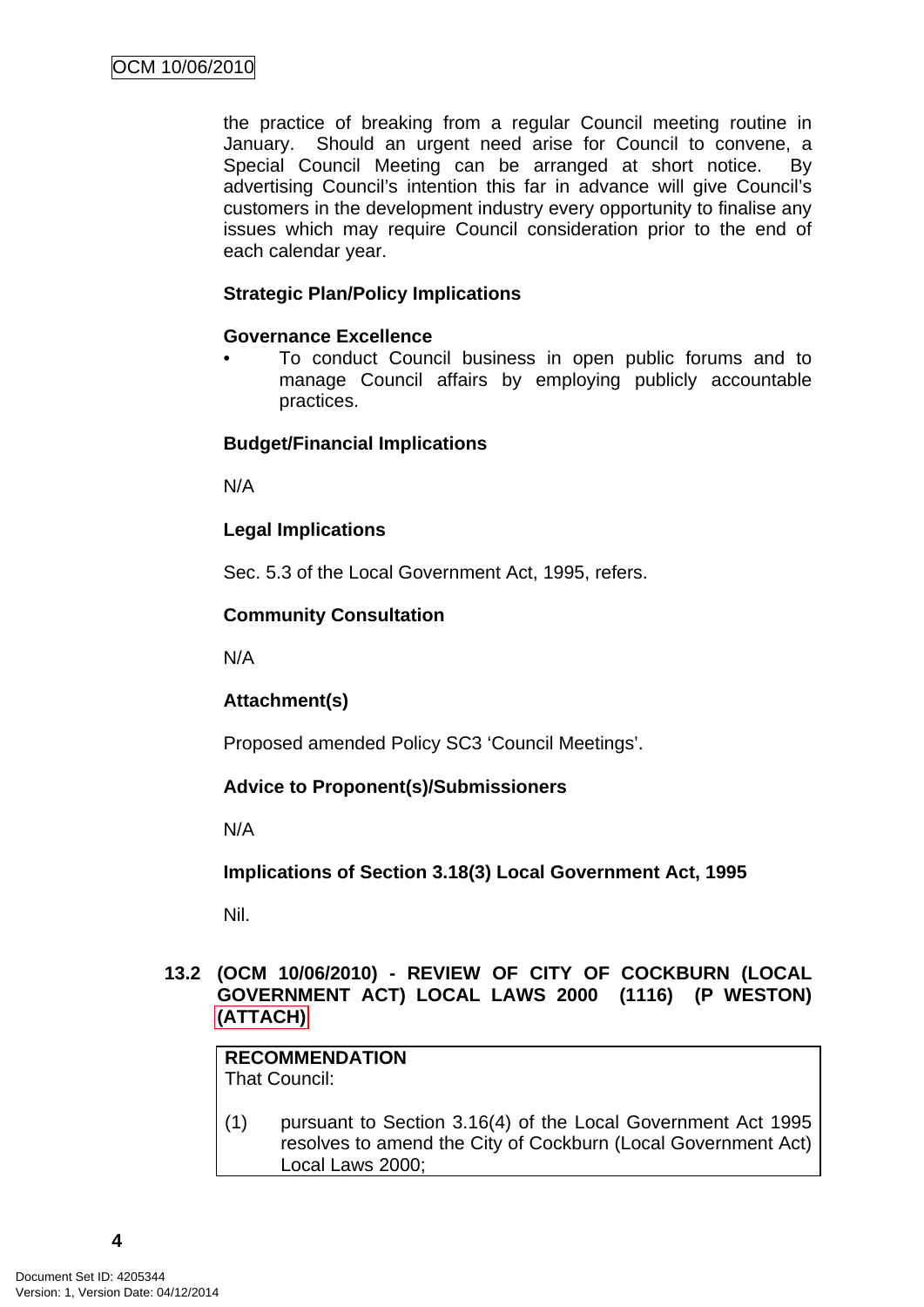- (2) pursuant to Section 3.12(3) of the Act give notice that it proposes to make a Local Law to amend the City of Cockburn (Local Government Act) Local Laws 2010; and
- (3) pursuant to Section 3.12(4) of the Act considers the matter following the closure of the period for which submissions can be received.

## **TO BE CARRIED BY AN ABSOLUTE MAJORITY OF COUNCIL**

## **COUNCIL DECISION**

## **Background**

Pursuant to Section 3.16(1) of the *Local Government Act 1995* a local government authority must conduct a periodic review of its local laws every eight (8) years to determine whether or not it considers that any local law be repealed or amended.

Pursuant to Section 3.16(4) when Council has considered the report the local government may determine whether or not it considers that the local law should be repealed or amended by way of an absolute majority.

#### **Submission**

In accordance with Section 3.16(2) of the *Local Government Act 1995*  and Council resolution of 11 February 2010 (Minute No 4151) Statewide public notice was given stating that;

- 1. The City of Cockburn proposed to review its local laws.
- 2. A copy of the proposed amendments may be inspected or obtained from places specified in the Statewide notice.
- 3. Submissions about the proposed amendments may be made to the City of Cockburn before the day specified in the notice, being a day that is not less than six (6) weeks after the notice was given.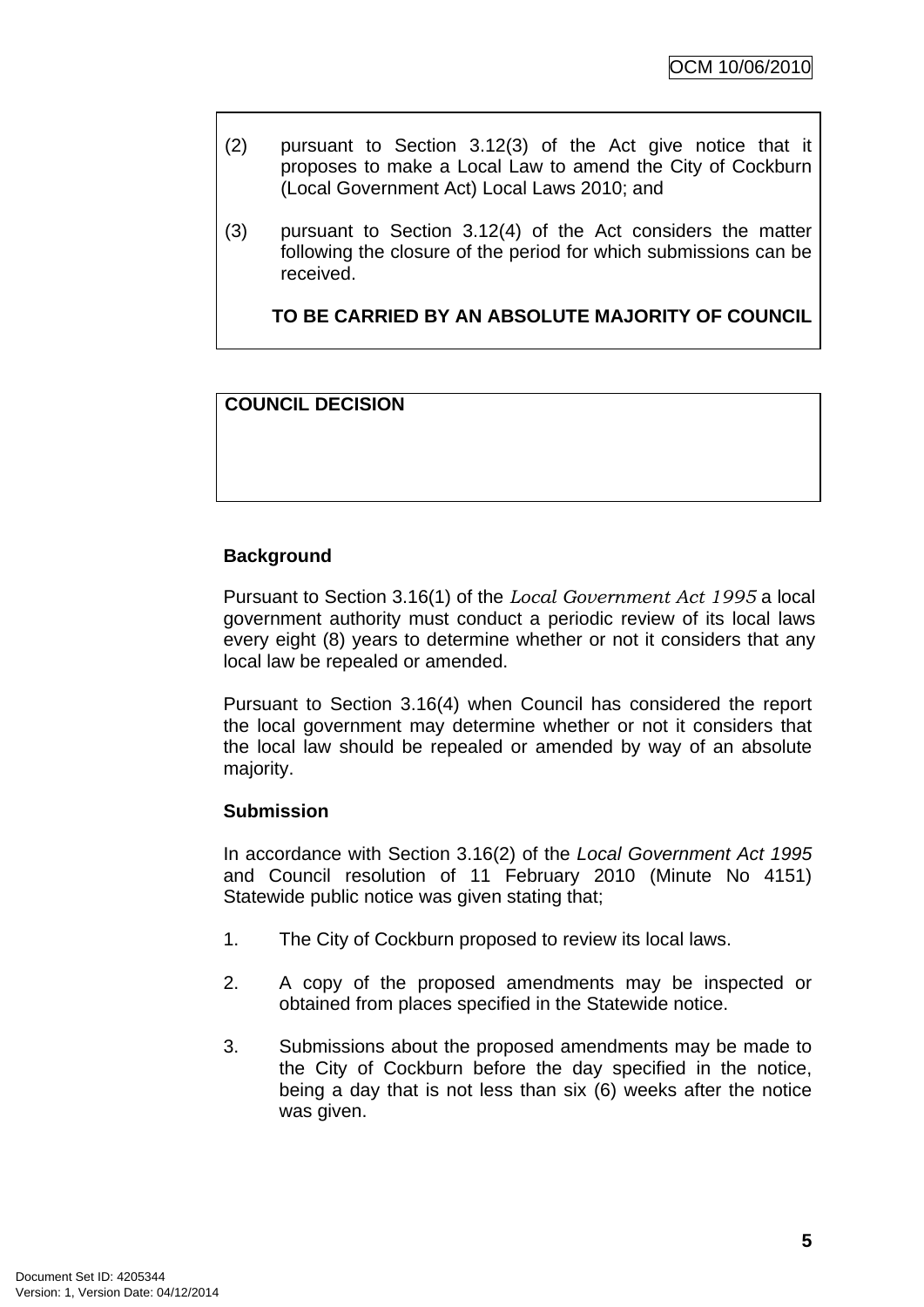#### **Report**

The Statewide notice appeared in the '*West Australian'* newspaper on 17 March 2010 giving notice of Council's intention to review the City of Cockburn's (Local Government Act) Local Laws 2010 with inspection or copies obtainable from the City of Cockburn Administration Office and at the Spearwood, Coolbellup, and Success Public Libraries during office hours. Submissions were to be made by 3 May 2010. No submissions were received.

Therefore, it is now proposed that Council amends the proposed City of Cockburn (Local Government Act) Local Laws 2000, as attached to this Agenda.

The purpose of the Local Law, as proposed, is to ensure compliance with the review provisions of the Act. The effect is to amend the Street Numbering provisions of the Local Laws contained in Part 9, Division 5 of the Local Laws.

The proposed amendments have been drafted in consultation with Council staff who have the responsibility for the administration and enforcement of such laws.

If Council resolves to proceed with this matter, an advertisement will be placed in the *'West Australian'* newspaper giving notice of Council's intention to promulgate the City of Cockburn's (Local Government Act) Local Laws 2010.

Interested parties will be able to inspect a copy of the local laws or obtain a copy of the local laws from Council or from one of the City's Libraries as mentioned in the advertisement and may make a representation to Council in response to the proposed amendments to the current local laws. The submission period for representations is 42 days from the date of the advertisement.

Council staff have proposed amendments to Clauses 9.13 to 9.15 of the City's local laws.

The proposed amendments are highlighted in the attached report (Note pages 74, 75, 87 and 88).

The amendments are intended to improve functionality of street numbering requirements.

The amendments clarify that either Council, or an authorised person can appropriately deal with the administration and enforcement of the local laws relating to street numbering.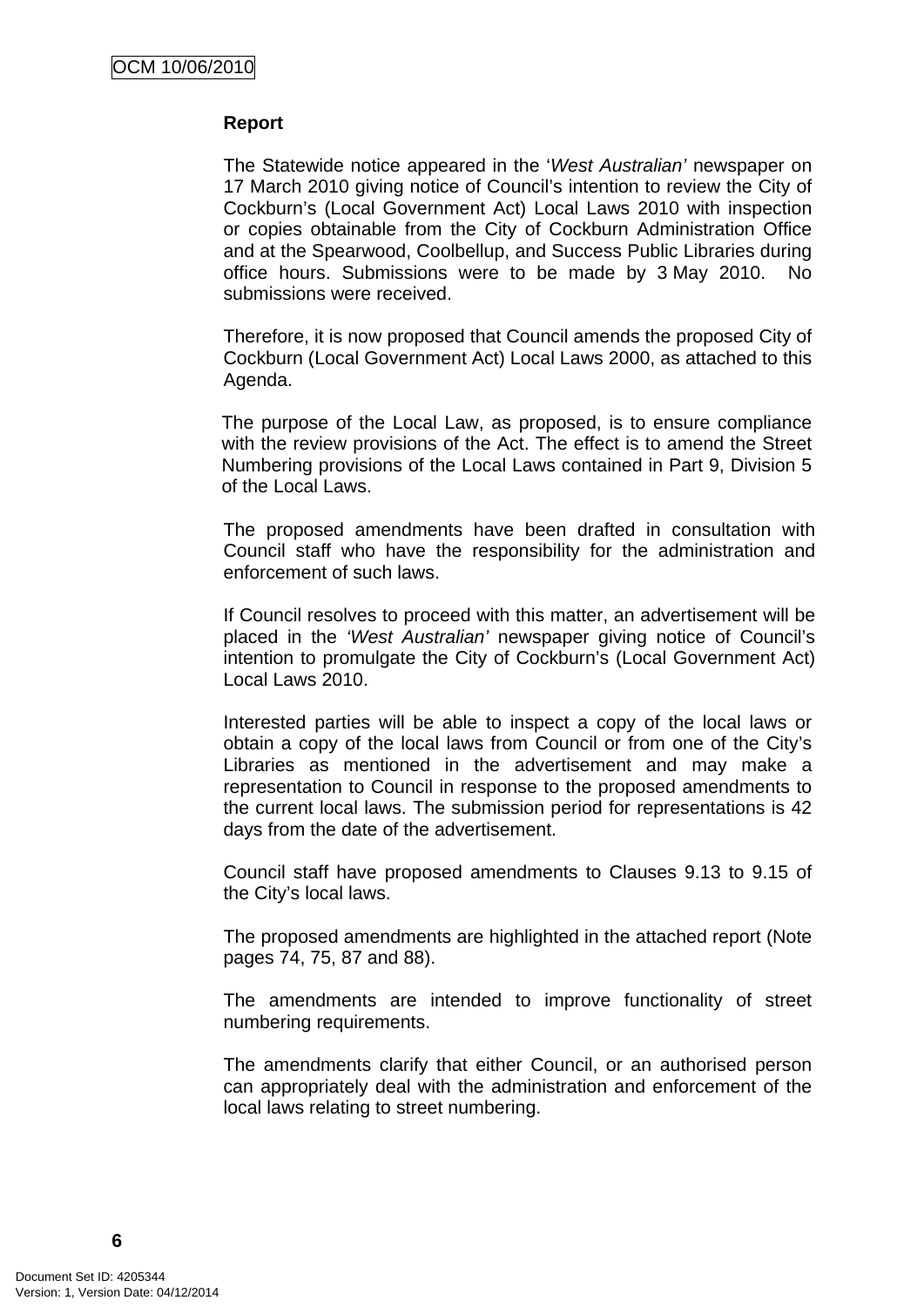This is an important aspect to have clearly clarified so that authorised persons are not left with any doubt in relation to the enforceability of the local laws. Currently there is some ambiguity in this respect.

It is also proposed to increase the fines for non-compliance with the local laws to \$250, reflecting the extent of time which has passed since the fines were last increased.

Authorised Council Staff do however only view the use of fines as an absolute last resort, and in most cases are able to deal with property owners in an appropriate way to achieve the correct level of compliance.

It should be noted that Local Laws that have been initiated independently of these Consolidated Local Laws (eg. Waterways Management, Parking and Standing Orders) are not included in this process.

#### **Strategic Plan/Policy Implications**

#### **Governance Excellence**

- To conduct Council business in open public forums and to manage Council affairs by employing publicly accountable practices.
- To provide effective monitoring and regulatory services that administer relevant legislation and local laws in a fair and impartial way.

#### **Budget/Financial Implications**

N/A

#### **Legal Implications**

Sections 3.12 and 3.16 of the Local Government Act 1995 refer.

#### **Community Consultation**

Advertisement of the proposed amendments placed in the *West Australian* on 17 March 2010. Further advertising of the proposed amendments will be advertised in the *West Australian* calling for public submissions, which will be received for a minimum period of 6 weeks.

#### **Attachment(s)**

Copy of the Draft Local Laws identifying proposed amendments/deletions to Part 9 Division 5 'Street Numbering'.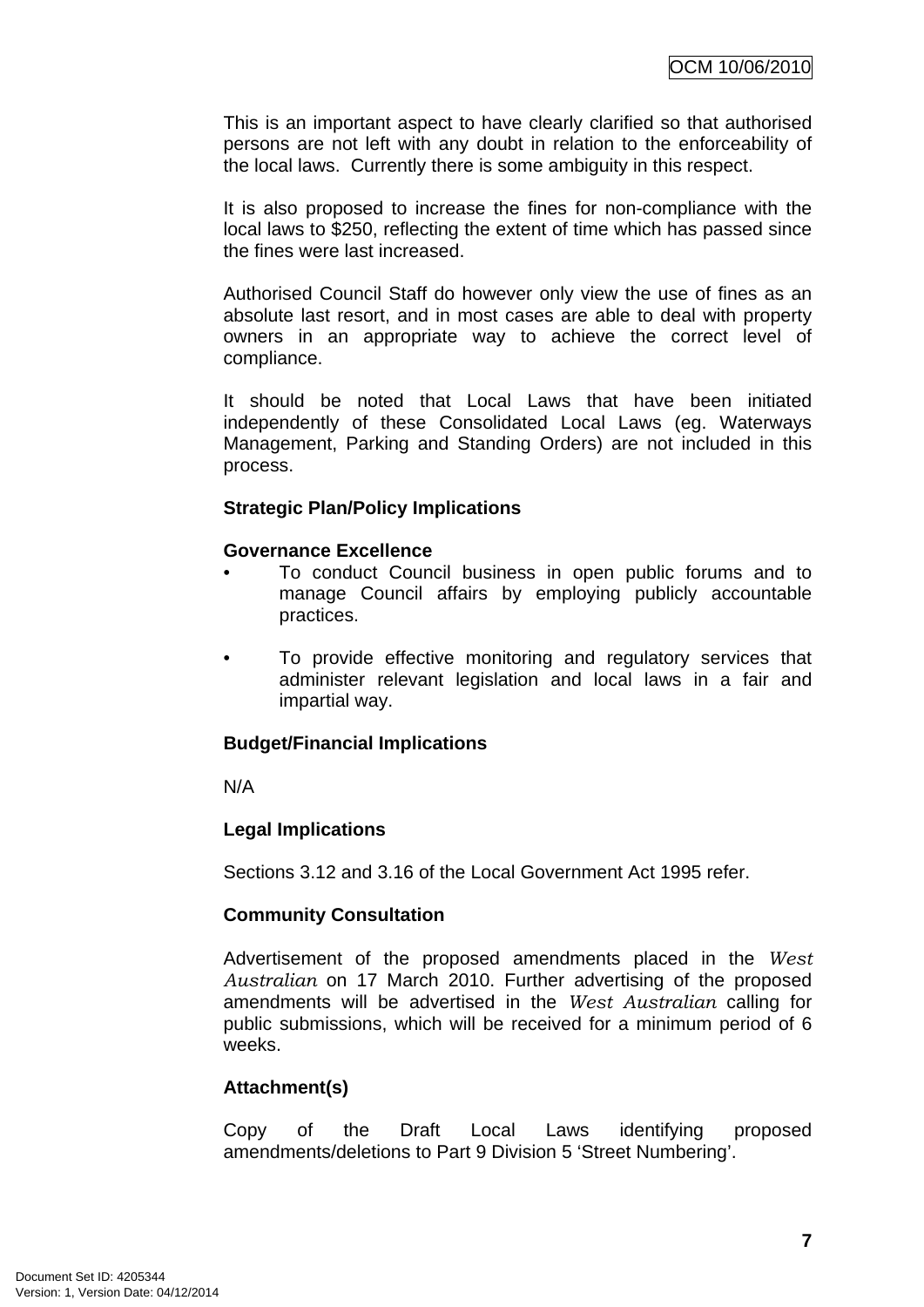## <span id="page-11-0"></span>**Advice to Proponent(s)/Submissioners**

N/A

**Implications of Section 3.18(3) Local Government Act, 1995**

Nil.

## **13.3 (OCM 10/06/2010) - ENDORSEMENT OF THE PLAN FOR THE DISTRICT 2010 - 2020 (CC/M/003) (S CAIN) (ATTACH)**

#### **RECOMMENDATION**

That Council adopt the draft Plan for the District 2010 –2020 as its approved 'Plan for the Future' for the period 2010 – 2020, with the following modifications:

- (1) Santich Park upgrade work brought forward to the 2010/11 budget;
- (2) Anning Park minor upgrade works being scheduld for 2010/11;
- (3) a masterplan for the Cockburn Central playing fields precinct being commenced in 2010/11, followed by consultation with State Government agencies on land use;
- (4) Stage two of the Surf Club project being deferred to 2011/12 pending the outcome the Developer Contributions for Community Infrastructure framework;
- (5) detailed design work being undertaken for the Wetlands Education Precinct in 2010/11, subject to a successful application being made for funding to the Grants and Donations Committee; **DISTRICT 2010 - 2020 (CC/M0003) (S CAIN) (ATTACH)** [File Size 4MB<br> **RECOMMENDATION**<br>
That Council adopt the drait Plan for the District 2010 --2020, with the<br>
That Council adopt the drait Plan for the pointed 2010 - 2020,
	- (6) consultation with the Department of Environment being undertaken on the proposed Farrrington Road and Forrest Road bypass projects;
	- (7) detailed transport analysis being undertaken on the Beeliar Drive (Stock Road – Cockburn Road) project during the next two years;
	- (8) provision made in the design for Beeliar Drive (Dunraven Drive Hammond Road) for a wildlife crossing around the wetlands;
	- (9) detailed road designs for the Beeliar Drive widening project ensuring provision of safe pedestrian movement corridors from the shopping centre to the train station;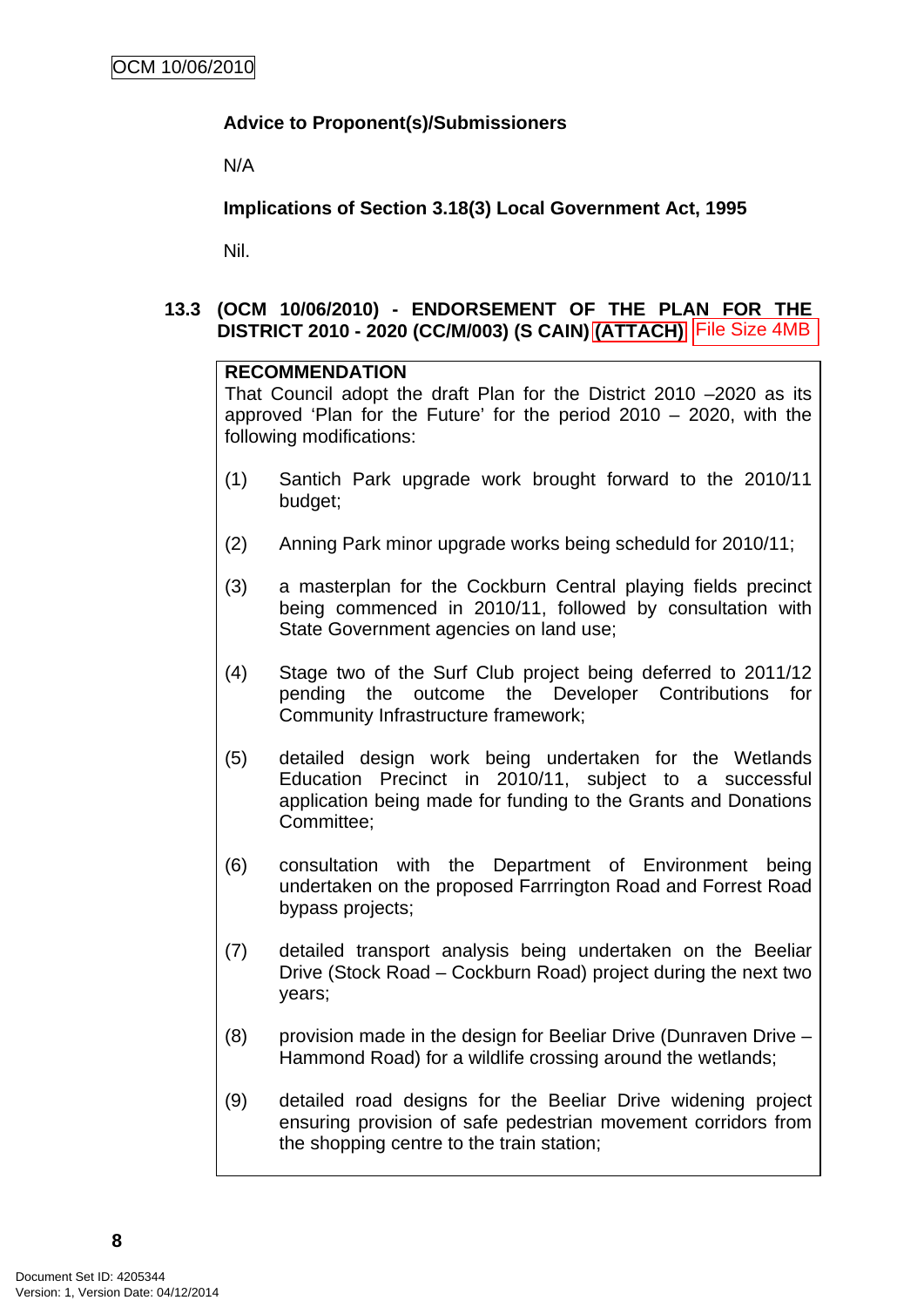- (10) the Forrest Road bypass project being moved to 2015/16, with initial environmental analysis being undertaken prior to the 2012 Plan being prepared;
- (11) upgrading of Rockingham Road (Coleville Crescent Phoenix Road) being included in the roads plan, with a provisional sum of \$4M from 2013/14 to 2014/15; and
- (12) amend the Staff plan to include a Strategy Co-ordinator in the Executive Unit in 2013/14.

**TO BE CARRIED BY AN ABSOLUTE MAJORITY OF COUNCIL**

## **COUNCIL DECISION**

## **Background**

At the April Ordinary Council Meeting Council resolved to:

- (*1) advertise the draft Plan for the District 2010–2020;*
- *(2) initiate a public consultation process over the next six weeks, to include a briefing to community representatives through the Community Development Strategy forum;.*
- *(3) make the draft available via the City's website and initiate other means of communicating the draft plan; and*
- (4) *following consultation bring the Plan back to Council for its endorsement at the June 2010 Ordinary Council Meeting.*

#### **Submission**

At the close of the consultation period fourteen submissions on the Plan were received, details of which are covered in the body of this report. Additionally, Council resolved at its May Ordinary Council Meeting to:

(*1) adopt the Sport and Recreation Strategic Plan 2009, subject to the deletion of the proposal to relocate the Cockburn Lakes Football Club to Santich Park;*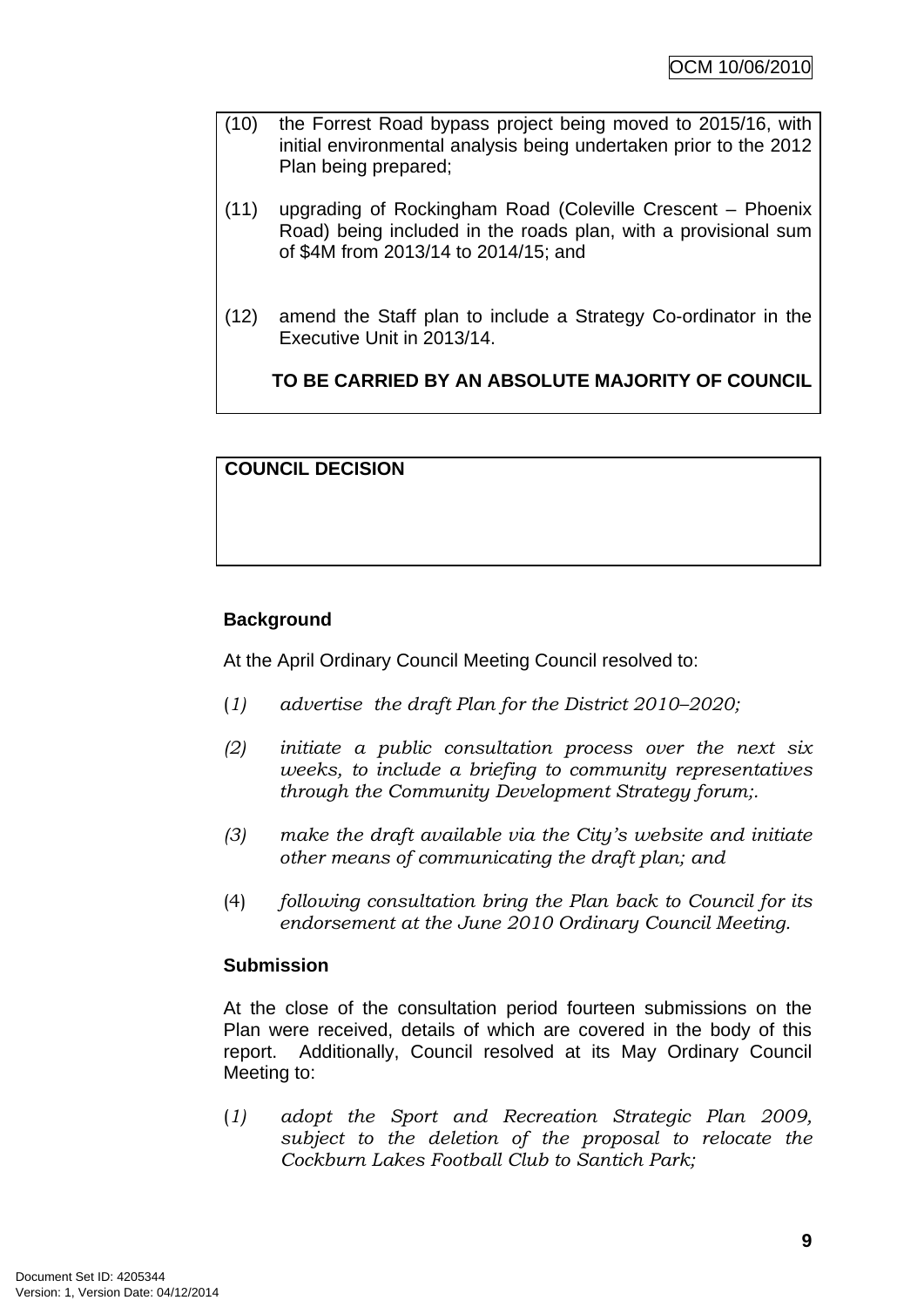- *(2) commit an allocation of funds on its 2010/11 Municipal Budget to address the issues of parking, signage and the upgrade of the current facilities at Santich Park as soon as possible; and*
- *(3) review the proposed Anning Park redevelopment in line with the Plan for the District and further consultation with the Cockburn Lakes Football Club on their future options*.

The changes that emanate from this decision also need to be factored into the Plan for the District.

#### **Report**

The Plan for the District is a detailed ten-year program for infrastructure development, services expansion (including future staffing requirements) and a financial management plan. Since it was adopted for public comment in April 2010 it has been displayed in the City's website, libraries and copies provided to community groups.

Consultation Program: Following the agenda briefing to Elected Members, the Plan was formally presented to community leaders at the Community Development Strategy forum on 31 March 2010. After that briefing correspondence was sent to all of the member groups with additional copies of the plan, in order to promote community discussion.

A briefing was also arranged for members of State Parliament to occur on 14 May 2010. However, due to clashes with other events, only Mr Peter Tinley MLA was able to attend. Copies of the Plan were sent to those unable to attend

Advertising: The Plan was advertised in the Cockburn Gazette on 13 April and in the Cockburn Herald on 24 April. Following the April 2010 Council meeting A3 posters promoting the Plan is were placed in the libraries and articles appeared in the local newspapers.

A copy of the Plan was placed on the City of Cockburn Website on 14 April. The April edition of the Cockburn Soundings also referenced this, noting the closure period for public submissions was 21 May 2010.

Submissions: At the closing date for submissions, eleven public submissions, two staff submissions and a submission from a State Government agency were received. A brief synopsis of the issues raised in these is detailed below:

• Road projects – six submissions that either objected to or queried the need for the Forrest Road, Farrington Road, Beeliar Drive and Hammond Road projects. One submission sought a design provision to cater for wildlife.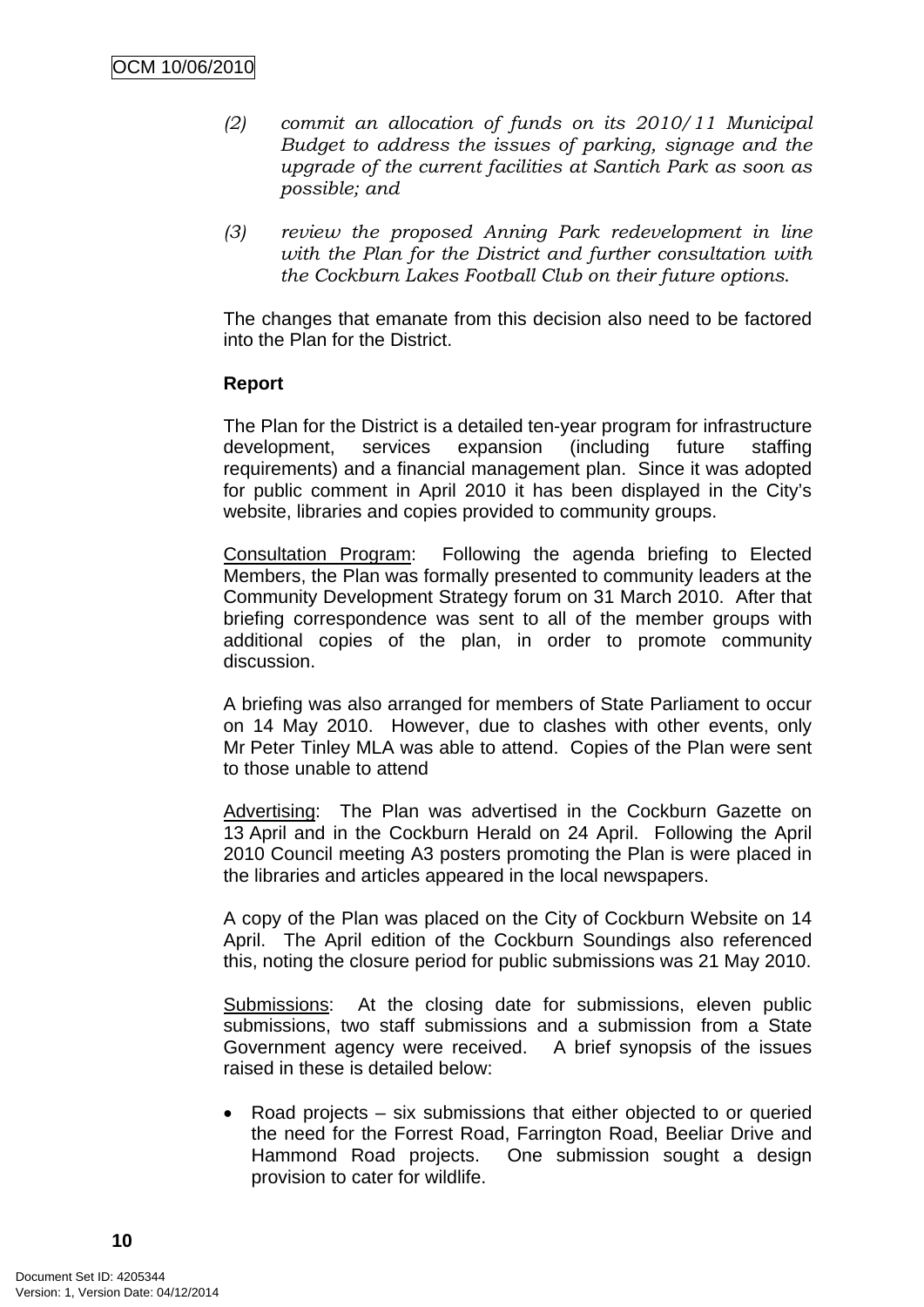- Surf Club project a submission that seeks to allocate additional funding to this project.
- Wetland's Education Precinct a submission that seeks allocation of funding to commence detailed design.
- Cockburn Coast a submission that seeks to have the infrastructure needs of this project included in the Plan for the District.
- Sustainability a submission that requests the City to initiate an impact analysis of peak oil on the economic and social development of the City.
- Youth and Children's facilities a submission that seeks to include an adventure playground and skate park into the Cockburn Central playing fields project.
- Activity Centres and Parking a submission that queries locations for future activity centres and parking restrictions.
- General one submission that makes recommendations on the formatting of the document.

Following analysis of the submissions, as well as implications arising from Council's decision regarding the *Sport and Recreations Strategic Plan (2009),* some modifications are being recommended to the current draft Plan. Where a public submission was received but no modifications to the Plan are recommended, justification for this is also provided below.

Community Infrastructure Plan: A number of changes to various community recreation facilities are recommended. Council's decision on the *Sport and Recreation Strategic Plan* requires the following amendments to be incorporated:

- Santich Park the upgrade works, including kitchen refurbishment, car park extensions and minor alterations to the clubrooms, are to be brought forward a year to the 2010/11 budget (cost \$0.35M);
- Anning Park the proposed tennis facilities are to be deferred until 2018, which will allow for further assessment of the need for this facility to be undertaken in later years. Provision for additional lighting of the reserve and a small extension of change rooms is to be included in the 2010/11 budget (cost \$0.35M);and
- Cockburn Central Playing Fields preparation of a draft master plan for the site be undertaken in 2010/11 (cost \$50K). This is to incorporate all proposed sporting and recreation facilities, including the staff proposal for the children's adventure playground and skate park, as well as the possible road linkage from North Lake Road to Cockburn Central. These plans will be required in order to get planning approval for this development, as the land is vested in the West Australian Planning Commission, not the City of Cockburn.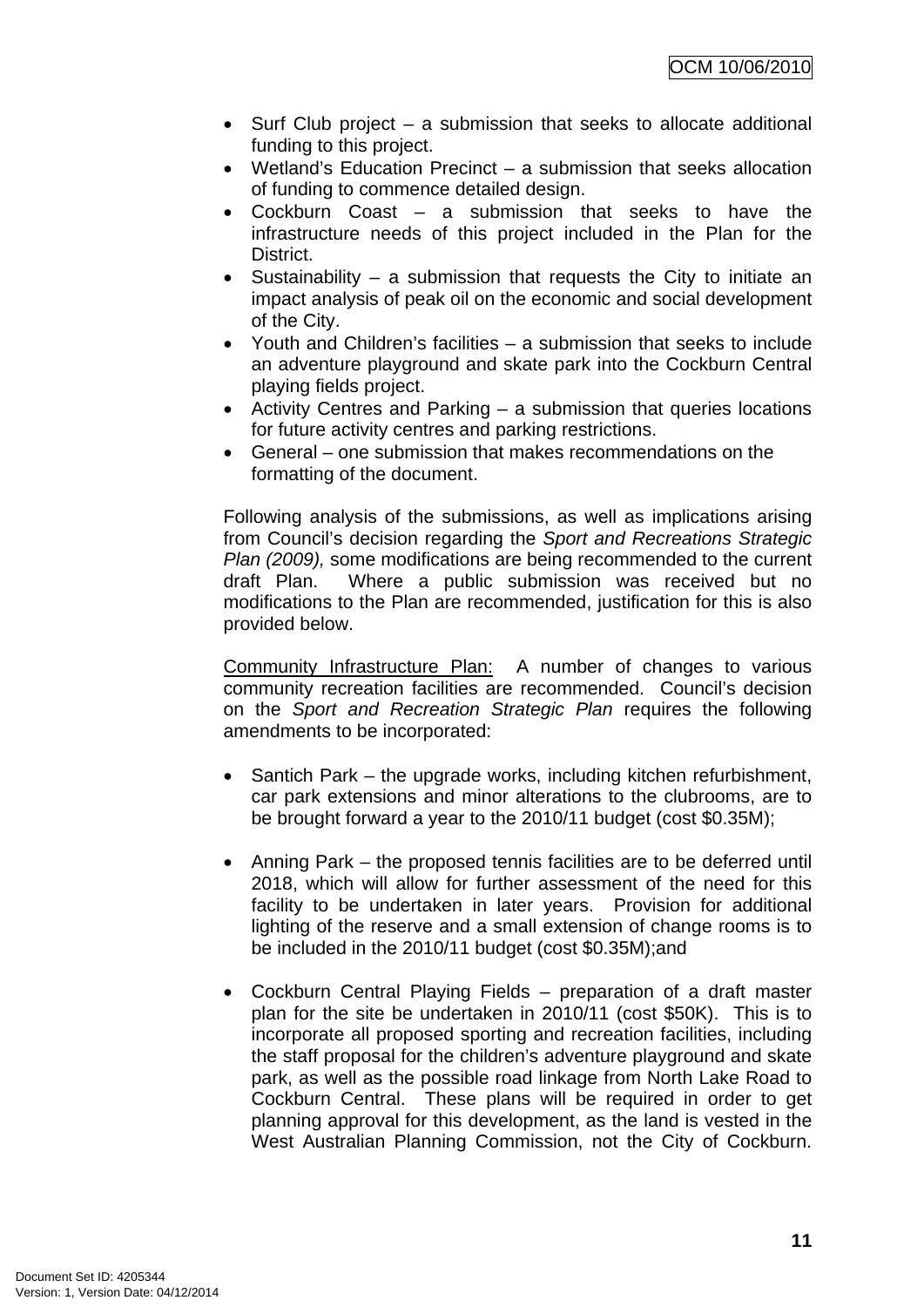The cost for all elements of this project is to be detailed for consideration in the 2012 iteration of the Plan.

Surf Life Saving Club and Beach Access Node: The submission from Coogee Beach SLLC seeks provision of additional funding to this project, as there is a funding shortfall to continue this project as is. The Beach Access Node (stage one of the project) is currently under construction and will be finished in September 2010. During the past year funding support was sought from the State Government and Lotterywest to commence the next stage, which includes clubrooms and public amenities. While funding of \$1.2M has been provided, this is less than half the amount requested. The only way that sufficient funding would be available to commence this project, is if the City's proposed 'Developer Contributions for Community Infrastructure (DCCI)' framework was in place. The draft Plan identifies a provisional allocation of \$2.6M from this funding source. This sum, together with the \$1.2M State contribution and funding from the Municipal funds (residual balance \$1M and proposed \$1M additional provision), would be sufficient to put the project to tender. As such, it is recommended that stage two be deferred for 12 months to allow the DCCI amendment to be resolved by Council.

Below is a funding plan for the construction of the facility inclusive of contributions from all parties including the City of Cockburn.

| Funding of Surf Life Saving Club and Beach Access Node |         |
|--------------------------------------------------------|---------|
|                                                        |         |
| <b>Contribution from Federal Government</b>            | \$2.00M |
| <b>Contribution from State Government Agencies</b>     | \$1.20M |
| Contribution from City of Cockburn (see below)         | \$3.00M |
| Developer Contributions Scheme**                       | \$2.61m |
| <b>Surf Club Contribution</b>                          | \$1.00m |
| Total                                                  | \$9.81M |
|                                                        |         |
| <b>Contribution from City</b>                          |         |
| Budget 2009/10                                         | \$1.00M |
| Prior Budgets (Funds remaining \$0.436M)               | \$1.00M |
| Budget 2010/11                                         | \$0.30M |
| Plan for the District 2010 - 2020 (in 2012/13)         | \$0.70M |
| <b>Total Contribution from the City</b>                | \$3.00M |

\*\* Developer Contributions yet to be approved by Council

Wetland's Education Precinct: The submission for the Cockburn Wetlands Precinct Steering Committee (CWPSC) seeks the provision of funding to commence detailed design work. In 2009 the City provided a community development grant, which allowed the CWPSC to develop a Masterplan for the site in 2009. Following subsequent discussions with Lotterywest, the group is seeking \$100,000, being jointly funded by Lotterywest and CWPSC, to initiate the detailed design. The current Plan proposes that the City would fund \$930K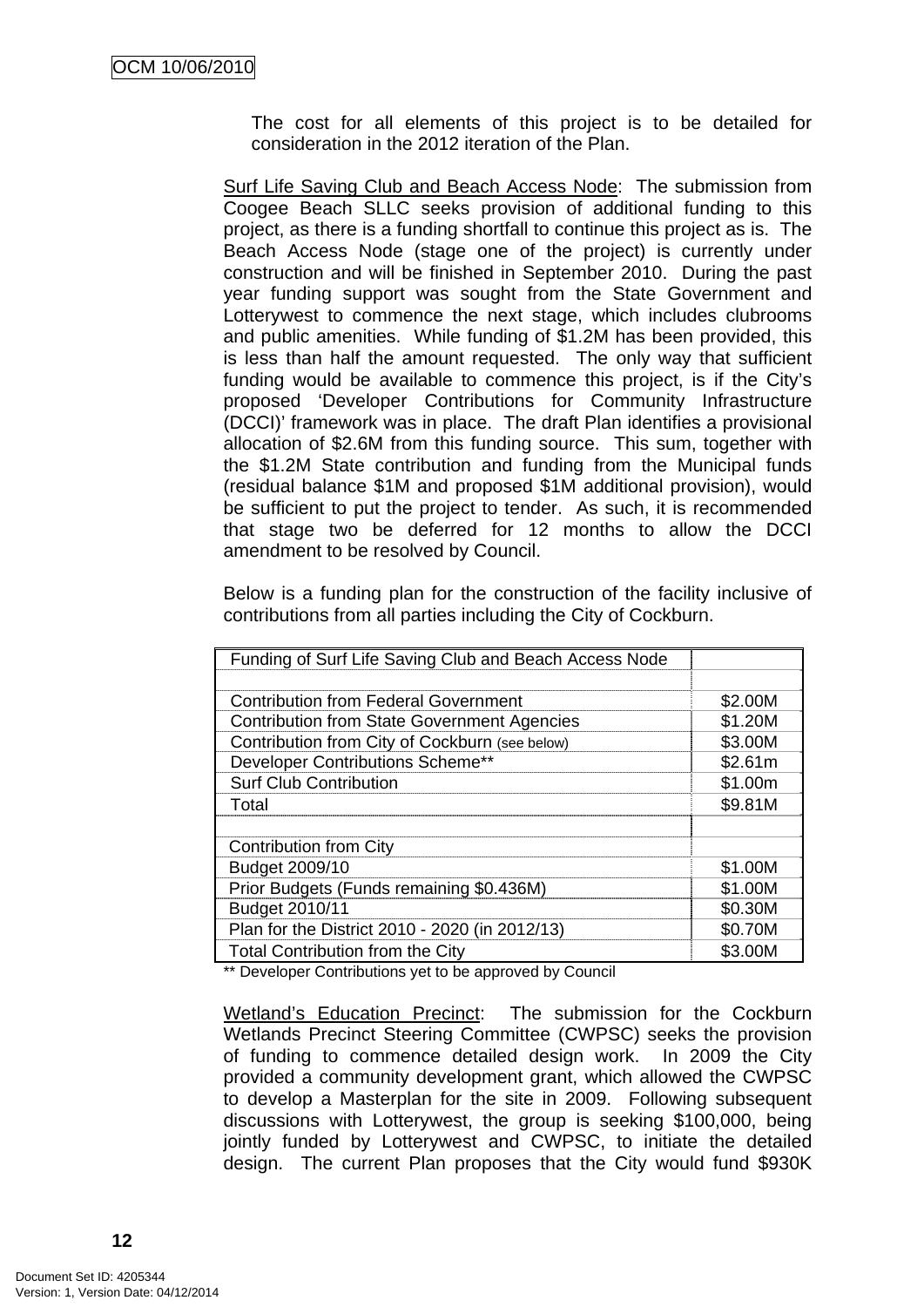towards the overall development from its proposed DCCI framework, with additional funding sourced by CWPSC. It has already been noted that the DCCI framework is not in place; however, it would be feasible to provide \$50,000 from the Municipal budget, possibly from the Grants and Donations fund. It is recommended that this advice be given to CWPSC.

Engineering Infrastructure Plan – Road Projects: The Plan identified twenty major road projects over the ten-year period. Of these, four projects were the subject of submissions. A submission was also received seeking to add the upgrade of a section of Cockburn Road, within the Cockburn Coast Structure Plan area, into the Plan. During Elected Member briefings it has also been suggested by Councillor Romano that the upgrade of Rockingham Road, as part of the Phoenix Central Revitalisation project, be included in the Plan. These points are discussed below:

- Farrington Road duplication this issue was included in four submissions. The City has proposed the construction of a second carriageway along this alignment in order to meet the future traffic demands forecast in the *District Traffic Study 2016 and 2031.* That study identified the requirement for additional east-west routes across the District. The study also noted that the proposed extension of the Roe Highway would negate the requirement for the duplication of Farrington Road. While the Council has resolved that it will not reconsider its position on the Roe Highway until after it has been briefed by the Commissioner of Main Roads (scheduled for 1 July), the State Government is continuing the planning for the project with an additional \$6M allocated to it in the 2010/11 State budget. The City's proposed duplication of Farrington Road isn't scheduled until 2015/16 – 2016/17, approximately two years after the new Fiona Stanley Hospital is due to open. This timeframe allows for a final decision from the State on the Roe extension project and for confirmation of the additional traffic demand from the Hospital to be demonstrated. It would also allow the City to enter dialogue with the Department of Environment on matters that have been raised in the public submissions. It is therefore recommended that the project be retained, with the matter to be reviewed again in the 2012 iteration of the Plan.
- Forrest Road bypass- this item was included in one submission, the primary concern being the development seen to strengthen the demand for the Roe Highway extension. As outlined above, the City is not seeking the development of the Roe Highway, but in the absence of this, it still requires better east-west transport links. The development of the Cockburn Coast will see another 10,000 residents move into the City. There will be a demand to move these people across and outside the district for work, education, social and recreation purposes. The existing transport network will not cope with these requirements, without becoming further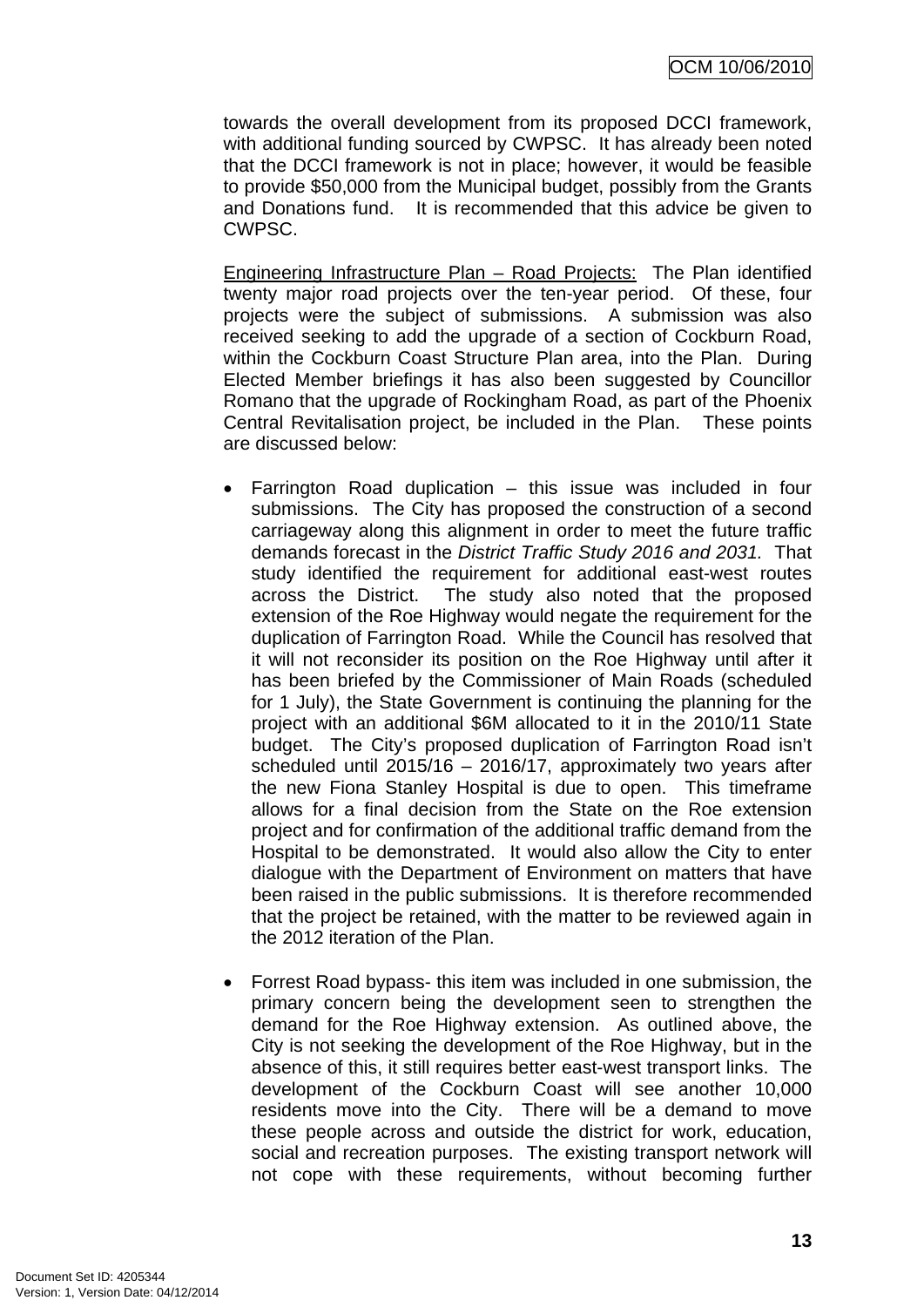constrained and congested. The City is not seeking to link this project to the Roe development and if that road proceeds, the bypass proposal may not be viable in its envisaged form. However, as the Cockburn Coast Structure Plan requires considerable planning work, moving the Forrest Road project to 2015/16 will not have a deleterious impact. This would also allow more time for the Roe project to be resolved and some initial flora and fauna surveying to be undertaken by the City. It is therefore recommended that this project be deferred two years, with its inclusion reconsidered in 2012.

- Beeliar Drive (Stock Cockburn Road) this item was included in three submissions. This project is included in the District Structure Plan, where it is a 'blue road', ie a local distributor road. It forms part of a continuous link intended to move traffic from coast across the district to Cockburn Central. It is acknowledged that the current road reservation passes through the Beeliar Regional Park and affects some wetland areas. Given the sensitivity of these, it is recommended that detailed planning, including demand modelling be undertaken in the next two years to better inform future iterations of the Plan. The project is not scheduled until 2017/18 – 2018/19, which leaves Council considerable time to consider the results of the transport and environmental reviews.
- Beeliar Drive (Wentworth Kwinana Freeway this was the subject of one submission, the primary concern raised was pedestrian safety for people moving between Cockburn Central station and the shopping centre. This project is one of several measures designed to improve movement of vehicles around the shopping centre and across the Freeway, both of which are vital to traffic management in this precinct. While detailed road design has not yet been undertaken, it would include provision for pedestrian movement. The activation of the bus way, which is already constructed, under the Freeway will also provide a convenient link for residents moving between these points. The retention of this project is recommended, with the safety issues to be resolved in the design process.
- Beeliar Drive (Dunraven Drive Hammond Road) this was the subject of one submission, which requested provision of wildlife crossing as part of the construction. While the City has not yet commenced detailed design of the project, the request is feasible and will be included in the requirement.
- Hammond Road duplication this item was included in one submission, the primary focus of concern was the impact it might have on the Thompson's Lake nature reserve. Hammond Road is also a local distributor road. In the past two years it has been significantly upgraded, with full duplication to take place by 2015/16. The road alignment should not require further land acquisition and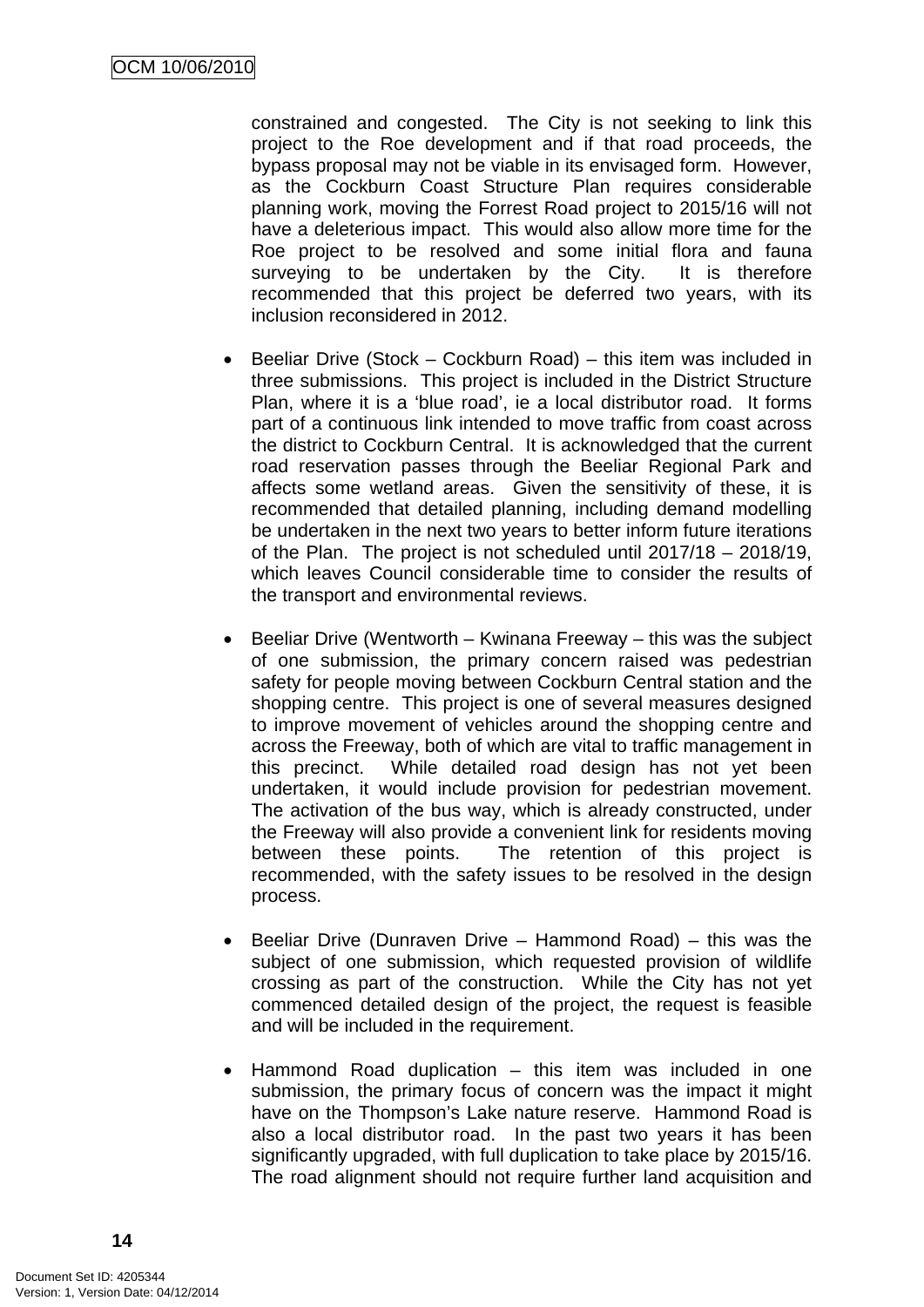will not directly impact on surrounding nature reserves. The retention of this project is recommended.

- Cockburn Road upgrade this item was included in one submission. That submission noted that the Cockburn Coast Structure Plan is not yet fully developed, with the infrastructure requirements not yet quantified or costed. Council recently appointed Councillor Reeve-Fowkes to a project steering committee being run by LandCorp. While there are a range of infrastructure items that will be identified in the more detailed structure planning phase, it is expected that much of this will be funded by Developer Contributions. During the next two years the level of funding required for this infrastructure, as well as the quantum required from Municipal funds, should become clearer. It is recommended that these details be factored into the 2012 iteration of the Plan. It should also be noted that this is currently a Main Roads controlled road and that authority is ultimately responsible for maintenance of this road.
- Rockingham Road upgrade this issue was raised by Councillor Romano during briefings on the Plan. The City adopted the plan for this project in May 2009 and the final scheme amendment in March 2010. The plan includes an upgrade of Rockingham Road, making it more pedestrian friendly and improving access and viability for commercial development along the western side of the road. Previous proposals to improve this section of roadway were deferred by Council in 2005 due to the prohibitive cost of undergrounding power and relocating some services. However, with the approval of the scheme amendment Council has resolved to reconsider this and a new design is required. For planning purposes a provisional allocation of \$4M is recommended, with the project to start in 2013/14. More detailed design work is to take place in the next two years, which will firm up the cost of the project and allow Council to reconsider its timing.
- Sustainability this issue was raised by a staff member, particularly in regard to the future of peak oil and its social and economic impact. While noting the genuine concerns that the availability of fossil fuels has, this issue is considered to be outside the scope of the Plan. Many of the transport measures contained in the plan, including the road improvements, are designed to address congestion and in turn help conserve fuel. Likewise the City is supportive of increased public transport provision and is actively engaged in promotion of a range of sustainability measures, including its recently adopted workplace travel plan.

Employees. The preparation of this iteration of the plan, together with work being undertaken on the next iteration of the City's Strategic Plan, has highlighted the paucity of staff resources available to coordinate these reviews. After reviewing the structure of several other Local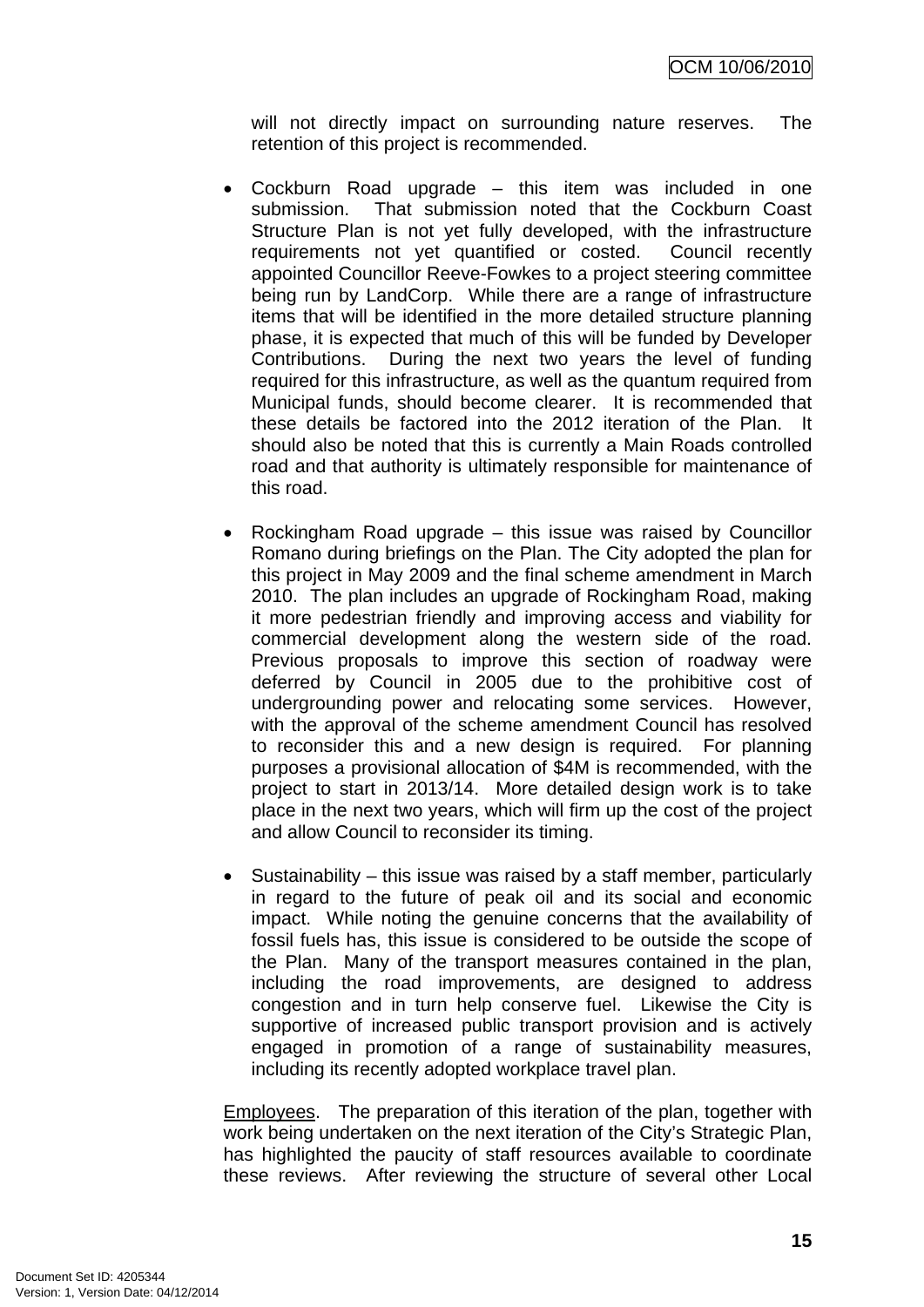Governments the Chief Executive has recommended that an additional employee be added to the City's Executive area in 2013/14, to coordinate the delivery of the City's strategic plans.

A submission was also received that noted the proposed increase in the number of rangers. However, as the subsequent queries it raised were more directly related to the potential parking restrictions and not issues that are germane to this Plan, this matter has been responded to separately.

Plan Endorsement: An updated version of the Plan, incorporating the modifications recommended above, will be prepared after Council's consideration of this report. The revised document will also address the formatting issues raised in one of the submissions.

The Local Government Act (1995) requires the City to adopt a Plan for the Future and the City's Plan for the District 2010 – 2020 meets the requirements of the Act. As the Act also requires the Council to reconsider the Plan biennially, the specific requirement for several of the controversial road projects will become clear by the next iteration of the Plan. This will also be improved by the City undertaking the various reviews that have been included in the recommendation.

As with the current version of the Plan, several of the projects listed in it are currently out to tender, or going to tender in the near future. Others will be the subject of Council review as part of the 2010/11 Budget adoption process. The Plan for the District will remain an evolving document that, in light of normal community consultation, will see variations to the scope or timing of projects occur at each of its iterations.

#### **Strategic Plan/Policy Implications**

#### **Demographic Planning**

• To ensure the planning of the City is based on an approach that has the potential to achieve high levels of convenience and prosperity for its citizens.

#### **Budget/Financial Implications**

Each of the items contained in the Plan will be subject to separate budget submission, during the life span of the Plan.

## **Legal Implications**

N/A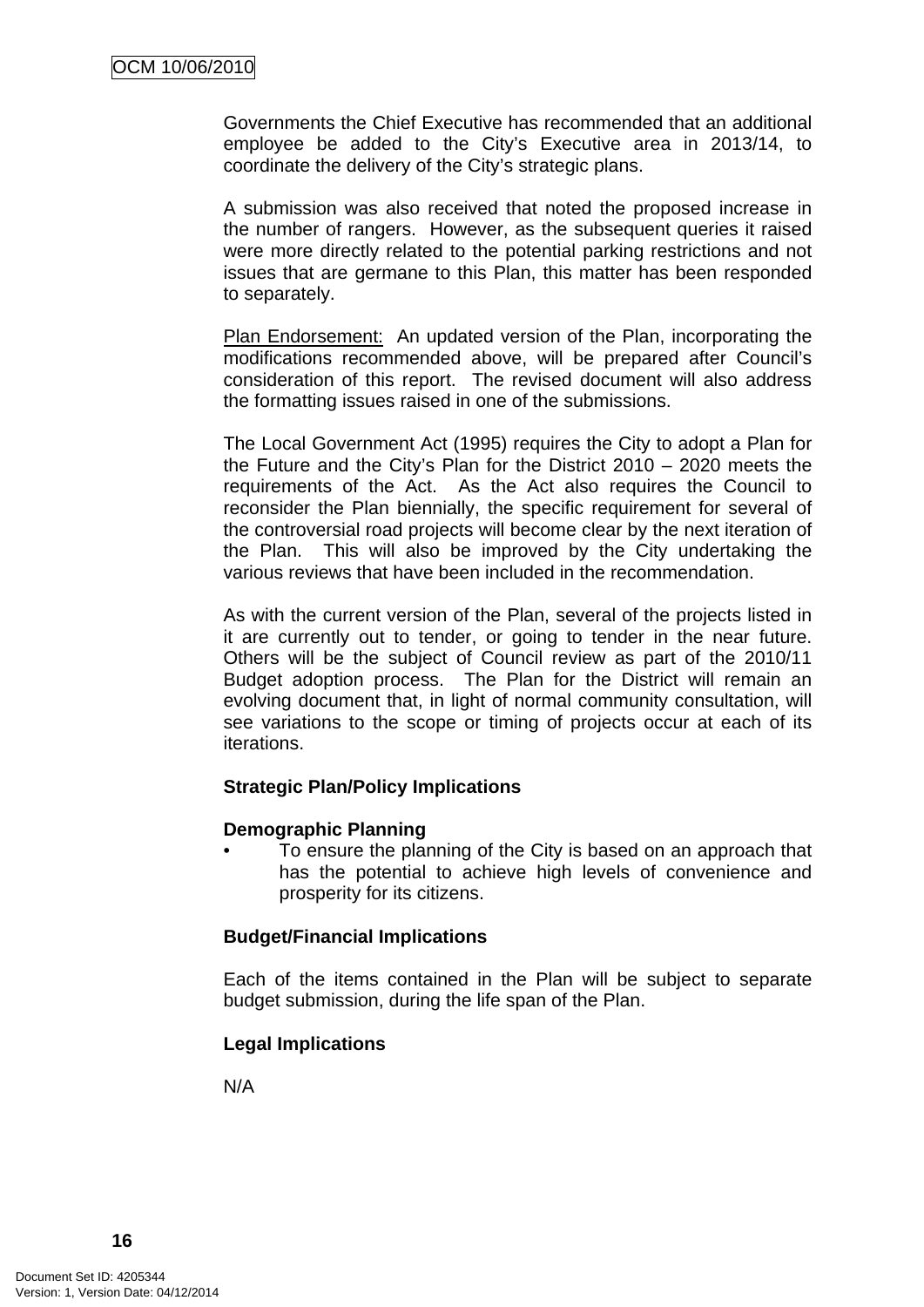## <span id="page-20-0"></span>**Community Consultation**

There has been extensive advertising of the draft Plan via local newspapers, presentation to Regional Community Group and the document being displayed at the City's libraries and on its website.

## **Attachment(s)**

Copies of submissions from:

- 1. Ms Marion Shaw resident
- 2. Mr Norman Wilson resident (three submissions)
- 3. Mr Philip Jennings on behalf of the Wetlands Conservation Society Inc
- 4. Mr Joe Branco on behalf of the North Lake Residents Assoc Inc (less attachment)
- 5. Mr Daryl Smith on behalf of the Coogee Beach Surf Life Saving Club
- 6. Ms Lauren Aitken on behalf of the Dept of Planning
- 7. Dr Felicity McGeorge on behalf of the Beeliar Conservation and Heritage Council
- 8. CWPSC a joint submission on behalf of the group
- 9. Mr John Cagney resident
- 10. Ms Hana Jestribkova staff submission
- 11. Ms Gail Bowman staff submission

A submission from Mr Tim Hegney has not been included as it only related to formatting issues. These suggestions will be considered in the final review of the document.

## **Advice to Proponent(s)/Submissioners**

Each of the submissioners has been advised that this matter is to be considered at the June Council meeting.

#### **Implications of Section 3.18(3) Local Government Act, 1995**

The Plan is being adopted as the City's 'Plan for the Future', required under s5.56 of the Local Government Act.

## **14. PLANNING AND DEVELOPMENT DIVISION ISSUES**

## **14.1 (OCM 10/06/2010) - LOCAL STRUCTURE PLAN ADOPTION - LOTS 91, 500, 501 AND 1 - 5 HOWE STREET, BEELIAR; WHELANS (SM/M/023) (D DI RENZO) (ATTACH)**

| <b>RECOMMENDATION</b> |  |
|-----------------------|--|
| <b>That Council:</b>  |  |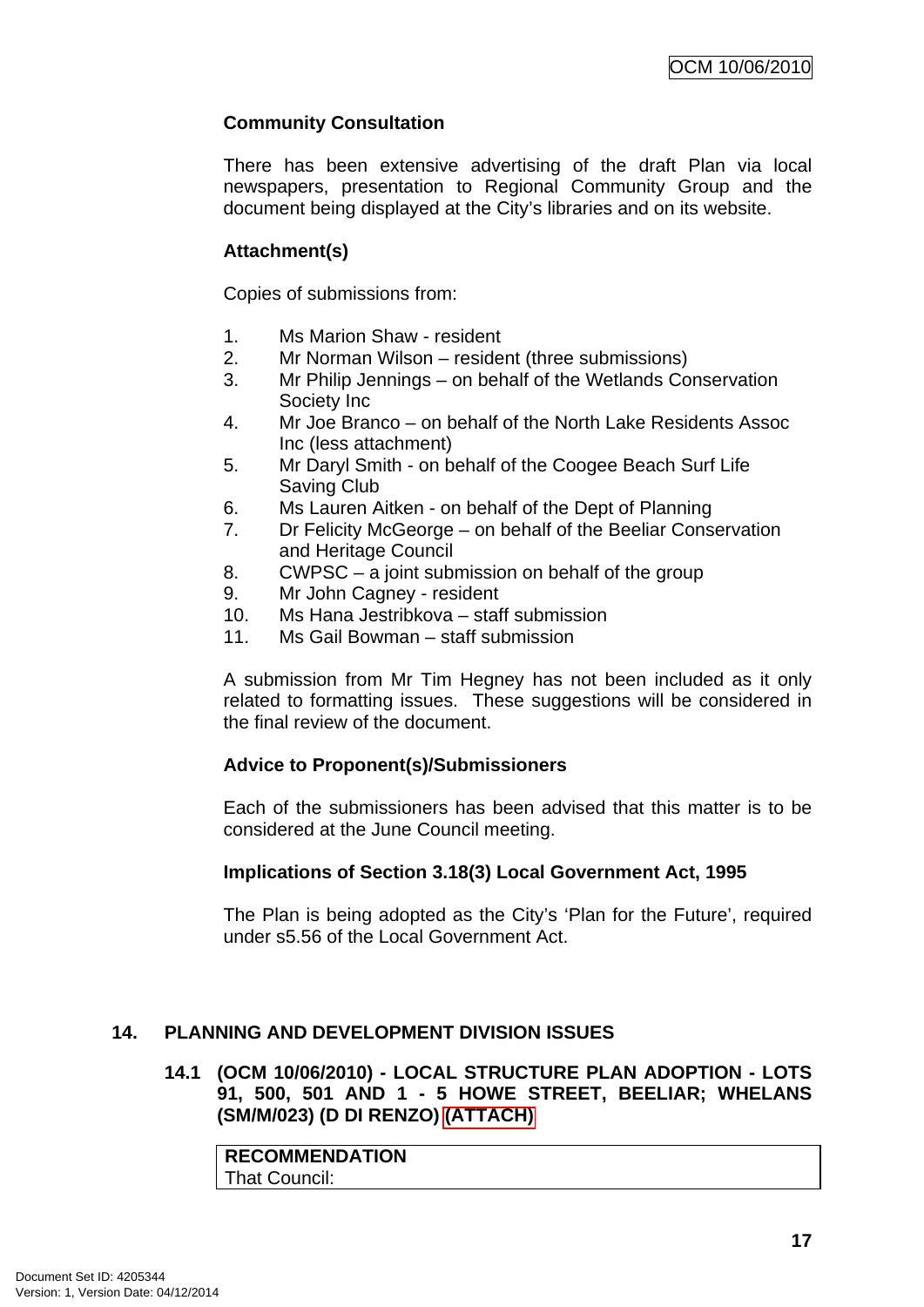- (1) adopts the Schedule of Submissions;
- (2) adopts the Structure Plan for Lots 91, 500, 501 and  $1 5$  Howe Street, Beeliar;
- (3) refer the Structure Plan to the Western Australian Planning Commission with a request for the Structure Plan to be endorsed;
- (4) advise the landowners within the Structure Plan area and those who made a submission of Council's decision accordingly; and
- (5) advise the proponent of the Structure Plan that Council is currently in the process of progressing an amendment to City of Cockburn Town Planning Scheme No.3, which seeks to introduce new developer contribution arrangements across the district towards community infrastructure. Landowners subdividing to create residential allotments will be required to make contributions in accordance with the new developer contribution arrangements once the Scheme amendment becomes operational.

**COUNCIL DECISION** 

## **Background**

A proposed Local Structure Plan was received on 25 January 2010 for Lots 91, 500, 501 and  $1 - 5$  Howe Street, Beeliar (Attachment 1). It was referred to the Western Australian Planning Commission ("WAPC") for comment, as required by clause 6.2.7.2 of the City of Cockburn Town Planning Scheme No. 3 ("the Scheme"). The WAPC provided their comments, which are outlined and addressed in the Schedule of Submissions (Attachment 3). The Structure Plan was subsequently advertised for public comment under delegation.

#### **Submission**

N/A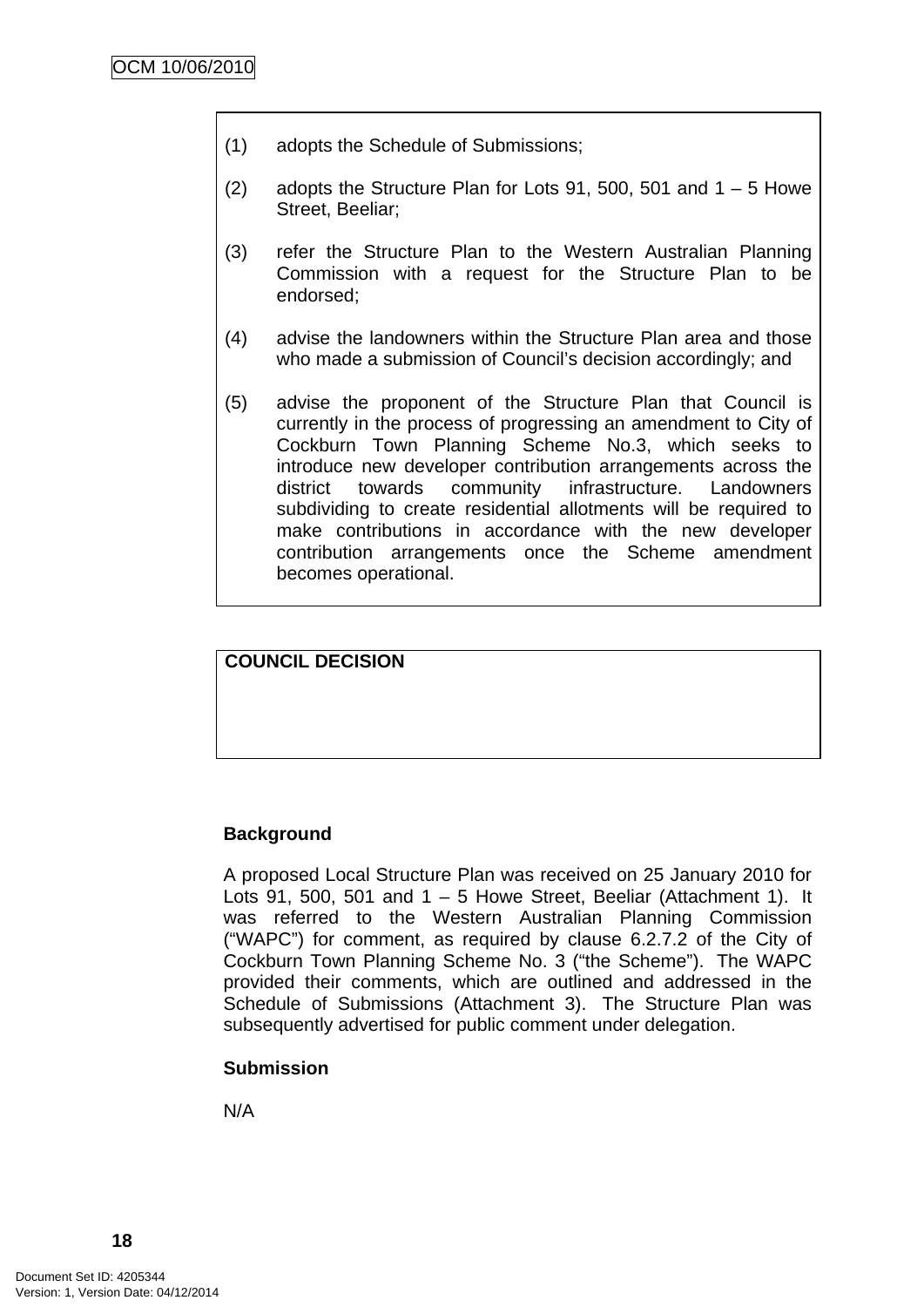#### **Report**

The subject land is zoned 'Development' and is located within 'Development Area No.4' under the Scheme. Pursuant to clause 6.2.4.1 of the Scheme a Structure Plan is required prior to subdivision or development of the land.

The proposed Structure Plan proposes a coding of 'Residential R20', which would facilitate a potential lot yield of 25 lots, all with direct road frontage to Howe Street.

A residential coding of R20 is considered appropriate for this area, and is consistent with the recommended coding set out in *Liveable Neighbourhoods* for residential areas that are not within close proximity to public transport and/or a local or neighbourhood centre. This is also consistent with the residential coding on the northern side of Howe Street which is predominantly R20. This will provide a consistent streetscape on both sides of Howe Street.

While it is noted that the proposed Structure Plan encompasses a relatively small area of land it will not compromise orderly and proper planning of the surrounding area, given that various lots along Howe Street have previously been subdivided (as shown in Attachment 2), and the remaining length of Howe Street can be subdivided with direct road access. There is an endorsed Structure Plan for a portion of the northern side of Howe Street and the proposed Structure Plan forms a logical boundary by encompassing the remaining length of Howe Street.

The Structure Plan includes indicative lot boundaries; however, these are shown only for the purposes of demonstrating how the area could be subdivided to create lots that are a regular shape with direct road frontage.

#### Outcomes of Consultation

The proposed Structure Plan was advertised for public comment from 6 April 2010 to 27 April 2010. All of the submissions that were received are set out and addressed in the Schedule of Submissions (Attachment 3).

Three submissions were received from government agencies and servicing authorities and none of these objected to the proposal.

One submission of 'concern' was received from a landowner within the Structure Plan area. Each of the specific concerns raised in the submission are addressed in the Schedule of Submissions (Attachment 3).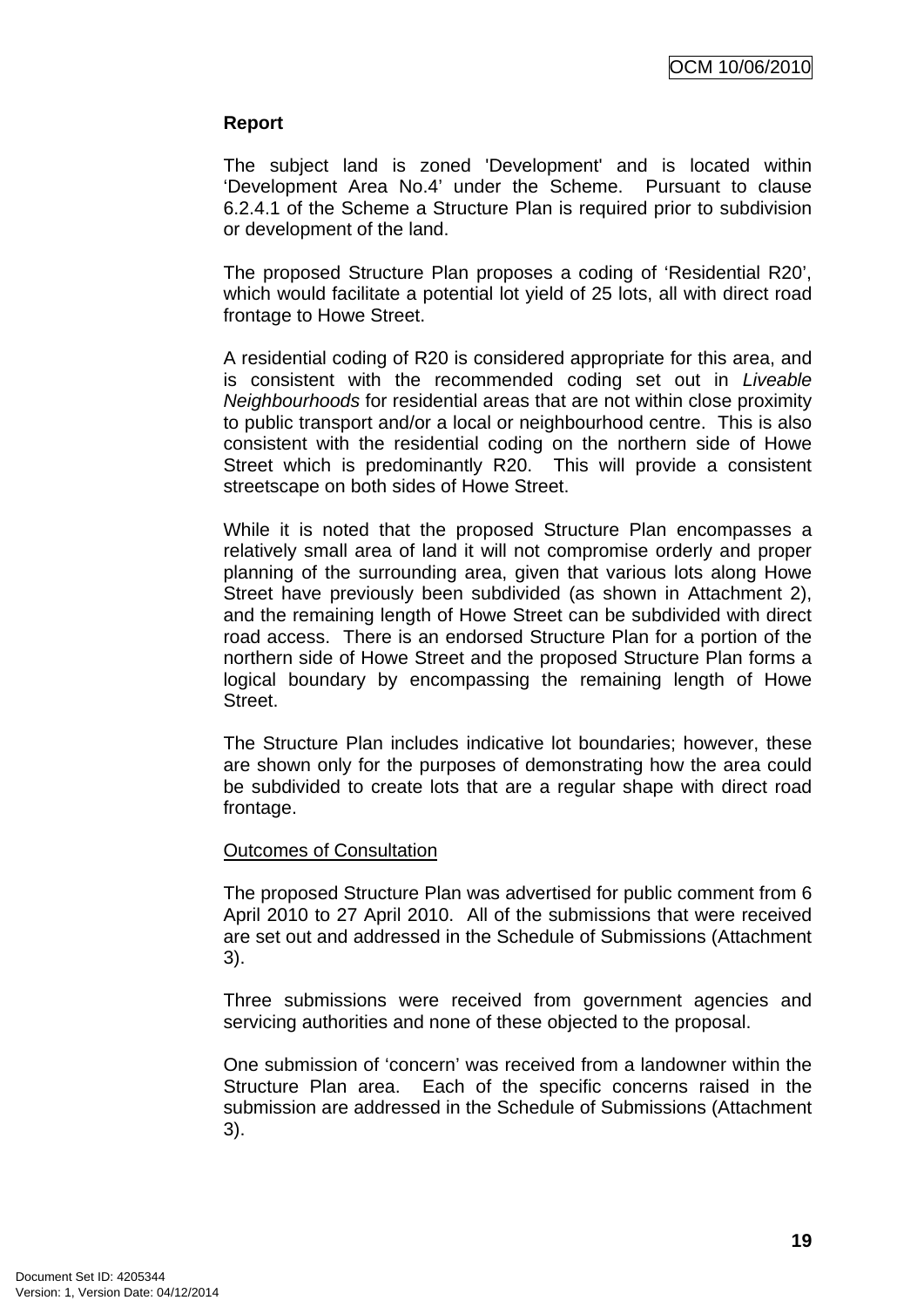The main concern expressed by the landowner was that they had not been consulted on the proposed Structure Plan (ie. prior to it being advertised). The process for preparing and processing Structure Plans is set out in the Scheme. This does not require the consent of all landowners for a Structure Plan to be prepared, however under the Scheme all affected landowners must be consulted and this is why all affected landowners were consulted.

The actual subdivision of land is a separate process that requires the approval of the Western Australian Planning Commission, and the properties that are located within the Structure Plan area cannot be subdivided without the landowners consent.

As previously mentioned, the potential future lot boundaries shown on the proposed Structure Plan are indicative only. The purpose of them being shown is only to demonstrate how the land could potentially be subdivided.

The endorsement of a Structure Plan does not compel landowners to subdivide, however if at any time in the future they chose to do so the Structure Plan will already be in place.

The inclusion of all lots on Howe Street is considered to be a logical boundary for the Structure Plan, and it is therefore recommended that the boundary of the Structure Plan remain unchanged, with all properties adjacent to Howe Road included, as shown in Attachment 1.

#### **Conclusion**

It is recommended that Council approve the Local Structure Plan for Lots 91, 500, 501 and 1 to 5 Howe Street, Beeliar without modification, and pursuant to clause 9.2.10 of the Scheme refer it to the Western Australian Planning Commission for their endorsement.

#### **Strategic Plan/Policy Implications**

#### **Demographic Planning**

- To ensure the planning of the City is based on an approach that has the potential to achieve high levels of convenience and prosperity for its citizens.
- To ensure development will enhance the levels of amenity currently enjoyed by the community.

#### **Budget/Financial Implications**

The required fee was calculated on receipt of the proposed Structure Plan and has been paid by the proponent.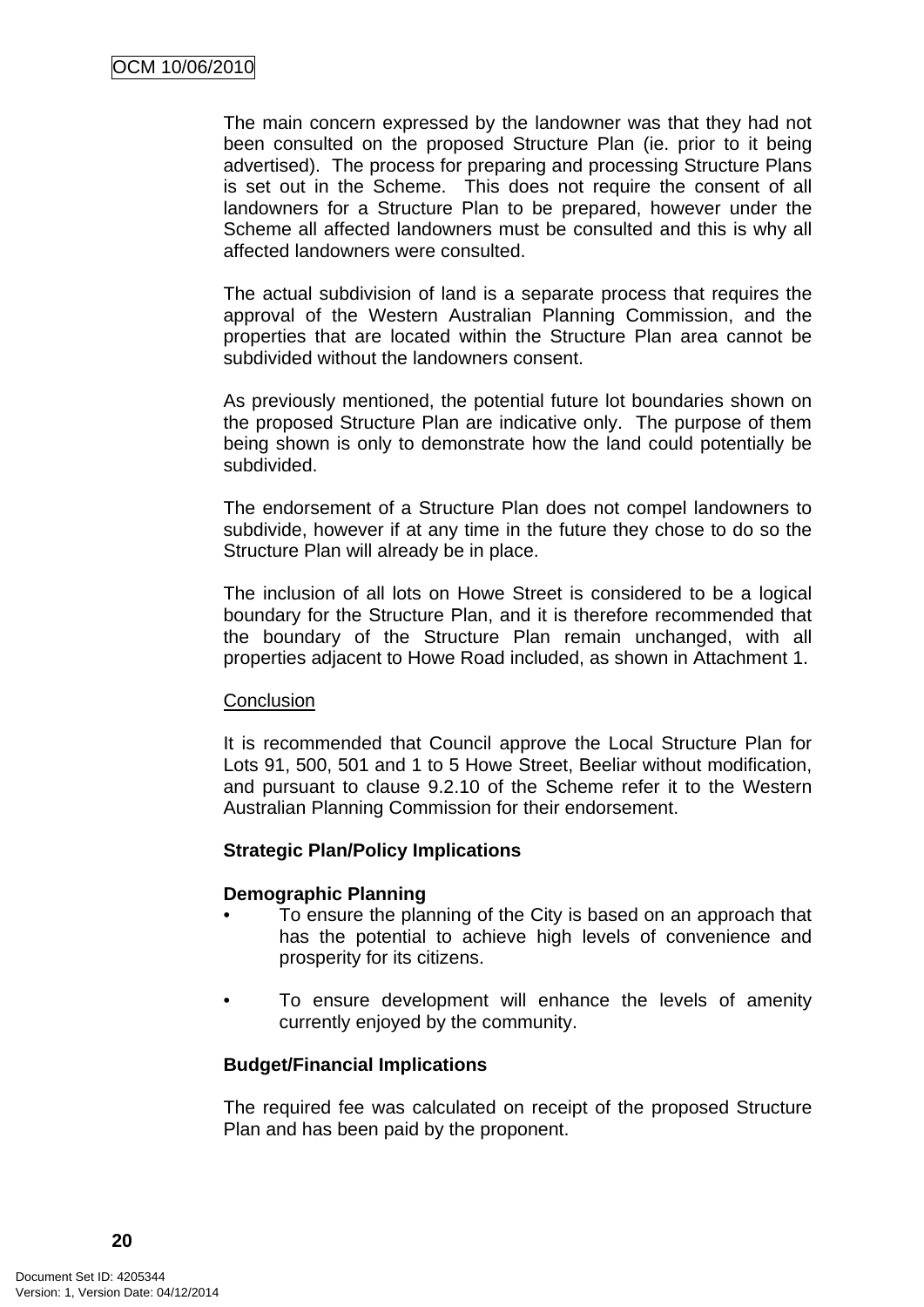## <span id="page-24-0"></span>**Legal Implications**

N/A

## **Community Consultation**

Public consultation was undertaken between 6 April 2010 and 27 April 2010. This included a notice in the Cockburn Gazette, letters to landowners within the Structure Plan area, adjoining landowners and State Government agencies.

## **Attachment(s)**

- 1. Structure Plan
- 2. Aerial Photograph of Subject Land
- 3. Schedule of Submissions

## **Advice to Proponent(s)/Submissioners**

The proponent(s) and those who lodged a submission on the proposal have been advised that this matter is to be considered at the 10 June 2010 Council Meeting.

## **Implications of Section 3.18(3) Local Government Act, 1995**

Nil.

**14.2 (OCM 10/06/2010) - FINAL CONSIDERATION OF AMENDMENT NO. 42 TO CITY OF COCKBURN TOWN PLANNING SCHEME NO. 3 - REZONING VARIOUS LAND HOLDINGS AFFECTED BY WESTERN POWER TRANSMISSION LINE CORRIDORS FROM 'PARKS AND RECREACTION' AND 'PUBLIC PURPOSE' LOCAL RESERVES TO 'SPECIAL USE' - OWNER: VARIOUS - APPLICANT: CITY OF COCKBURN (93042) (M CARBONE) (ATTACH)** 

## **RECOMMENDATION**

That Council:

- (1) adopt the schedule of submissions;
- (2) adopt the amendment without modifications and in anticipation of the Hon. Minister's advice that final approval will be granted, the documents be signed, sealed and forwarded to the Western Australian Planning Commission; and
- (3) advise the people who made submissions and the Western Australian Planning Commission of Council's decision.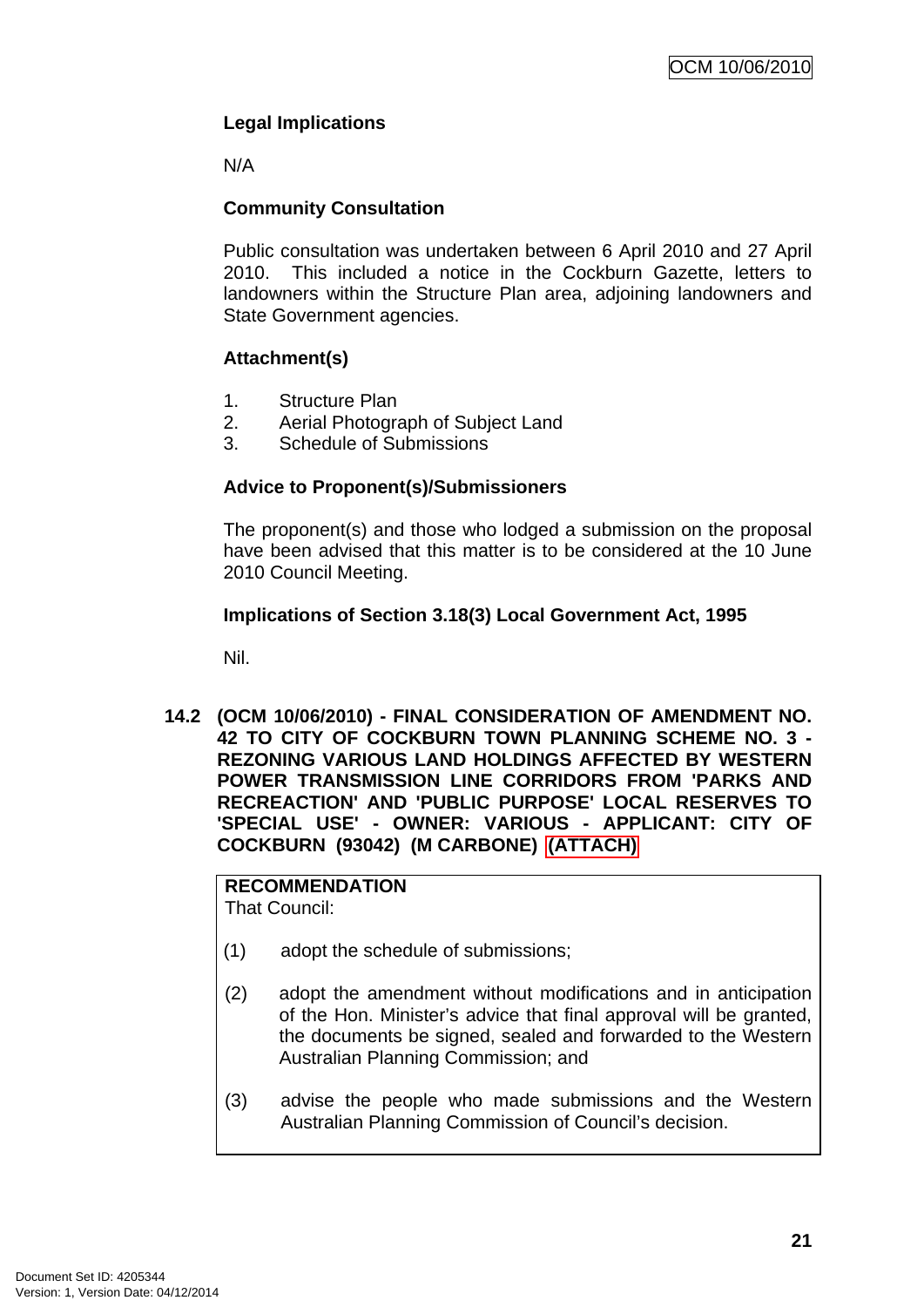## **COUNCIL DECISION**

## **Background**

Council at its meeting held on the 12 November 2009 resolved to initiate Scheme amendment No. 42 to City of Cockburn Town Planning Scheme No. 3 ("Scheme") for the purposes of advertising. The amendment involves the following:

- 1. Rezoning various land holdings affected by Western Power transmission line corridors as shown on the Scheme Amendment Map from 'Parks and Recreation' and 'Public Purposes' local reserves to 'Special Use' and being designated as 'SU23'.
- 2. Inserting the new Special Use No. 23 provisions into Schedule 4 of the scheme text as follows:

| No.   | Description of<br>Land                                                                              | <b>Special Use</b>                                                                                                    | Conditions                                                                                                                                                                                                                                                                                                                                                                                         |
|-------|-----------------------------------------------------------------------------------------------------|-----------------------------------------------------------------------------------------------------------------------|----------------------------------------------------------------------------------------------------------------------------------------------------------------------------------------------------------------------------------------------------------------------------------------------------------------------------------------------------------------------------------------------------|
| SU 23 | land within<br>All<br>transmission<br>line corridors<br>designated as<br>SU23 on the<br>Scheme Map. | - Carpark<br>- Civic Use<br>- Community<br>Purpose<br>- Nursery<br>- Public<br>Amusement<br>- Recreation -<br>Private | Planning Approval.<br>'Carpark' and 'Nursery'<br>are<br>designated as 'P' (permitted)<br>uses pursuant to Part 4 of the<br>Scheme.<br>'Civic Use', 'Community<br>Purpose', 'Public Amusement'<br>and 'Recreation - Private' are<br>designated as 'A' (discretionary<br>subject to special notice) uses<br>pursuant to Part 4 of the<br>Scheme.<br>All other uses are not permitted<br>$(X'$ uses). |

3. Amending the Scheme Map accordingly.

#### **Submission**

N/A

**22**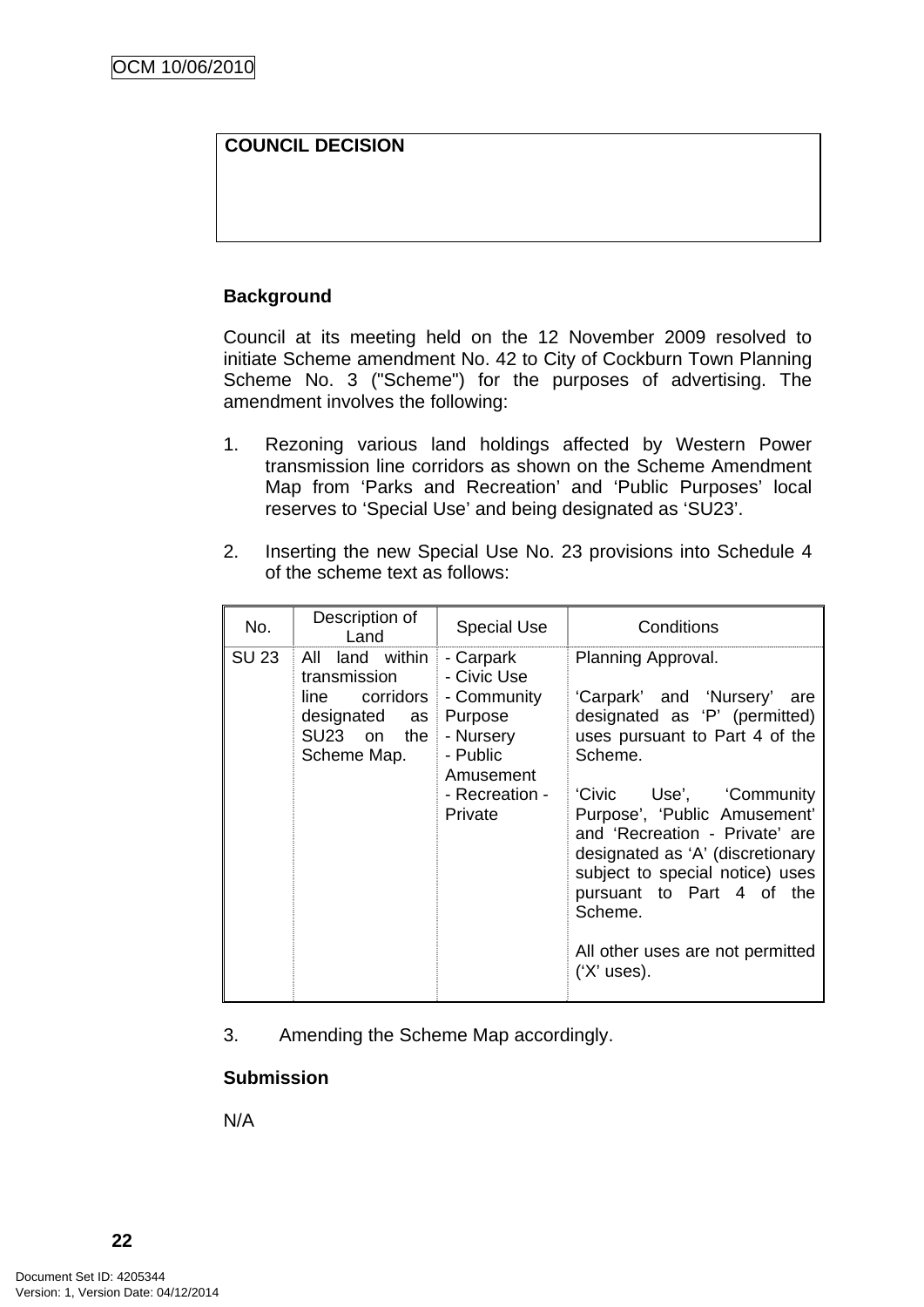## **Report**

The Scheme amendment was referred to the Environmental Protection Authority ("EPA") in accordance with Section 7 of the *Environmental Protection Act 1986*. The EPA advised that the overall environmental impact of the amendment would not be severe enough to warrant formal assessment under the *Environmental Protection Act 1986*. The amendment was subsequently advertised seeking public comment in accordance with the *Town Planning Regulations 1967* for 42 days.

The Scheme amendment attracted thirteen submissions which included four concerns/objections, four no objections/support, three providing advice and two providing no comment. As required by the Town Planning Regulations 1967, each submission is addressed in detail in the Schedule of Submissions which is contained within the Agenda attachments. In specifically noting the four submissions of concern/objection received, these raised the following key points:

- 1. Unaware that the power line corridor was privately owned and/or could be potentially developed;
- 2. Concerns that development would create noise impacts on adioining landowners:
- 3. Concerns regarding public safety and welfare.

In respect to these points, most of the land affected by the Western Power transmission line corridor is unused and in many cases being used for illegal activities such as motor bike riding. The intention of the proposed Scheme amendment is to clarify which limited uses may be allowed within the Western Power transmission line corridor. Only a limited number of passive land uses are proposed, and these do not encourage people to congregate underneath the power lines. Buildings are not permitted within the corridor and any structure will need to comply with Western Power's strict requirements. Given the power line transmission corridor transverses residential or future residential land, careful consideration will also be given to the assessment of any subsequent development application to ensure that the amenity of residential areas is maintained. There are adequate controls within the City's Town Planning Scheme in this respect, namely Clause 10.2 'Matters to be Considered by Council' which allows the Council to consider amenity and other issues in determining development applications. Accordingly it is considered that these areas of concern can be fully managed.

The purpose of the amendment is to clarify the limited uses which are allowed on the privately owned constrained land. These uses are consistent with the urbanised context within which the identified land exists. The Scheme amendment sets up the statutory framework necessary to assess future development applications in the event that landowners wish to explore land use options for their landholdings.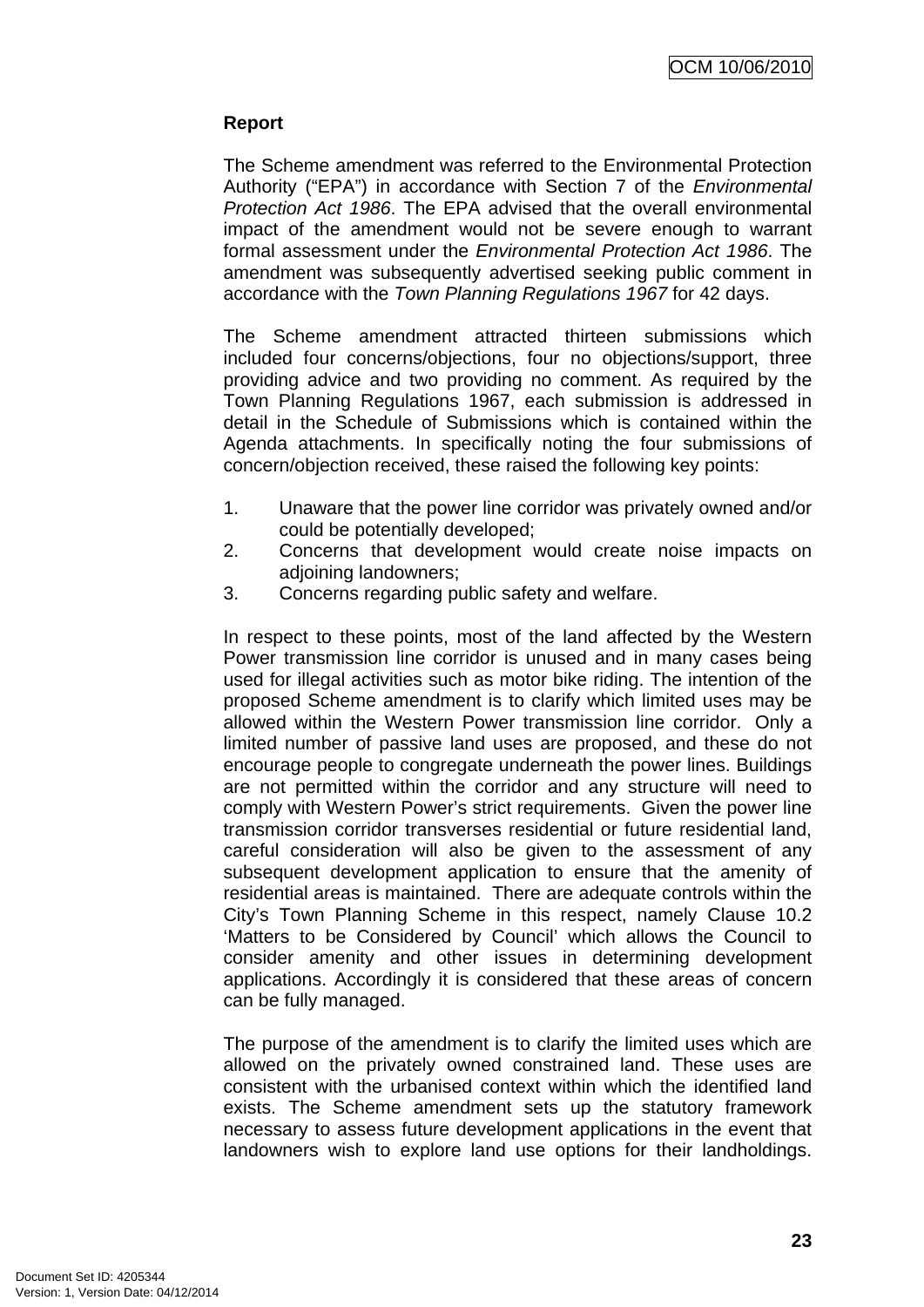Any future application would be referred to Western Power to ensure their requirements can be met.

#### **Conclusion**

The Scheme amendment is necessary as landowners have recently approached the City to discuss what potential there is to better utilise land beneath transmission line infrastructure. Being privately owned land, landowners have a legitimate right in exploring potential uses for their land. The Scheme amendment has therefore identified a number of limited land uses which are possible for privately owned land beneath transmission line infrastructure, whilst noting the obvious constraints that exist on the land. The identified set of land uses are quite narrow, but this is a requirement given such land exists within an urbanised residential context and must therefore be consistent with protecting and maintaining residential amenity.

The Scheme amendment is considered appropriate for the constrained land and is therefore recommended to be adopted by the Council and forwarded to the Western Australian Planning Commission for final approval.

#### **Strategic Plan/Policy Implications**

#### **Governance Excellence**

- To provide effective monitoring and regulatory services that administer relevant legislation and local laws in a fair and impartial way.
- To develop and maintain a financially sustainable City.

#### **Budget/Financial Implications**

The City has been responsible for preparing and progressing the Scheme Amendment documentation through to final approval. These costs are relatively minor.

#### **Legal Implications**

*Planning and Development Act 2005*  City of Cockburn Town Planning Scheme No. 3 *Town Planning Regulations 1967* 

#### **Community Consultation**

Following receipt of advice from the EPA, the amendment was advertised for a 42 day period. This concluded on the 6 May 2010. The Scheme amendment attracted thirteen submission which included four concerns/objections, four no objections/support, three providing advice and two providing no comment.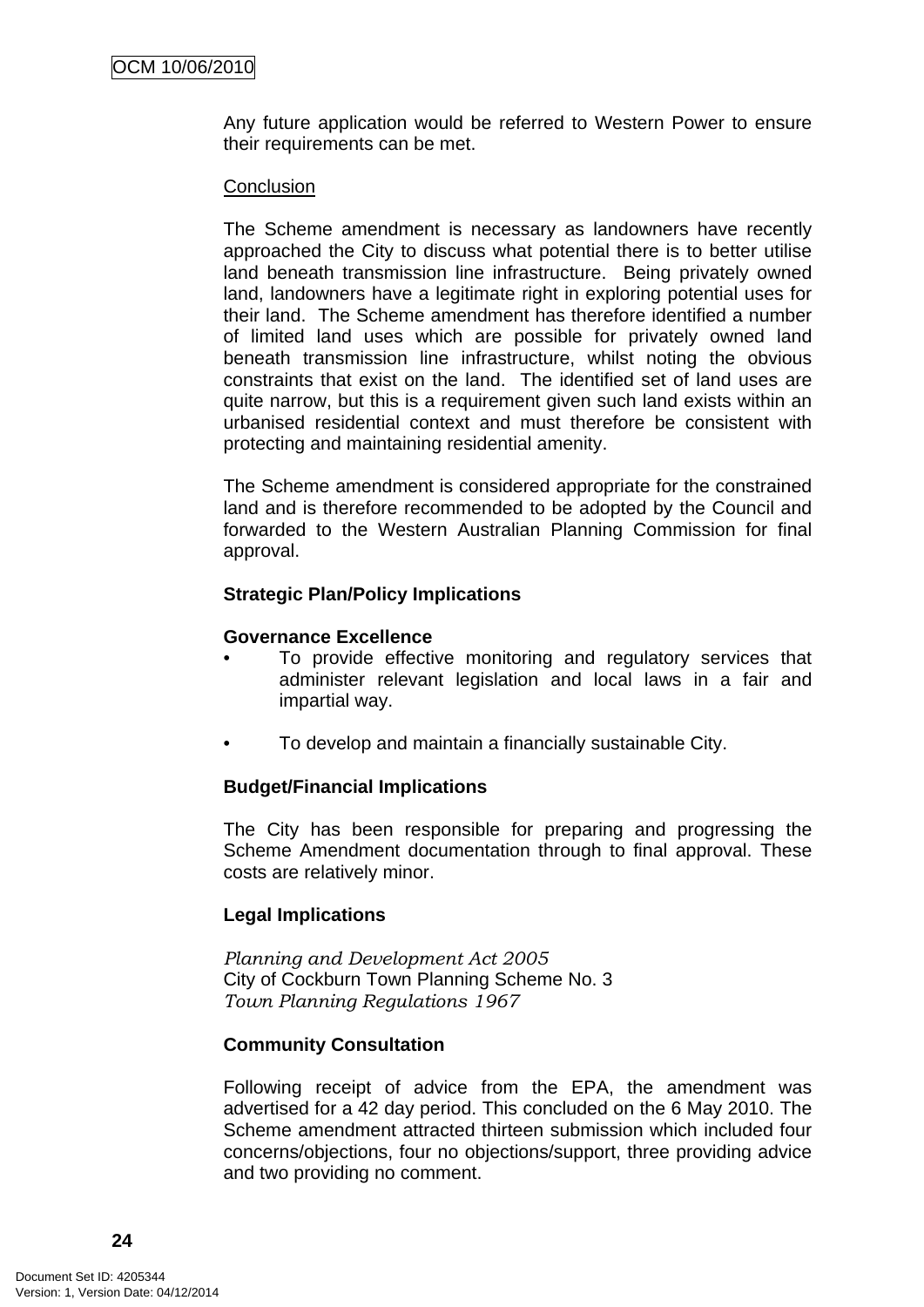## <span id="page-28-0"></span>**Attachment(s)**

- 1. Map showing land ownership
- 2. Existing zoning map
- 3. Proposed zoning map
- 4. Schedule of submissions

## **Advice to Proponent(s)/Submissioners**

Those who lodged a submission have been advised that the matter will be considered at the 10 June 2010 Council meeting.

## **Implications of Section 3.18(3) Local Government Act, 1995**

Nil.

## **14.3 (OCM 10/06/2010) - PROPOSED OUTBUILDING - LOCATION: 15 HERMIONE WAY, COOLBELLUP - OWNER: K SHACKELFORD - APPLICANT: TROJAN OUTDOOR (1103763) (M SCARFONE) (ATTACH)**

## **RECOMMENDATION**

That Council:

(1) grant approval for an outbuilding at 15 Hermione Way, Coolbellup in accordance with the approved plan and subject to the following conditions:-

## STANDARD CONDITIONS

- 1 All stormwater being contained and disposed of on-site to the satisfaction of the Council.
- 2. No construction related activities causing noise and/or inconvenience to neighbours being undertaken after 7.00 p.m. or before 7.00 a.m., Monday to Saturday, and not at all on Sunday or Public Holidays.
- 3. The approved shed shall be clad or coloured to complement the surroundings using non reflective materials and colours to the satisfaction of the City.
- (2) advise the applicant of Council's decision accordingly.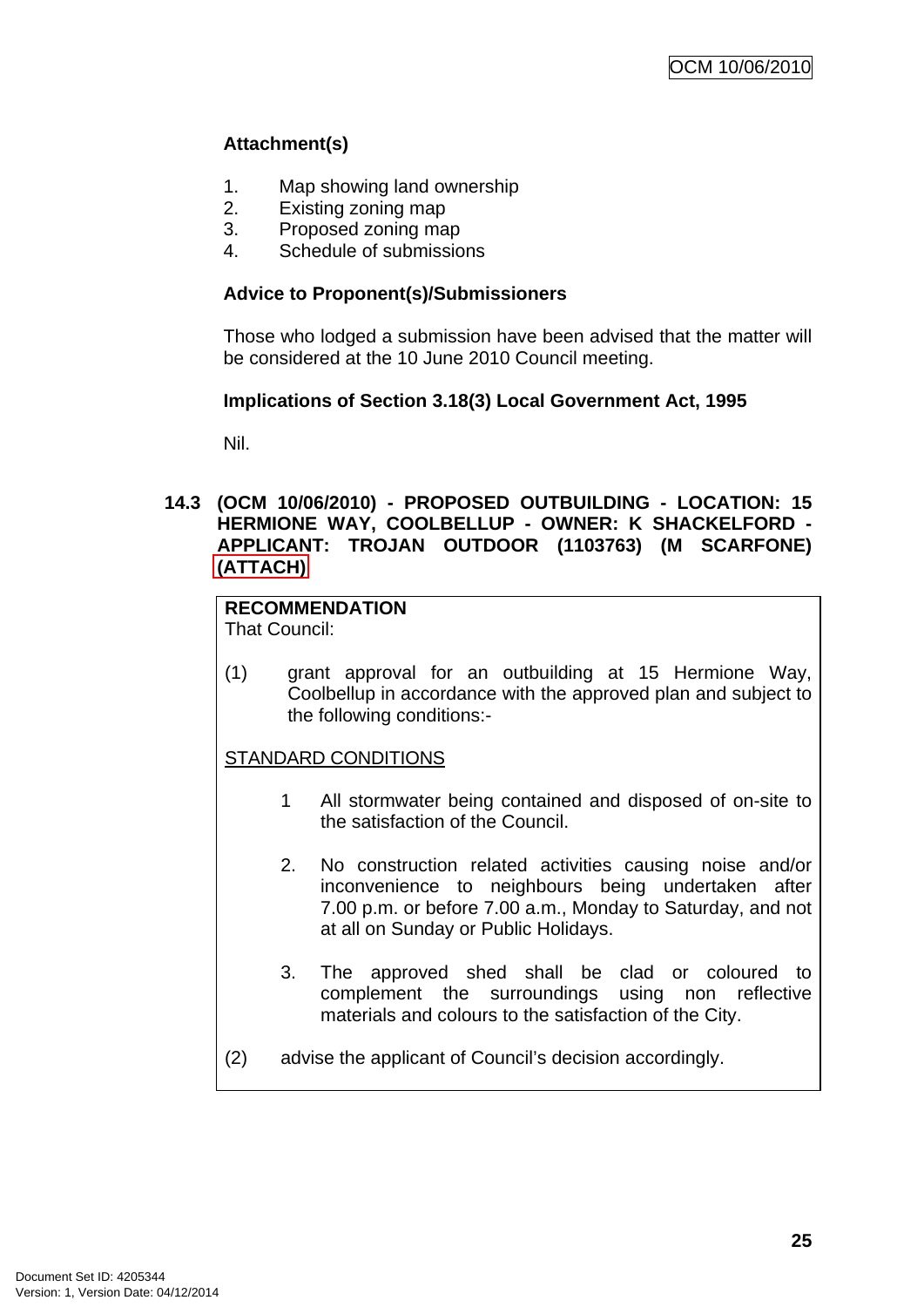## **COUNCIL DECISION**

## **Background**

| Zoning:    | MRS:                       | Urban                    |  |
|------------|----------------------------|--------------------------|--|
|            | TPS3                       | <b>Residential (R20)</b> |  |
| Land use:  | Single House (Outbuilding) |                          |  |
| Lot size:  | 728 m <sup>2</sup>         |                          |  |
| Use class: | D                          |                          |  |

#### **Submission**

The applicant proposes an outbuilding with a total floor area of 75.6  $m^2$ . The applicant has provided the following justification in support of the need for an outbuilding which has been summarised accordingly:-

- To store two (2) cars; and
- Utilise the remaining area as a storage area for camping gear, tools, bikes etc.

A copy of the applicant's email justification may be read in conjunction with this report and is contained in the agenda attachments. During a site visit undertaken on 19 May 2010, the owner indicated that they currently own four vehicles, including a work vehicle which they wish to keep undercover. Two of these vehicles will be kept in the proposed shed with the other two to be kept in the existing garage.

#### **Report**

#### Policy Framework

The subject land is zoned 'Residential' with an associated density of R20 under the provisions of the City of Cockburn Town Planning Scheme No. 3 (TPS No 3). In accordance with the requirements of TPS No. 3, the Council has the discretion to either approve (with or without conditions) or to refuse the application.

The proposed development has been assessed against the standards and provisions of TPS No. 3, Clause 6.10.10 of the Residential Design Codes (R-Codes), and Council Policies APD18 'Outbuildings' and APD49 'Residential Design Codes Alternative Acceptable Development Provisions'. The proposed development conflicts with the Acceptable Development standards of this Policy Framework for the following reasons: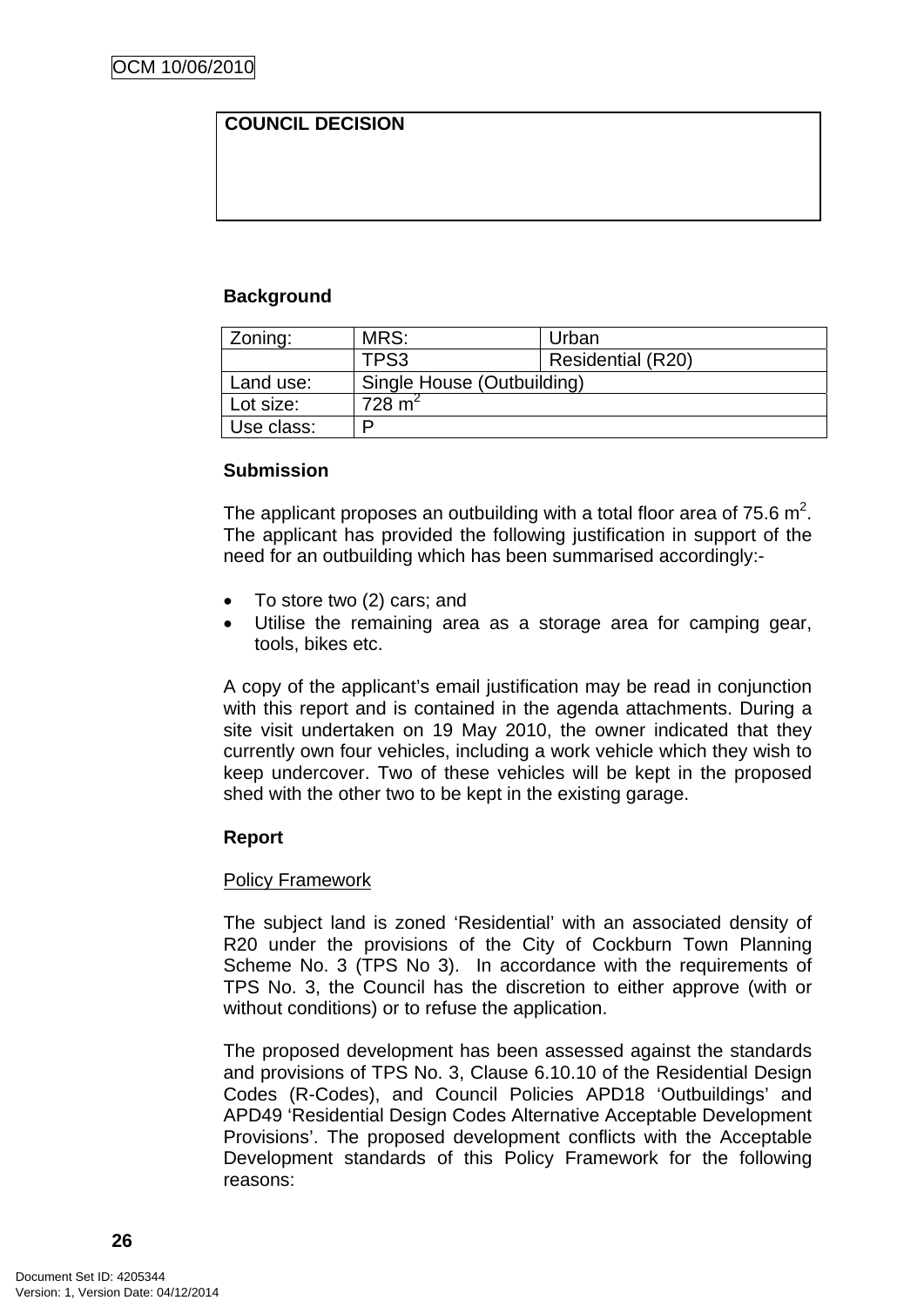- 1. The proposed outbuilding has a floor area of 75.6 m² which conflicts with Clause 6.10.10 of the R-Codes and Council Policy APD18 which restrict the floor area of such structures in the 'Residential' zone to a maximum of 60 m².
- 2. Under Policy APD 18, outbuilding wall heights should not exceed 2.4 m in a Residential zone, and ridge heights are to not exceed 4.2 m. In this case a maximum wall and ridge height of 3.7 m is sought.
- *3.* Under the provisions of Clause 6.3.2 A2 (ii) of the R-Codes and Council Policy APD49 a building can be constructed on the boundary of a property provided the wall height does not exceed 3.0.m, and it's length does not exceed 9.0.m. As indicated above a maximum wall height of 3.7 metres is proposed*.*

#### **Comment**

In respect of the increase sought to the maximum floor area provisions of Policy APD18, it is considered that the 75.6 m² floor area sought by the applicant is acceptable in this case. This conclusion is reached as the subject lot, at 728 m² in area, has a substantial rear garden area which can readily accommodate an outbuilding of this size without prejudice to the levels of residential amenity enjoyed by its residents or the surrounding landowners.

In respect of the increase sought to the maximum wall and ridge height provisions of Policy APD18, it is noted that the Policy incorporates a provision to increase maximum wall heights by a further 10% i.e. a wall height of 2.64 m is considered acceptable. In the case of the subject proposal, the maximum wall height is 3.7 m at the ridge and the height to the underside of the gutter is 3.05 m. While the proposed wall height represents a significant variation to Council Policy, it is not considered that it will be detrimental to the residential and visual amenity of the adjoining neighbours to the south or east. This conclusion is reached as the adjoining owner to the south has a number of outbuildings in their backyard which would obscure the proposed outbuilding on the subject site. The neighbour to the east has a large tree growing adjacent to the proposed outbuilding which again has the effect of obscuring it from view.

APD18 indicates that outbuildings which do not conform to the standard requirements may be approved by Council following consideration of the *'proposed use of the outbuilding, visual amenity, impact on the natural landscape and streetscape and any other matter determined relevant'*. The owners of the property have indicated the use of the outbuilding will be for residential purposes, and have been made aware that a separate approval will be required should this change in the future. The proposed outbuilding is essentially screened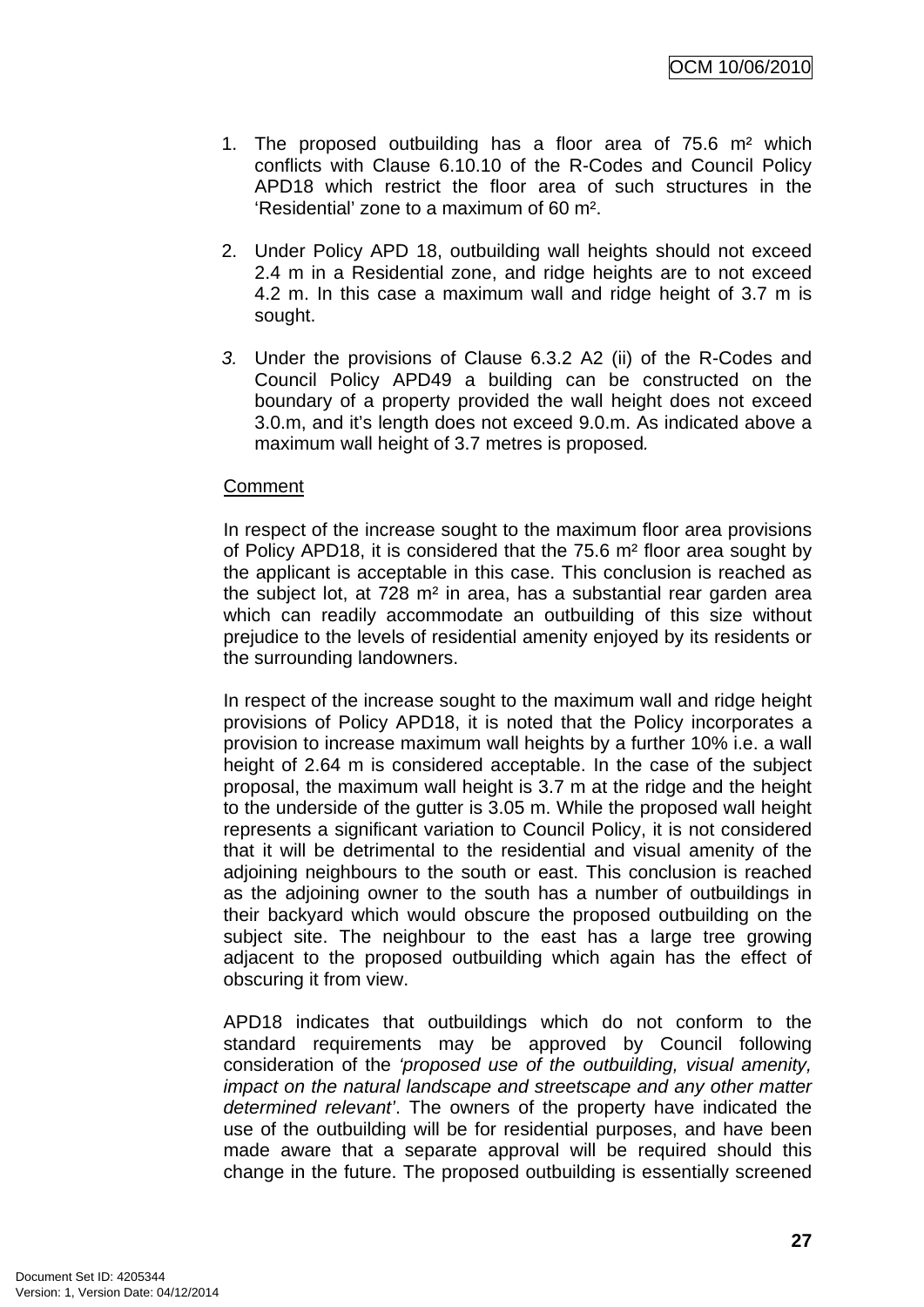from view of affected properties and shall be clad in non – reflective materials (as per Condition 3) thereby ensuring visual amenity is not impacted upon. With respect to the natural environment the subject site is essentially devoid of vegetation and as such the proposal has no impact and finally the proposed outbuilding is not visible from the street.

The proposed 'Outbuilding' is considered to be consistent with the intent of APD18 and therefore conditional approval is recommended.

#### **Strategic Plan/Policy Implications**

#### **Demographic Planning**

To ensure development will enhance the levels of amenity currently enjoyed by the community.

#### The Planning Policies which apply to this Item

APD18 'Outbuildings'

APD49 'Residential Design Codes- Alternative Acceptable Development Provisions'

#### **Budget/Financial Implications**

N/A

#### **Legal Implications**

Town Planning Scheme No. 3 Council Policy Planning and Development Act 2005 State Administrative Tribunal Regulations

#### **Community Consultation**

Two (2) landowners were advised of the development application. One non-objection was received.

#### **Attachment(s)**

- 1. Location Plan.
- 2. Site Plan
- 3. Applicant's justification

#### **Advice to Proponent(s)/Submissioners**

The proponent has been advised that this matter is to be considered at the 10 June 2010 Council Meeting.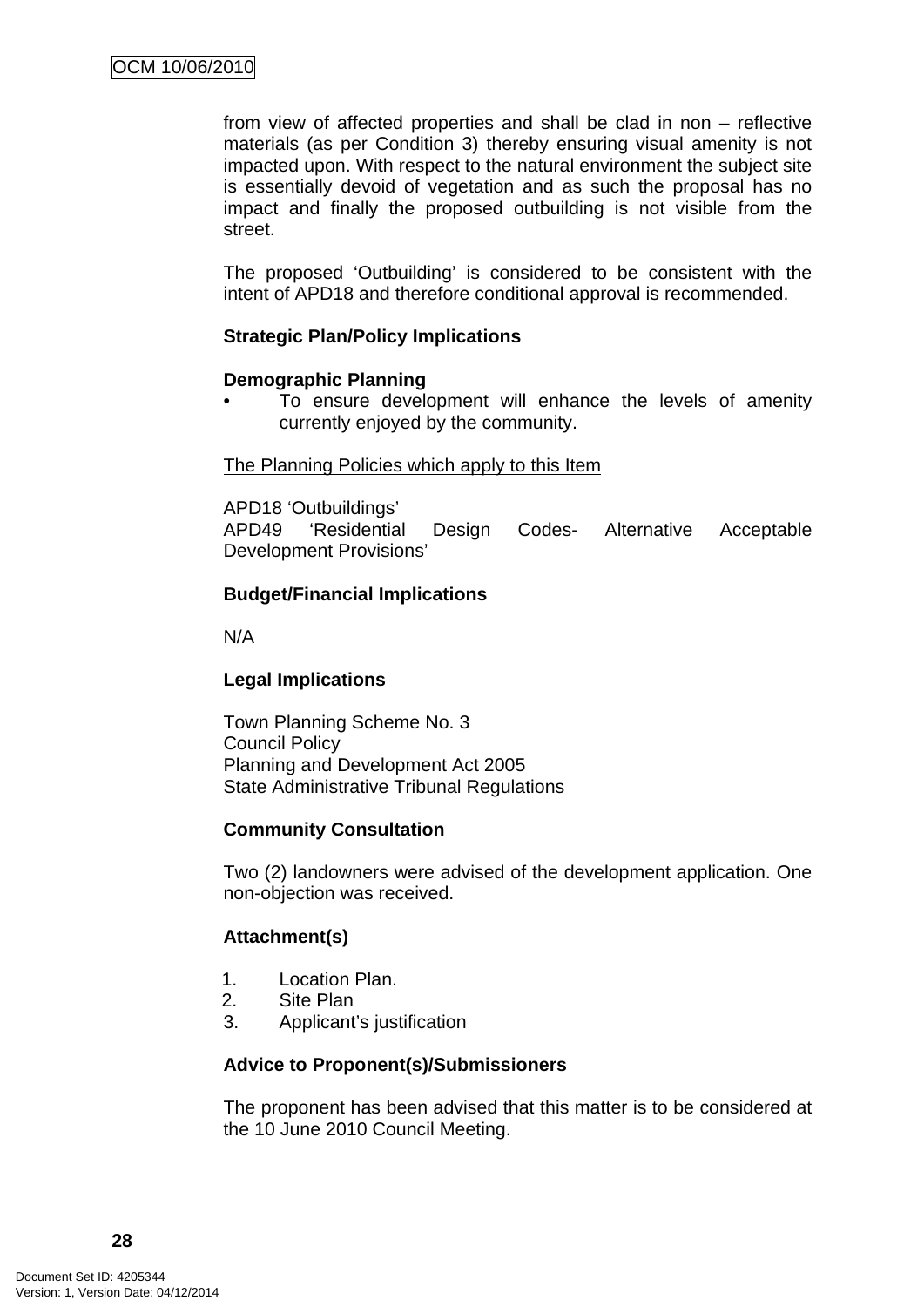## <span id="page-32-0"></span>**Implications of Section 3.18(3) Local Government Act, 1995**

Nil.

## **15. FINANCE AND CORPORATE SERVICES DIVISION ISSUES**

#### **15.1 (OCM 10/06/2010) - LIST OF CREDITORS PAID - APRIL 2010 (5605) (N MAURICIO) (ATTACH)**

#### **RECOMMENDATION**

That Council received the List of Creditors Paid for April 2010, as attached to the Agenda.

## **COUNCIL DECISION**

## **Background**

It is a requirement of the Local Government (Financial Management) Regulations 1996, that a List of Creditors be compiled each month and provided to Council.

#### **Submission**

N/A

#### **Report**

The list of accounts for April 2010 is attached to the Agenda for consideration. The list contains details of payments made by the City in relation to goods and services received by the City.

#### **Strategic Plan/Policy Implications**

#### **Governance Excellence**

• To conduct Council business in open public forums and to manage Council affairs by employing publicly accountable practices.

#### **Budget/Financial Implications**

N/A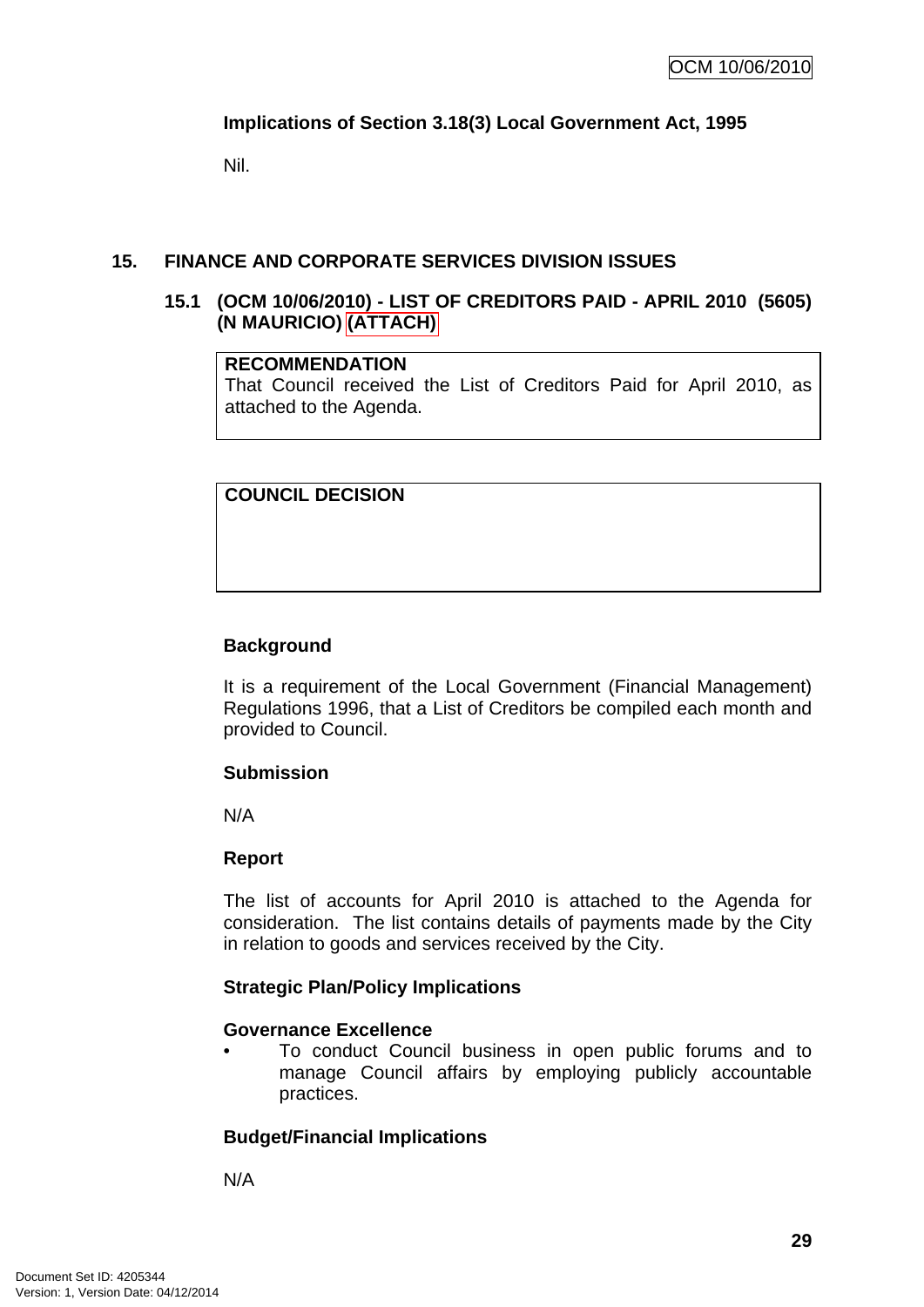## <span id="page-33-0"></span>**Legal Implications**

N/A

## **Community Consultation**

N/A

## **Attachment(s)**

List of Creditors Paid – April 2010

## **Advice to Proponent(s)/Submissioners**

N/A

**Implications of Section 3.18(3) Local Government Act, 1995**

Nil.

## **15.2 (OCM 10/06/2010) - STATEMENT OF FINANCIAL ACTIVITY AND ASSOCIATED REPORTS - APRIL 2010 (5505) (N MAURICIO) (ATTACH)**

#### **RECOMMENDATION**

That Council receive the Statements of Financial Activity and associated reports for April 2010, as attached to the Agenda.

## **COUNCIL DECISION**

## **Background**

Regulation 34(1) of the Local Government (Financial Management) Regulations 1996 prescribes that a local government is to prepare each month a Statement of Financial Activity.

Regulation 34(2) requires the Statement of Financial Activity to be accompanied by documents containing:–

(a) details of the composition of the closing net current assets (less restricted and committed assets);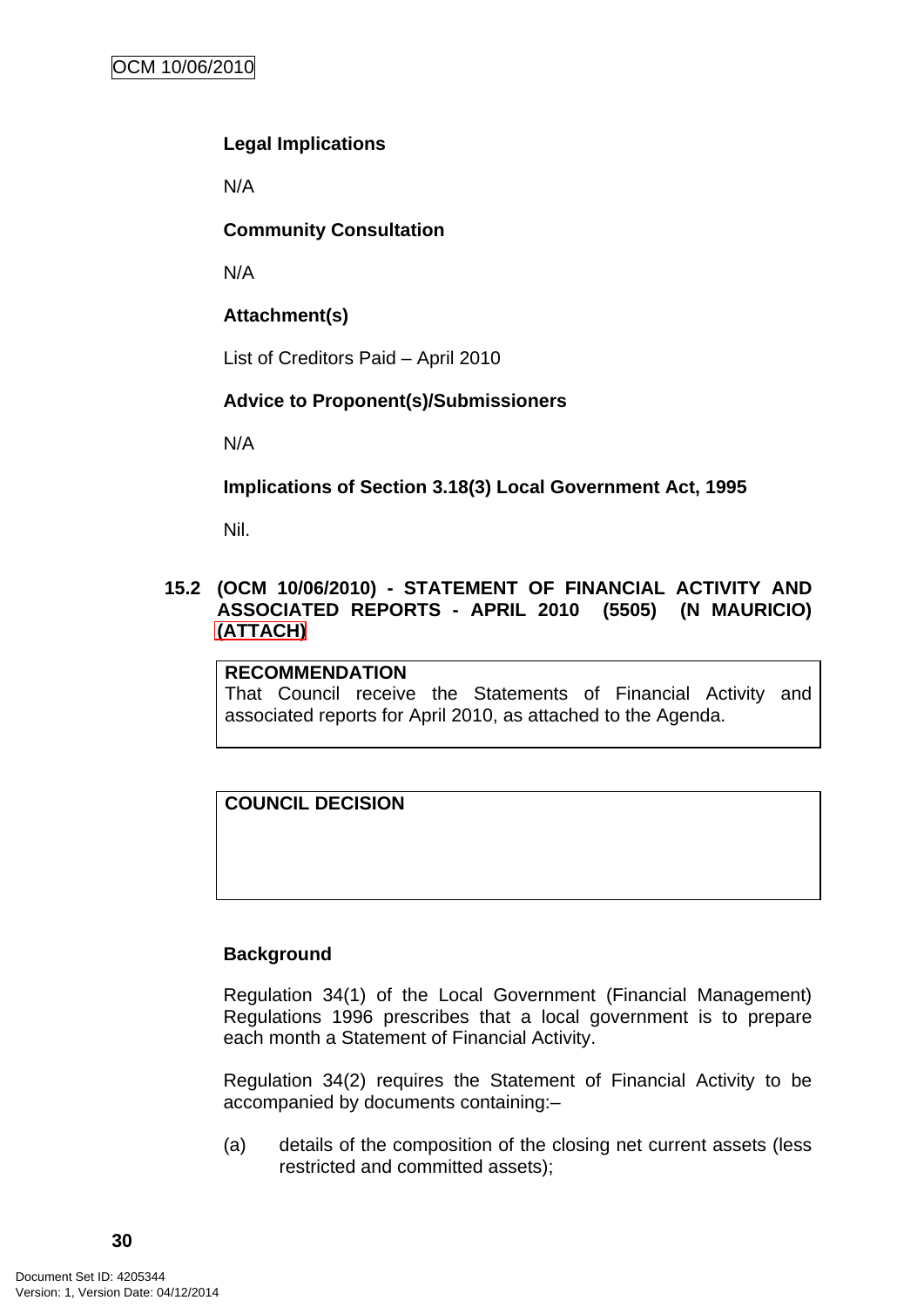- (b) explanations for each material variance identified between YTD budgets and actuals; and
- (c) any other supporting information considered relevant by the local government.

Regulation 34(4)(a) prescribes that the Statement of Financial Activity and accompanying documents be presented to Council within 2 months after the end of the month to which the statement relates.

The regulations require the information reported in the statement to be shown either by nature and type, statutory program or business unit. The City has chosen to report the information according to its organisational business structure, as well as by nature and type.

Financial Management Regulation 34(5) requires Council to annually set a materiality threshold for the purpose of disclosing budget variance details. To this end, Council has adopted a materiality threshold variance of \$100,000 for the 2009/10 financial year

#### **Submission**

N/A

#### **Report**

Council's financial performance to the end of April shows the ytd budget in surplus by \$6.2m. This amount is largely representative of underspending in operating expenses on a ytd basis and on a lesser basis additional operating revenues. There are no areas of major concern within the results.

#### Closing Funds

Council's closing funds (adjusted net current assets position representing liquidity) remains well above the budget target, reflecting a healthy financial position. At \$25.37M, this is \$6.2M higher than the forecast (\$0.8M lesser than at the end of March). The major reason for this continues to be our cash operating expenses tracking behind budget by \$4.4M. However, this has reduced being (\$1.0M less than last month). Additional operating revenue is also contributing to the surplus being \$0.9M at 30 April.

Council's cash and investment holdings (including restricted items) stand at \$61.4M. Cash reserves and other restricted cash comprise \$34.4M of this total, with the balance of \$27.0M available to fund remaining commitments and operations for the 2009/10 year.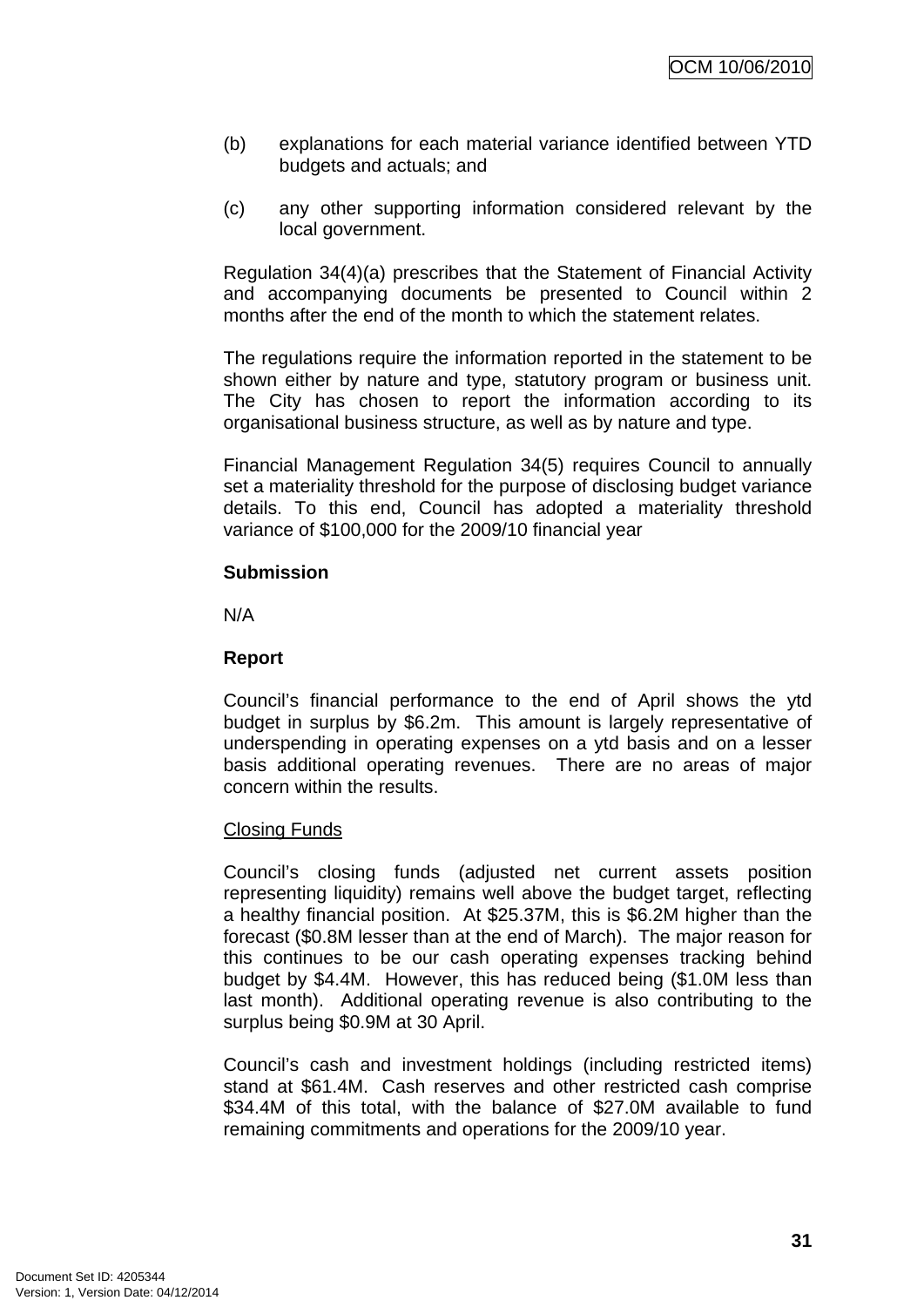#### Operating Revenue

Operating revenues exceed the ytd budget by \$0.9M. There are four main areas comprising this variance.

Investment earnings on both municipal and reserve funds continue to outperform the budget (\$487K at the end of April). This is despite of an upwards revision for earnings in the mid-year budget review.

Rate revenue is \$315K ahead of the ytd budget and also \$162K ahead of the full year budget.

Rubbish removal charges levied are \$131K ahead of both the ytd and full year budget. However, these funds are applied to waste collection services and any year end surplus over and above service delivery costs, will be quarantined and used to subsidise future costs in the delivery of the service.

Operating grants for Aged Services are \$239K ahead of ytd budget projections. These have no impact on Council's closing budget position.

#### Operating Expenditure

Operating expenditure of a cash nature is tracking below the ytd budget by \$4.4M. The major contributing items at a nature and type summary level is materials and contracts at \$2.9M and other expenses at \$0.8M (comprising mainly landfill levy). Utility costs are also \$0.4M below budget due to a lag in billing.

Council's biggest expense line item - employee costs is tracking the budget in accordance with expectations at above 98%.

The majority of the Business Units are tracking below budget; however, several contribute mostly to the variance of \$4.4M.

Waste Services have a ytd budget variance of \$1.41M comprising:

- RRRC entry fees down \$0.5k
- Waste Recovery Park operating expenses down \$0.4M;
- **Landfill levy payments are \$0.2M less than budgeted.**

Operating costs are down within Parks and Environment by \$1.0M within Roads by \$0.5M and within Community Services by \$0.5M.

The apparent underspending in materials and contracts across the board can be largely attributed to the lag in supplier invoicing and processing. This is a common phenomenon for the City each year and tends to rectify itself incrementally the closer we get to the end of financial year. The underspend reduced by \$1.0M in the month of April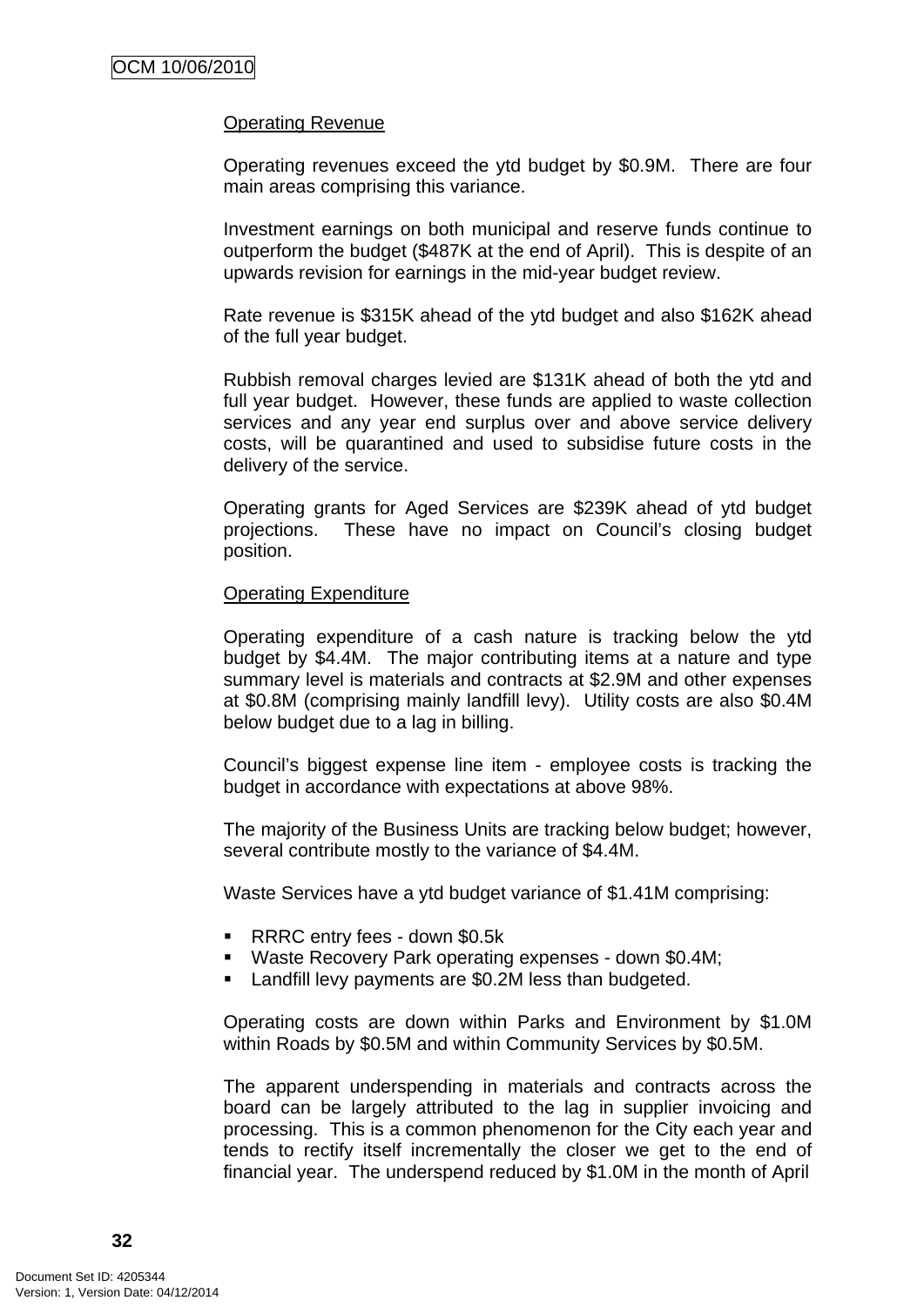#### Capital Expenditure

Council's capital spend continues to follow the historical pattern of underperforming the budget on a cash basis. As at the end of April, the actual spend was \$20.7M, being \$7.1M below the ytd budget target. However, with the value of committed orders factored in, actuals plus commitments are on track against the ytd budget. This is graphically illustrated in the Capital Expenditure chart accompanying the statements.

It is unlikely the commitments will be fully realised by the end of June, as this would translate to full delivery of the annual capital budget. The Capital Expenditure chart shows that a substantial amount of the capital budget is cash flowed to occur in June, which tends to indicate a large quantum of carry forwards into next year.

Council's building infrastructure program contributes \$3.7M to the variance and our land development program is \$1.6M. Council's other infrastructure capital programs are collectively \$1.8M behind budget.

Variances for specific projects can be found within the variance analysis schedule for Capital Expenditure accompanying the statements.

The delay in out flowing cash results in additional investment earnings accruing towards Council's bottom line or to the cash backed reserve funds.

#### Description of Graphs and Charts included within Statements

There is a bar graph tracking Business Unit operating expenditure against budget. This provides a very quick view of how the different units are tracking and the comparative size of their budgets.

The Capital Expenditure graph tracks the ytd capital spend against the budget. It also includes an additional trend line for the total of ytd actual expenditure and committed orders. This gives a better indication of how the capital budget is being exhausted, than just purely actual cost alone.

A liquidity graph shows the level of Council's net current position (adjusted for restricted assets) and trends this against previous years. This gives a good indication of Council's capacity to meet its financial commitments over the course of the year. This month's position is quite consistent with that of last year at the same time.

Council's overall cash and investments position is provided in a line graph with a comparison against the ytd budget and the previous year's position at the same time. This is currently showing a stronger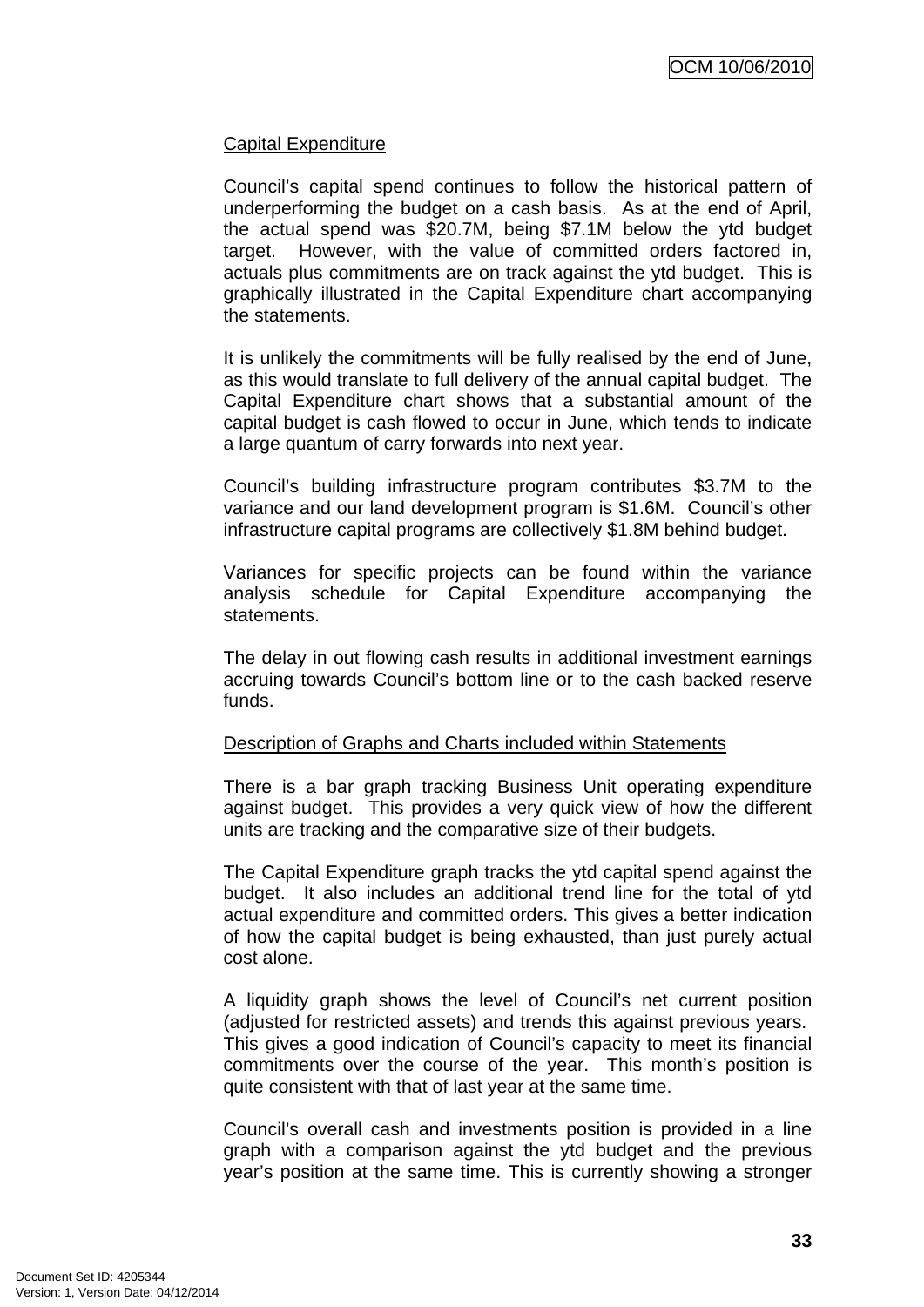<span id="page-37-0"></span>position than budgeted and is consistent with the information reported above.

Pie charts included show the break up of actual operating income and expenditure by nature and type and the make up of Council's current assets and liabilities (comprising the net current position).

#### **Strategic Plan/Policy Implications**

#### **Governance Excellence**

• To conduct Council business in open public forums and to manage Council affairs by employing publicly accountable practices.

#### **Budget/Financial Implications**

Material variances identified of a permanent nature (i.e. not due to timing issues) may impact on Council's final budget position (depending upon its nature).

#### **Legal Implications**

N/A

#### **Community Consultation**

N/A

#### **Attachment(s)**

Statements of Financial Activity and associated Reports - April 2010.

#### **Advice to Proponent(s)/Submissioners**

N/A

#### **Implications of Section 3.18(3) Local Government Act, 1995**

Nil.

#### **15.3 (OCM 10/06/2010) - ADOPTION OF MUNICIPAL BUDGET 2010/11 AND ANNUAL BUSINESS PLAN 2010/11 (5402) (S DOWNING/N MAURICIO) (ATTACH)**

**RECOMMENDATION** That Council adopt:

(1) the Municipal Budget for 2010/11 and associated Schedules, as attached to the Agenda; and MAURICIO) (ATTACH) File Size 4MB<br>
RECOMMENDATION<br>
That Council adopt:<br>
(1) the Municipal Budget for 2010/1<br>
attached to the Agenda; and<br>
34<br>
Document Set ID: 4205344<br>
Version: 1, Version Date: 04/12/2014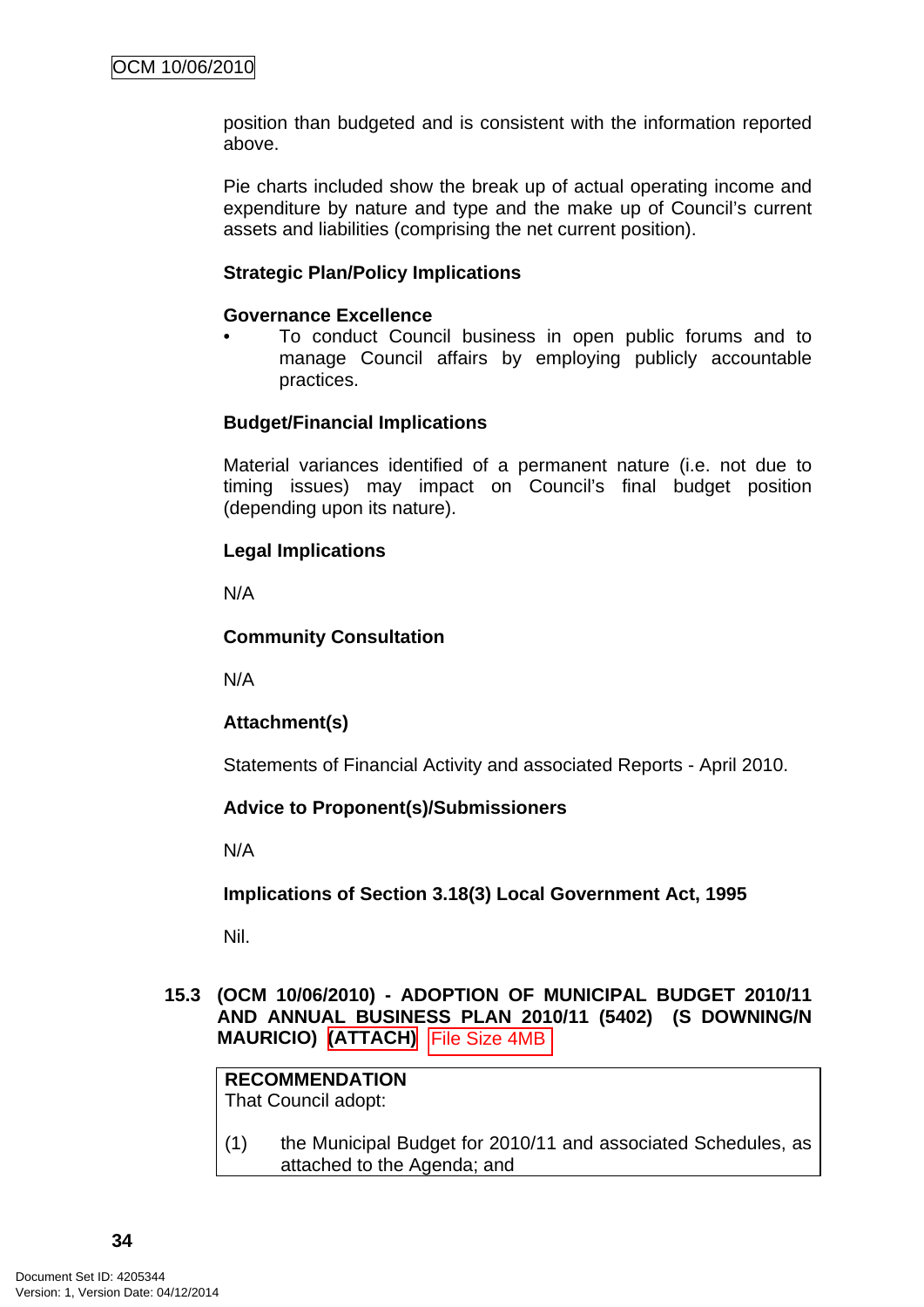(2) the Annual Business Plan for 2010/11, as attached to the Agenda.

**TO BE CARRIED BY AN ABSOLUTE MAJORITY OF COUNCIL**

## **COUNCIL DECISION**

## **Background**

Council is required to adopt an Annual Budget by 31 August each year. To this end the City adopts its budget in June of each year.

In addition, the City also presents the Annual Business Plan for 2010/11 which is a detailed plan for the new financial year. The purpose of adopting an Annual Business Plan allows for each financial year to be based on the broader Plan for the District. This is done so as to allow ratepayers to have certainty that the Plan for the District is the guiding document governing the financial planning for the City.

#### **Submission**

N/A

#### **Report**

The Municipal Budget, in the prescribed statutory format, is attached to the Agenda.

#### Annual Business Plan 2010/11

The Annual Business Plan, detailing the business activities of the City's Service Units for 2010/11 is attached to the Agenda.

The Draft Plan for the District 2010/11 sets out the future for the district over the next ten years. The Business Plan concentrates on the activities over the next twelve months, ie. the 2010/11 financial year.

The Business Plan (the Plan) sets out a summary of the activities to be undertaken by Council during the year. The Plan sets out by Division and Service Unit, projects to be undertaken, key performance measures and budgets for income and expenditure. The Annual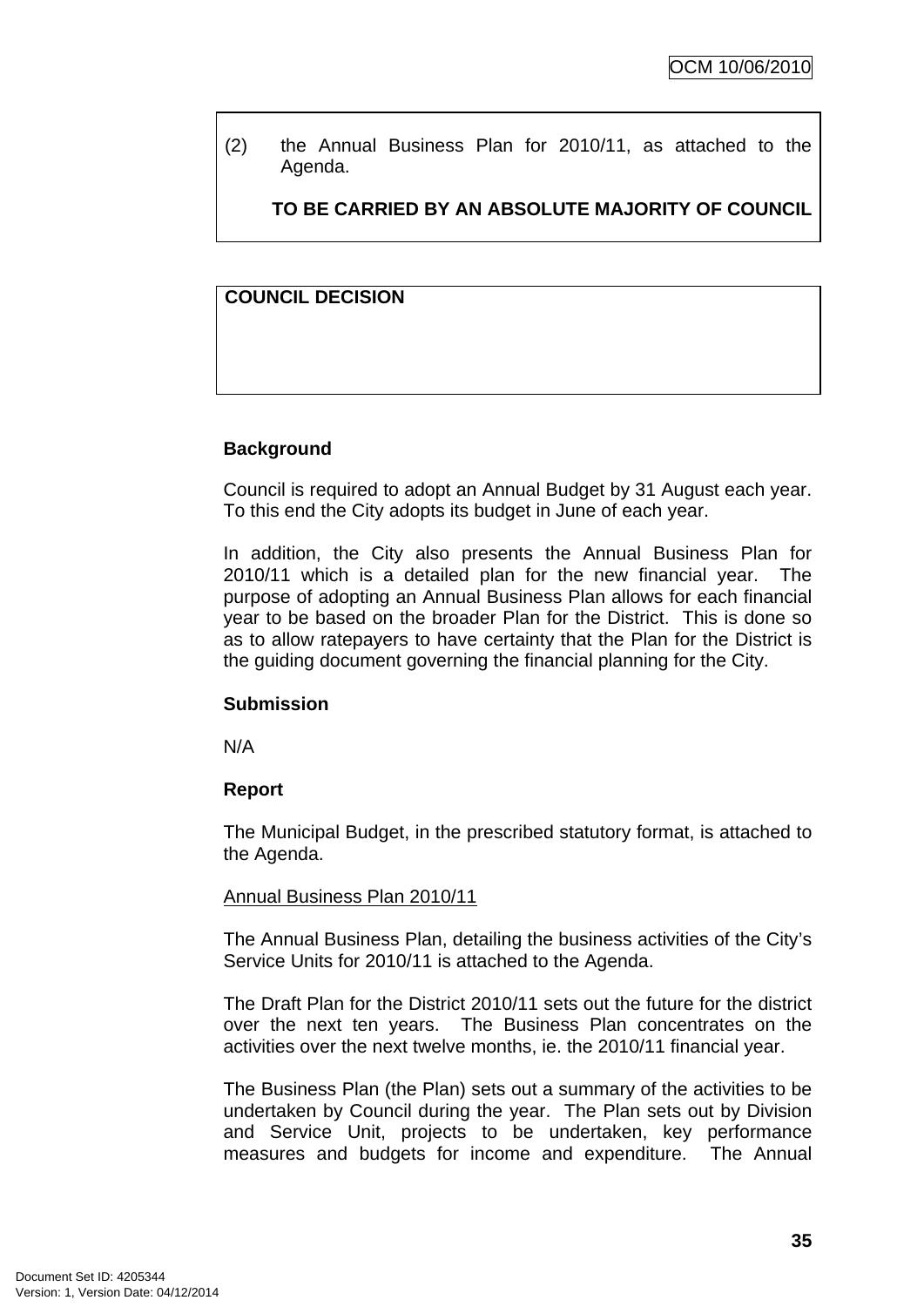Report for 2009/10 will report on the actual achievements for the year compared to these project lists, measures and budgets.

#### Municipal Budget 2010/11

The Municipal Budget for the financial year 2010/11 is proposed to be adopted on 10 June 2010. In addition, to the Statutory Budget as required by the Local Government Act 1995, are Schedules covering the Capital Works and Operating Job Programs together with the Schedule of Fees and Charges for the new financial year.

The Proposed Budget for 2010/11 is based on the following set of parameters:

#### *Rates*

The proposed 2010/11 Budget has been prepared with an increase of 4.5% in rates for improved residential properties and 5% for vacant land, commercial and industrial properties in the Municipality. The City is introducing several new differential rates for:

- special industrial properties (both GRV and UV) properties;
- a staged increase (over five years) for caravan parks in with an aim to increase them to minimum rate payment;
- Creation of Resources Development which is looking at the development of former sand mining land into urban lifestyle land.

The City is seeking to continue to review the relevance of classifying land UV when it no longer has farmland as its main or predominant purpose. As such parts of Banjup and Jandakot will be reviewed as to the reclassification of this land from UV to GRV.

The City encourages ratepayers to use one of the many options to pay rates and has not increased the administration fee and accompanying interest rate for last two years.

Differential and Specified Area rates were advertised in accordance with the Local Government Act with the City receiving no submissions. The City has communicated with the Department of Local Government advising and requesting relevant sign off for differential rate adjustments in accordance with the Local Government Act.

#### Levies and Service Charges

The Waste Management Service Charge will increase from \$325 to \$345 to offset the higher costs incurred in providing the service. The City has incurred substantial cost increases in its Waste Program as detailed bellow: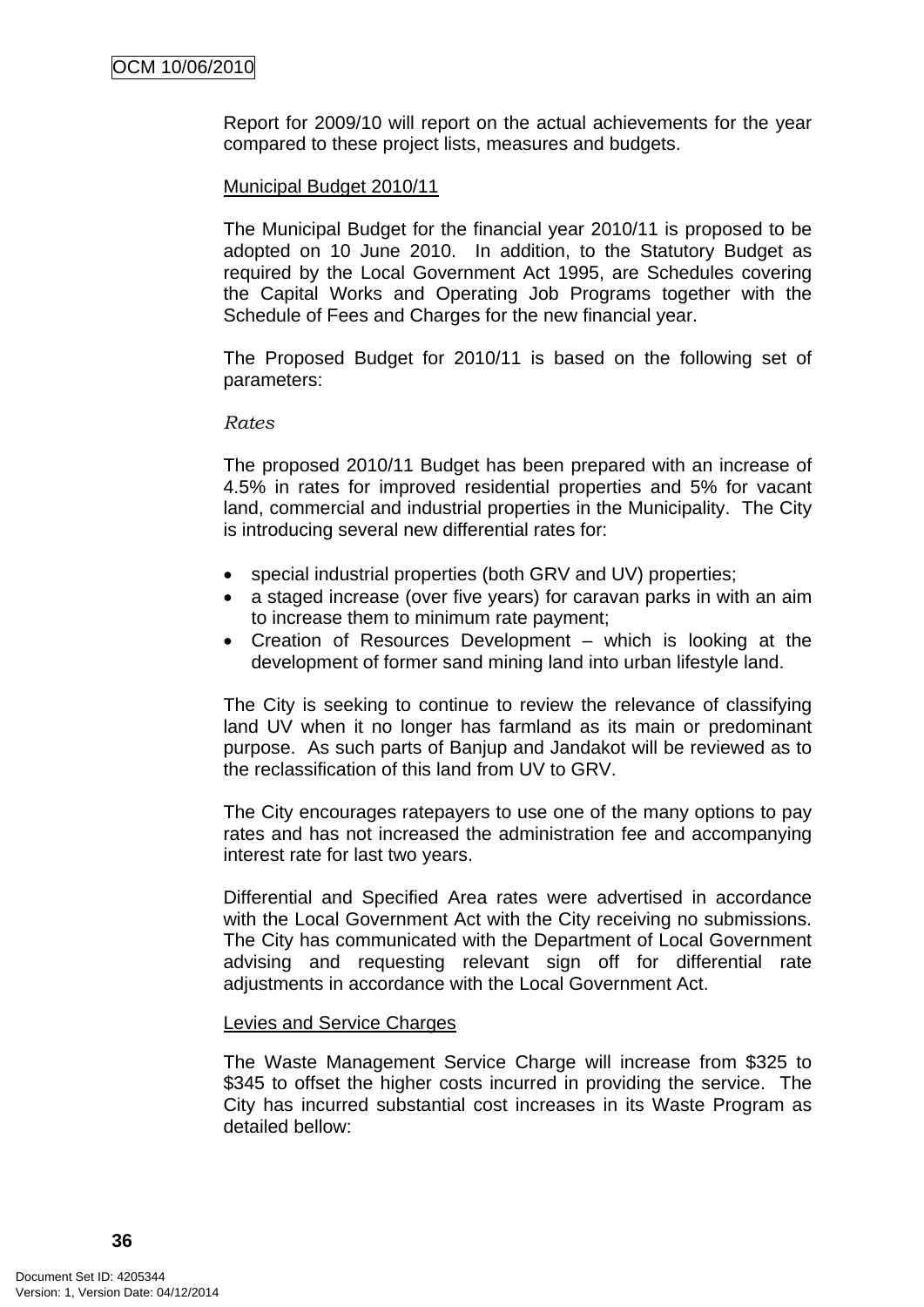OCM 10/06/2010

- an increase in MSW Gate Fees at the SMRC from \$155/tonne to \$185/tonne to accommodate the increase of 17.5% in electricity tariffs in April and July 2010 and to offset the loss of the City of Canning's waste stream. The fixed costs for running the waste composting facility will now be recovered over a smaller waste stream resulting a higher charge for processing each tonne of MSW waste through the WCF facility.
- an increase to assist in the funding of a weekly recycling service to commence in the City of Cockburn during the 2010/11 financial year.

The Community Surveillance Levy is being decreased from \$50 to \$45 a reduction of 11%. This reduction has coincided with the City contracting Wilsons Security to provide the City with a 24 hour patrol service after the previous provider of the service was advised that their contract would not be renewed. In addition, to providing a security patrol service, the City is reviewing the use of CCTV to complement the service, which is the subject of a report to Council.

The Emergency Services Levy is collected by Council on behalf of the State Government Fire and Emergency Services Authority. The State Government has flagged an increase in the cost to the levy of \$28. This will translate to an increase for the average Cockburn residential property of 18%. It is clear that the intention to shift the cost of the FESA service more to local government. In reviewing their budget papers, whilst local government contribution has increased by \$38.1m, the cash contribution from State Government has fallen from \$44m in 2009/10 to \$19m in 2010/11. It would appear the State Government is looking at a program of full cost recovery from property owners of providing the service.

The City is maintaining a Specified Area Rate for the Port Coogee area to cover the additional maintenance required in future years at the 2008/09 rate in the dollar. The rate in the dollar will be 1¢.

The pool inspection levy will increase from \$19.65 to \$21.00. This increase will mean that the inspection program will only be funded by owners with pools and not all ratepayers.

All fees raised for levies and service charges are used solely for the purposes they are raised. Any surplus funds are quarantined and placed in an appropriate reserve or restricted fund account at the end of the year.

These increases account for 92.8% of the operating income derived by the City. The balance of \$6.5m or 7.2% is made up of operating grants provided by the State and Federal Government for programs funded by them and implemented by the City.

Overall the basket of goods provided by the City to the majority of ratepayers will increase by 4.3% as the following table demonstrates: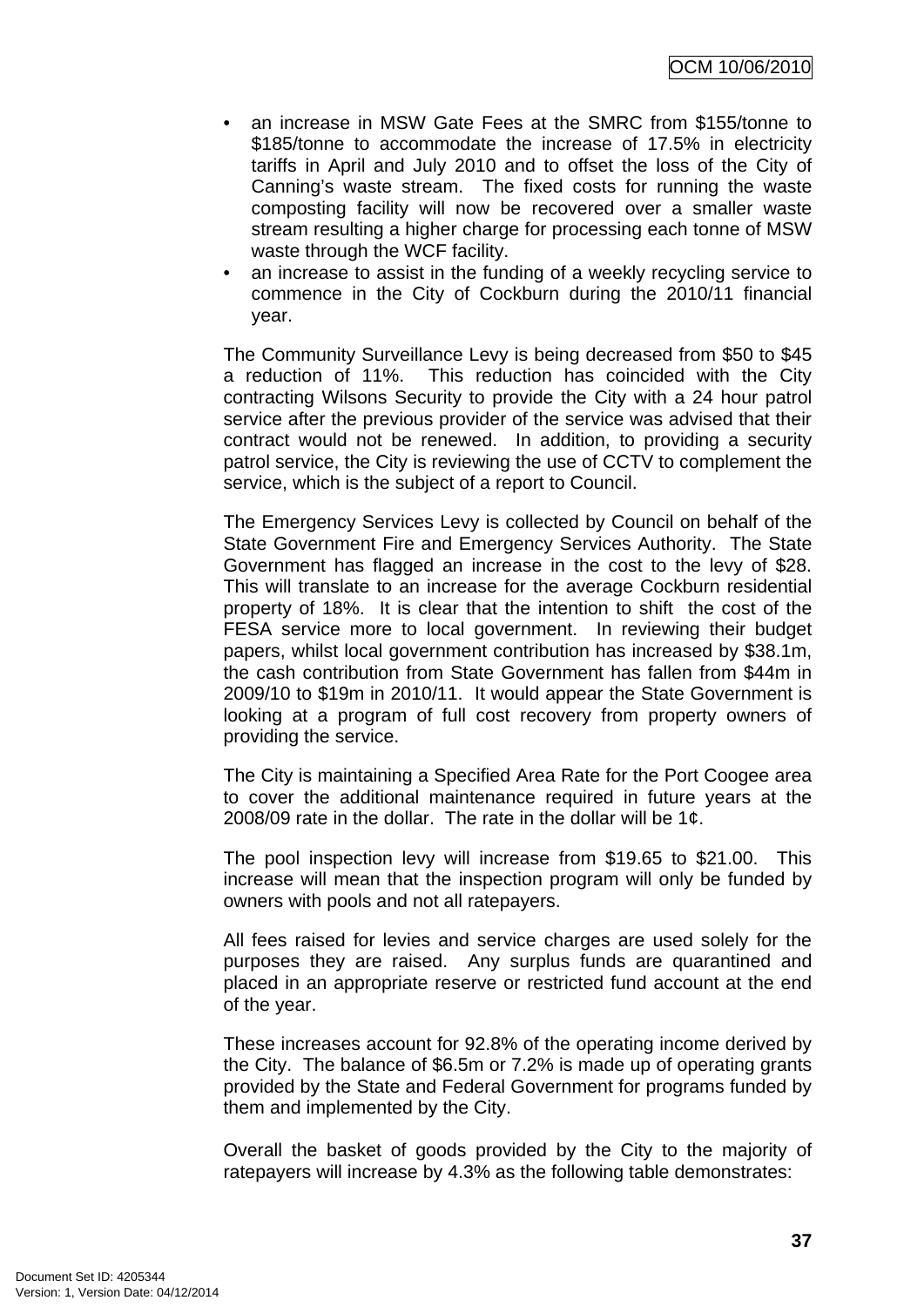| Basket of Goods Charged by Council |          |            |            |  |  |  |
|------------------------------------|----------|------------|------------|--|--|--|
| 2010/11<br>2009/10<br>Increase     |          |            |            |  |  |  |
| Rates                              | \$689.00 | \$720.00   | 4.50%      |  |  |  |
| Waste                              | \$325.00 | \$345.00   | 6.15%      |  |  |  |
| Sec Levv                           | \$50.00  | \$45.00    | $-10.00\%$ |  |  |  |
| otal                               | .064.00  | \$1.110.00 | 4.32%      |  |  |  |

*Table 1: Impact of proposed increase in Council controlled charges* 

But after the increase of \$28 of the FESA levy, the increase Council will be forced to collect from its ratepayers will be 5.96%.

*Table 2: Impact of proposed increase in charges including FESA's ESL* 

| Basket of Goods Charged by Council and FESA |                                |          |            |  |  |  |
|---------------------------------------------|--------------------------------|----------|------------|--|--|--|
|                                             | 2010/11<br>2009/10<br>Increase |          |            |  |  |  |
| Rates                                       | \$689.00                       | \$720.01 | 4.50%      |  |  |  |
| Waste                                       | \$325.00                       | \$345.00 | 6.15%      |  |  |  |
| Sec Levy                                    | \$50.00                        | \$45.00  | $-10.00\%$ |  |  |  |
|                                             | \$144.00                       | \$170.00 | 18.1%      |  |  |  |
| ็ดta                                        | 1.208                          | .280     |            |  |  |  |

## Fees and Charges

The City is proposing to increase the majority of fees controlled by Council by CPI, these range from swimming pool fees to halls and community facilities.

The Tip Fees for Henderson Resource Recovery Facility will rise by approximately 10% from \$100 to \$110 per tonne for its key commercial waste delivered to the facility. A range of other fees levied by the HRRF will also increase. Based on projected waste volumes the City will raise in excess of \$4m for the State Government through the Waste Landfill Levy. General operating cost increases have been absorbed to limit the extent of the gate fee increase beyond that imposed by the State Government despite falling commodity prices for recovered products (particularly steel) which will impact on revenue and general increases in operating costs.

The following table demonstrates the cost increases imposed by the State Government on the City of Cockburn for 2010/11:

*Table 3: Impact on 2010/11 budget from State Government cost increases* 

| Charge          | 2009/10     | 2010/11     | \$ Increase | $\%$     |
|-----------------|-------------|-------------|-------------|----------|
|                 | Cost        | Cost        |             | Increase |
| Electricity     | \$2,052,000 | \$2,411,100 | \$359,100   | 17.5%    |
| Water           | \$131,503   | \$153,858   | \$22,355    | 17%      |
| Gas             | \$96,495    | \$106,144   | \$9,649     | 10%      |
| <b>FESA ESL</b> | \$41,642    | \$49,553    | \$7,912     | 19%      |
| Total           | \$2,321,640 | \$2,720,655 | \$399,015   | 17%      |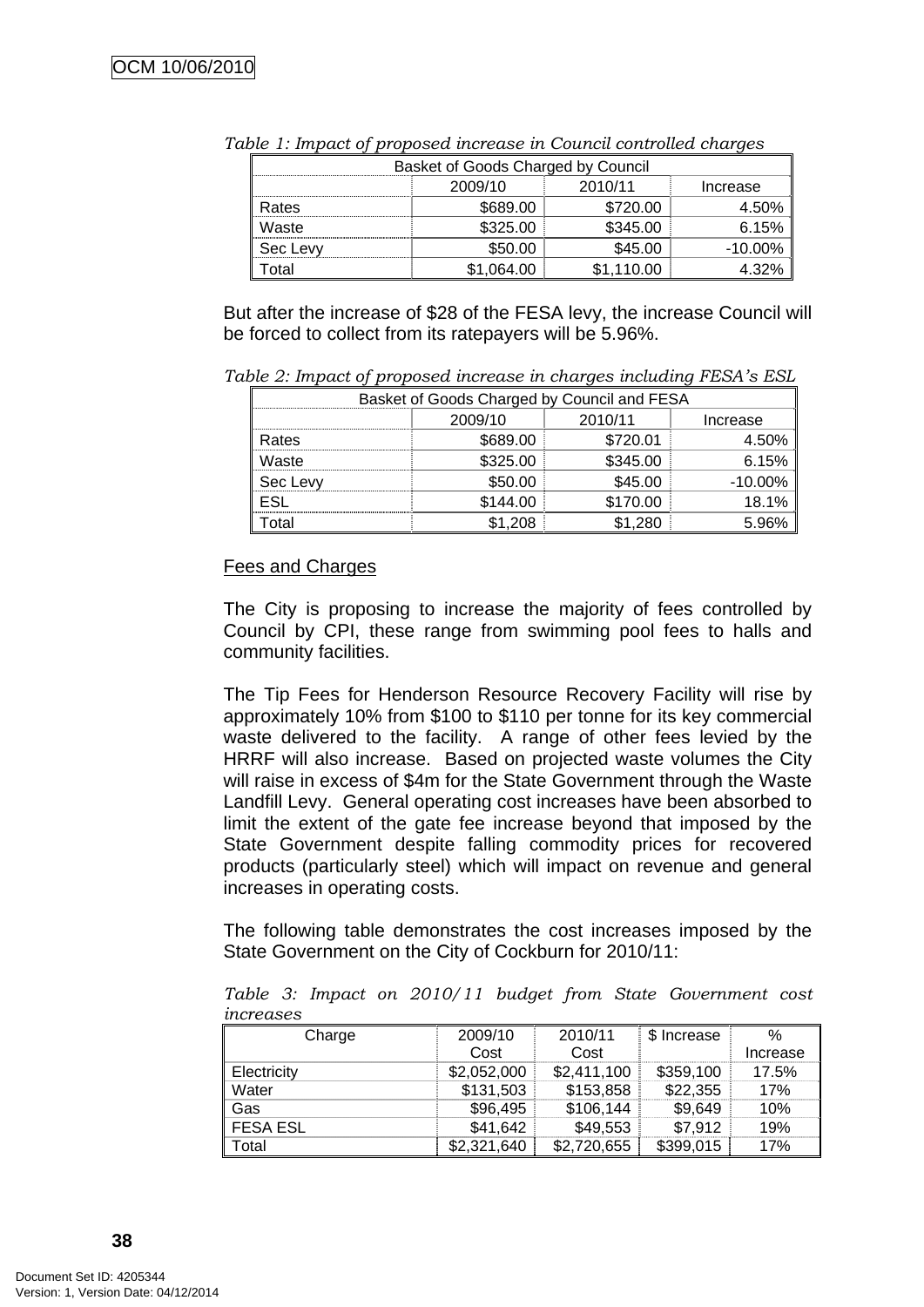The above alone equates to a 1% increase in rates.

The City has a number of fees which will not rise in 2010/11 as a result of the heads of power to amend these fees residing with the State Government who has not authorised any increase in 2009/10. These are statutory fees such as planning, building and health fees and charges. It is noted that the State Government has approved only a 2.1% increase in planning fees effective 1 July 2010.

#### Capital Works

The City is proposing to spend \$25.97m on Capital Works in 2010/11. The new financial year is significant as it will see a number of significant projects commence after extensive planning and design. These projects are:

- Operations Depot \$1.35m
- Upgrade to halls, pavilions and other community facilities \$0.5m
- Upgrade to Santich and Anning Parks \$0.7m
- Bibra Lake Management Plan Stage 2 \$1.00m
- North Coogee Management Plan \$0.4m
- Other parks development \$3.00m,
- Design of Success Library and Super Clinic \$0.5m
- Roads, drains \$8.86m
- Footpaths and cycleways \$0.60m
- Waste and Landfill \$3.15m
- Plant and equipment \$3.4m

It is interesting to note that three major capital projects were completed in 2009/10, on budget and on time. These were:

- Regional Recreational Facility at Success \$9.8m
- Aubin Grove Community Centre and Sporting Facility \$2.8m
- Coolbellup Hub/Community Facility Refurbishment \$4.5m

The City also completed the much needed dual-carriage way along North Lake Road between Discovery Drive and Bibra Drive whilst constructing environmental accessways for native fauna between the various wetlands.

The City will redirect approximately \$700,000 of capital funding to expedite the work on Santich and Anning Parks (planned for 2012/13 in the Draft Plan for the District 2010 – 2020).

#### Carried Forward Expenditure

A number of unfinished works will be carried forward totalling \$12.9m of which \$1.0m comes from the municipal fund with the balance from external sources. An estimated \$4.0m works not yet started are also to be carried forward and are included in the above calculation. A full list of carried forward works is provided in the proposed 2010/11 Budget.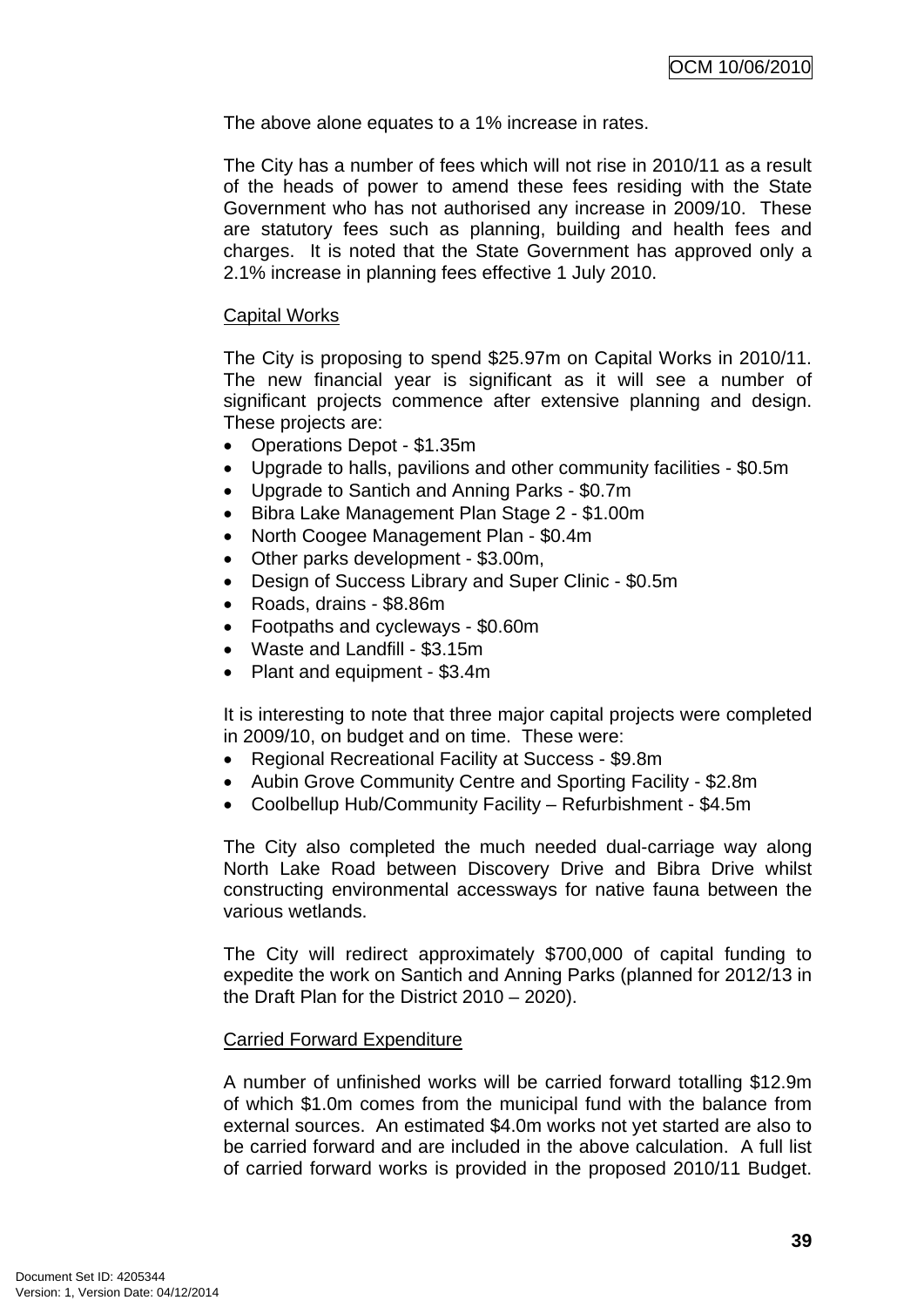This is currently an estimate with a final list of carried forward works to be provided to Council as part of the 2009/10 end of year Financial Statements in October 2010.

#### Non-Capital Operating Jobs

The City also funds work on non-capital operating jobs totalling \$0.29m. A schedule of these jobs is attached to the proposed budget. This budget has been substantially cut for 2010/11 in a response to falling revenues.

#### Payroll

The largest recurring operating cost incurred by the City is the salaries budget. 2010/11 will see an increase in line with at least Perth CPI. Coupled with the latter increase, "step" increases and new staff the proposed budget for salaries will increase by 7.04%. New staff will include:

- Community Ranger
- Security Patrol Service Co-ordinator
- Parks Administration Assistant,
- 2 Bushland Maintenance Officers
- Works Customer Liaison Officer,
- 2 Drainage Crew
- Strategic Planning Officer
- HR Officer
- Business Systems Officer

Details of all new appointments are contained in the Draft Plan for The District 2010 – 2020.

#### General Operating Expenditure

Net cash expenditure in 2010/11 will see an increase of 5.3% over the adopted budget of 2009/10. Adjusted for Payroll expenditure general expenditure will only increase cash expenditure of 2.7% on the operating account. It is noted that the above does not include depreciation, which will increase by 8.3%, all of which the City cash backs and which in turn provides funds for capital expenditure and reserve transfers.

Further, it should be noted that this is the first budget, where the City has not taken a cash dividend from the Waste Disposal business but rather has allowed for the funds to be transferred to the relevant reserves in order to fund a land acquisition program and other costs in the next three to five years.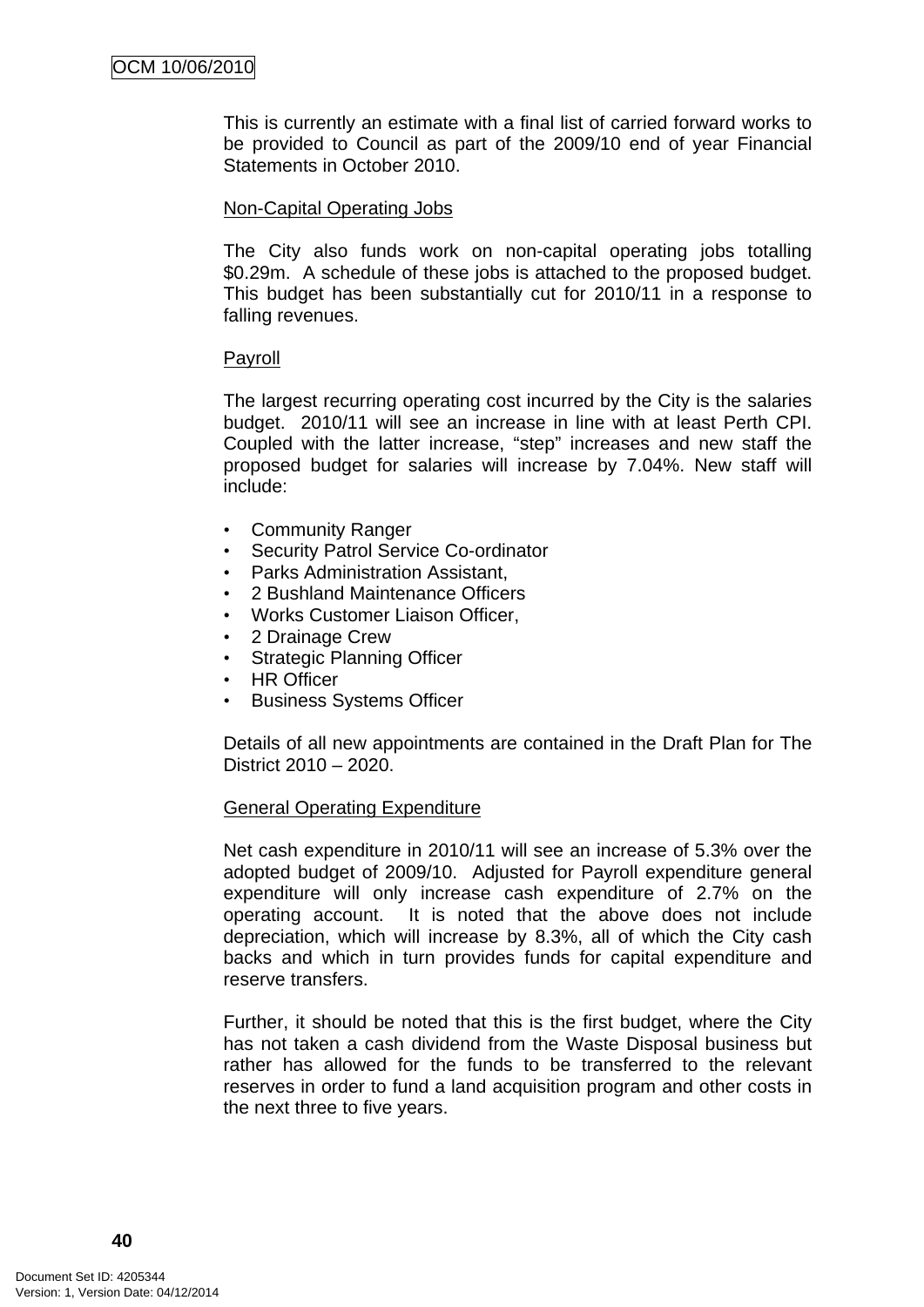#### Loan Funds

The City is not proposing to raise a loan to fund the capital program as outlined above and detailed in the attachment. It is worth noting that the Plan for the District 2010–2020 does indicate that loans will be required to complete the development on Wentworth Parade given all known information. At this stage a loan will be required to be raised in 2013/14. An application will be submitted to WA Treasury Corporation when the proposed Budget is adopted in the relevant year.

#### Reserves

Transfers totalling \$16.6m will be placed into Council's reserves with \$16.5m being transferred from reserves to fund capital and operating works. The long term plan is to keep on placing surplus funds into reserves to fund the sizeable community infrastructure program as outlined in the Plan for the District.

#### New Reserves

The City needs to create a number of new reserves in order to put aside funds that will be paid to the Council in the future:

#### *Waste Collection Reserve*

The City is required to quarantine any surplus funds generated by the Waste Management Levy. They in turn will be used to fund waste collection activities on behalf of the City. In this regard the City is setting aside any surplus funds to assist in the transition from the recycling facility located in North Coogee to the re-built facility at the SMRC's Canning Vale facility. The current Waste and Recycling Reserve is for any surplus funds arising from the management of the Henderson Land Fill and Recovery Park which deals with waste disposal.

#### *Cockburn Super Clinic Reserve*

The City of Cockburn is to receive approximately \$6.4m for the construction of the Cockburn Super Clinic. As part of the agreement with the Federal Government the City will be required to quarantine funds received for specific construction of the facility and provide an account acquittal of the said funds. It is believed that the establishment of a reserve meets these requirements as outlined under the LGA.

#### Proposed Surplus for 2010/11

The proposed budget for 2010/11 is presented as a balanced budget with no surplus or deficit on the overall Municipal account (operating and capital) for 2010/11.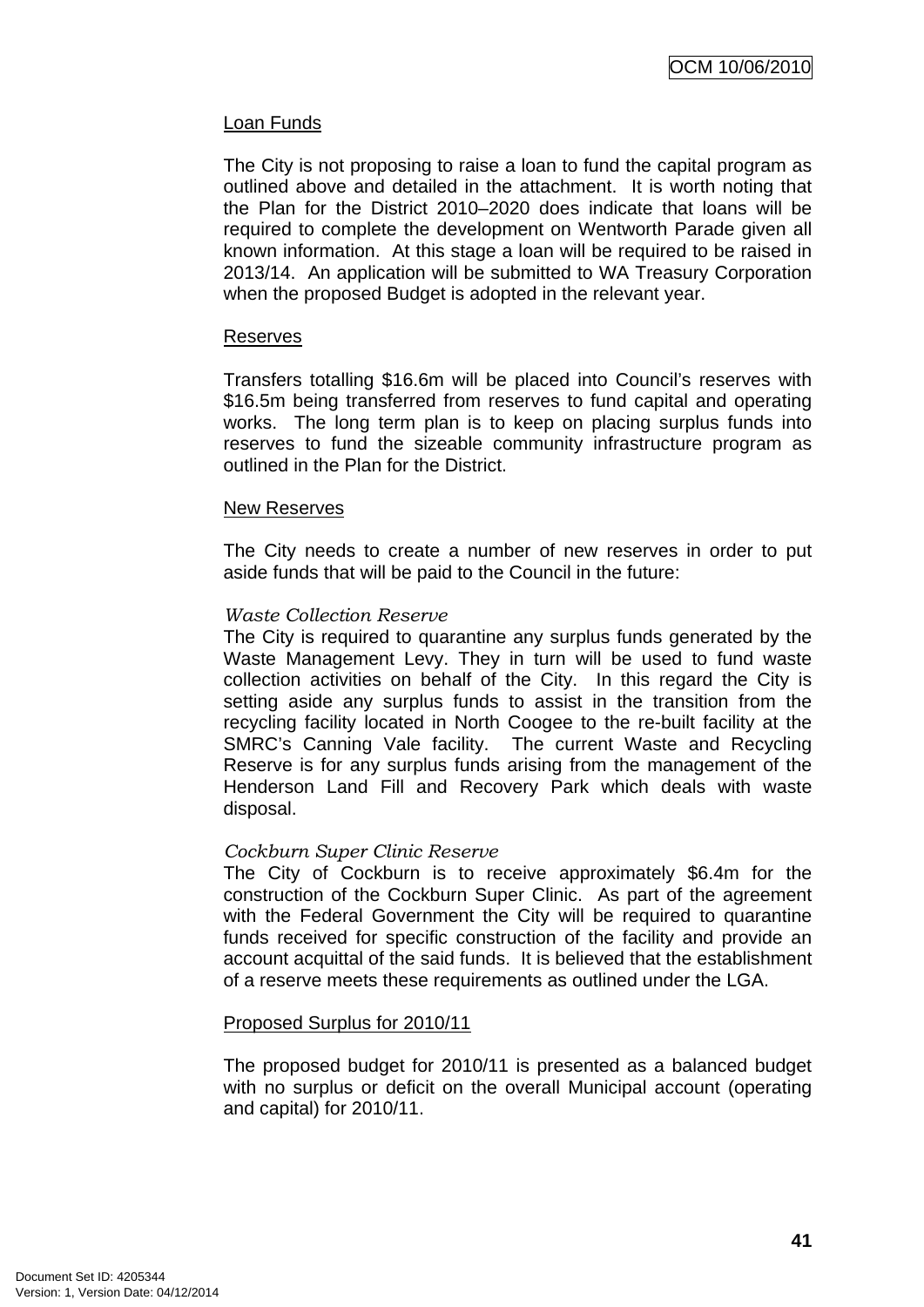## <span id="page-45-0"></span>**Strategic Plan/Policy Implications**

#### **Governance Excellence**

• To conduct Council business in open public forums and to manage Council affairs by employing publicly accountable practices.

#### **Budget/Financial Implications**

The Budget provides funds for Council's activities in 2010/11. The above recommendation adopts the Budget for 2010/11.

#### **Legal Implications**

Section 6.2 of the Local Government Act 1995 requires Council to prepare an annual budget.

#### **Community Consultation**

N/A

## **Attachment(s)**

- 1. Municipal Budget for 201/11 and associated Schedules.
- 2. Annual Business Plan 2010/11.

#### **Advice to Proponent(s)/Submissioners**

N/A

#### **Implications of Section 3.18(3) Local Government Act, 1995**

Nil.

## **16. ENGINEERING AND WORKS DIVISION ISSUES**

## **16.1 (OCM 10/06/2010) - POSITION STATEMENT PSEW15 'REMOVAL AND PRUNING OF TREES' (3002) (A JOHNSTON) (ATTACH)**

#### **RECOMMENDATION**

That Council accept Position Statement PSEW15 'Removal and Pruning of Trees' with no amendments.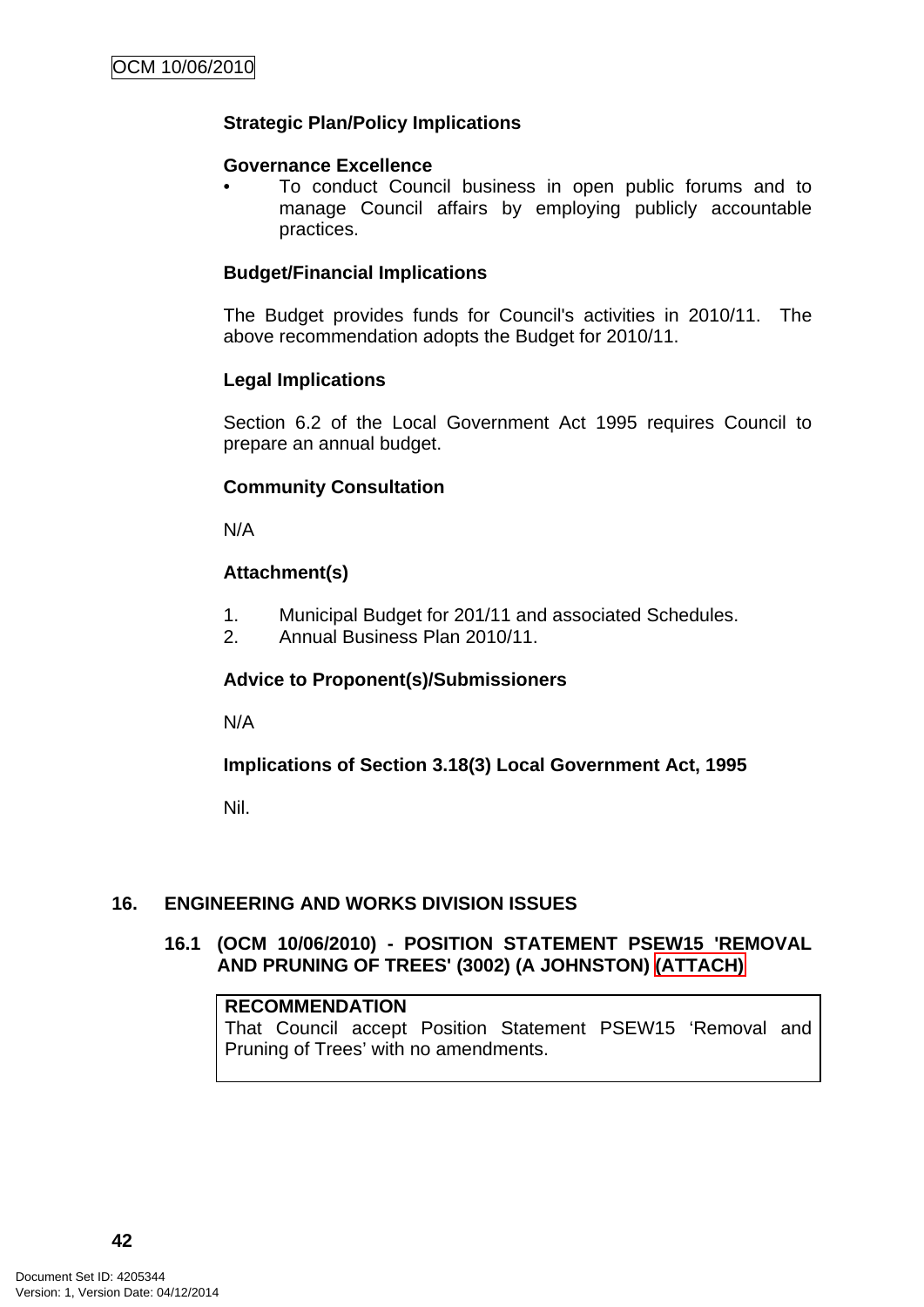## **COUNCIL DECISION**

## **Background**

At Council Meeting 11 February 2010, Council requested a review of Position Statement PSEW15 'Removal and Pruning of Trees'.

#### **Submission**

N/A

#### **Report**

## Position Statement Considerations

In reviewing Position Statement PSEW15 'Removal and Pruning of Trees', consideration has been given to the following key issues:

- 1. Council position on tree pruning and removal is clear and concise without being open to ambiguity or interpretation.
- 2. Council's position supports factual information over emotion and perception.
- 3. Council's position on responsibility to make judgment as to whether a tree should be removed or pruned due to loss of amenity is clearly outlined.
- 4. Council's position is considered to be fair and equitable to private property owners.
- 5. Council's position is representative of other Metropolitan Local Government Authorities.
- 1) Clear and Concise Position Statement

Council officers may have varying levels of empathy to resident's requests for tree removals. The position statement needs to be clear in its direction to officers so the decision made by the officer is clearly supported by the documentation and not open to interpretation. Ambiguity will result in inconsistent decision making which may be seen as being more advantageous to some and penalising others therefore giving greater claim for debate on the decisions made.

2) Factual Information over Emotion and Perception

Removal of trees on public and private lands can be an emotive subject in which the factual information and evidence can become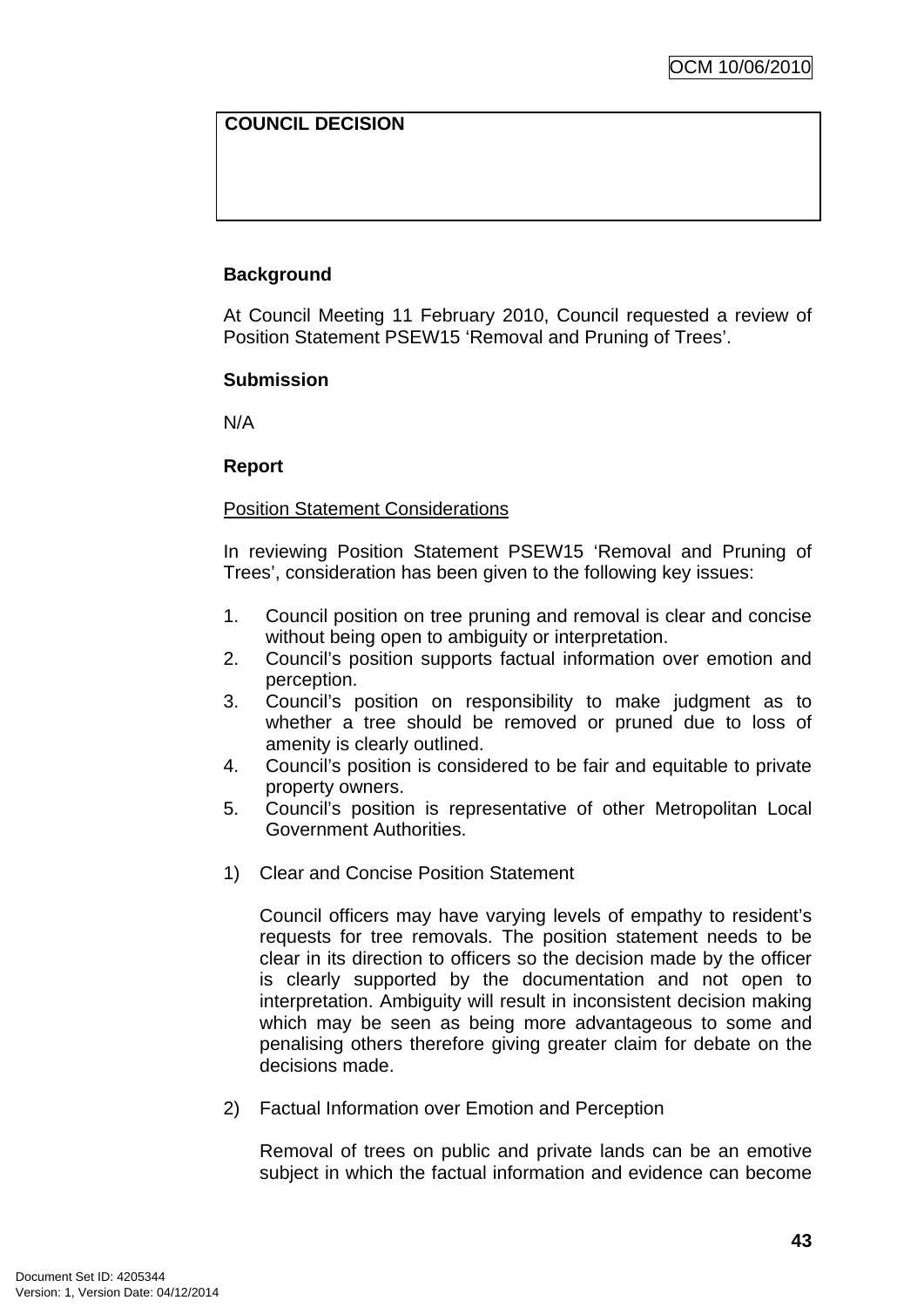skewed. Officers decisions should be based on the facts available to them, these decisions can be reinforced or further substantiated through the consultation of an independent arboricultural consultant. The policy should give clear direction that can be supported factually.

3) Nuisance and Loss of Amenity to Private Property

The majority of requests for pruning or removal of trees with in the City is due to loss of amenity and the nuisance caused by trees on public land interfering with resident's private property and lifestyle. In order of request the main complaints in regard to trees are:

- Root encroachment driveway paving being lifted, cracking of boundary walls. The city currently expends \$25,000.00 per annum in tree root control.
- Leaf litter gutters and roof valleys being blocked
- Overhanging Branches
- Shading turf / gardens not getting enough light
- Blocking of views

A significant contributing factor to the number of these types of requests has been the narrowing of the width of street verges over recent years leaving limited space for tree's to develop to maturity. Trees now have to compete to a greater degree for space with footpaths, utility services and structures on residential property. The City currently receives 3-4 requests per month for tree removal relating to loss of amenity; this is predicted to steadily increase as the City's trees mature. The level of loss of amenity is often difficult to quantify and leads to the following point.

4) Fair and Equitable

The information outlined in point three is the most open to conjecture and needs careful consideration as to be determine what is a fair and equitable in a request to prune or remove a tree. It is often considered an easy option to remove the tree rather than put in place engineering solutions to prevent damage from trees. The City needs to consider the individuals level of loss of amenity as to the overall benefit to the wider community of retaining the tree.

Council regards trees as being highly desirable and integral to the urban landscape, providing a range of social, environmental and economic advantages. As such they are considered to be an integral part of the total public landscape amenity affecting and benefiting all residents within the locality, individually and collectively. It is anticipated that residents and ratepayers will accept some inconvenience associated with trees. Policy should give clear direction to officers as to Councils position with respect to what is fair and equitable if they are to make judgement on what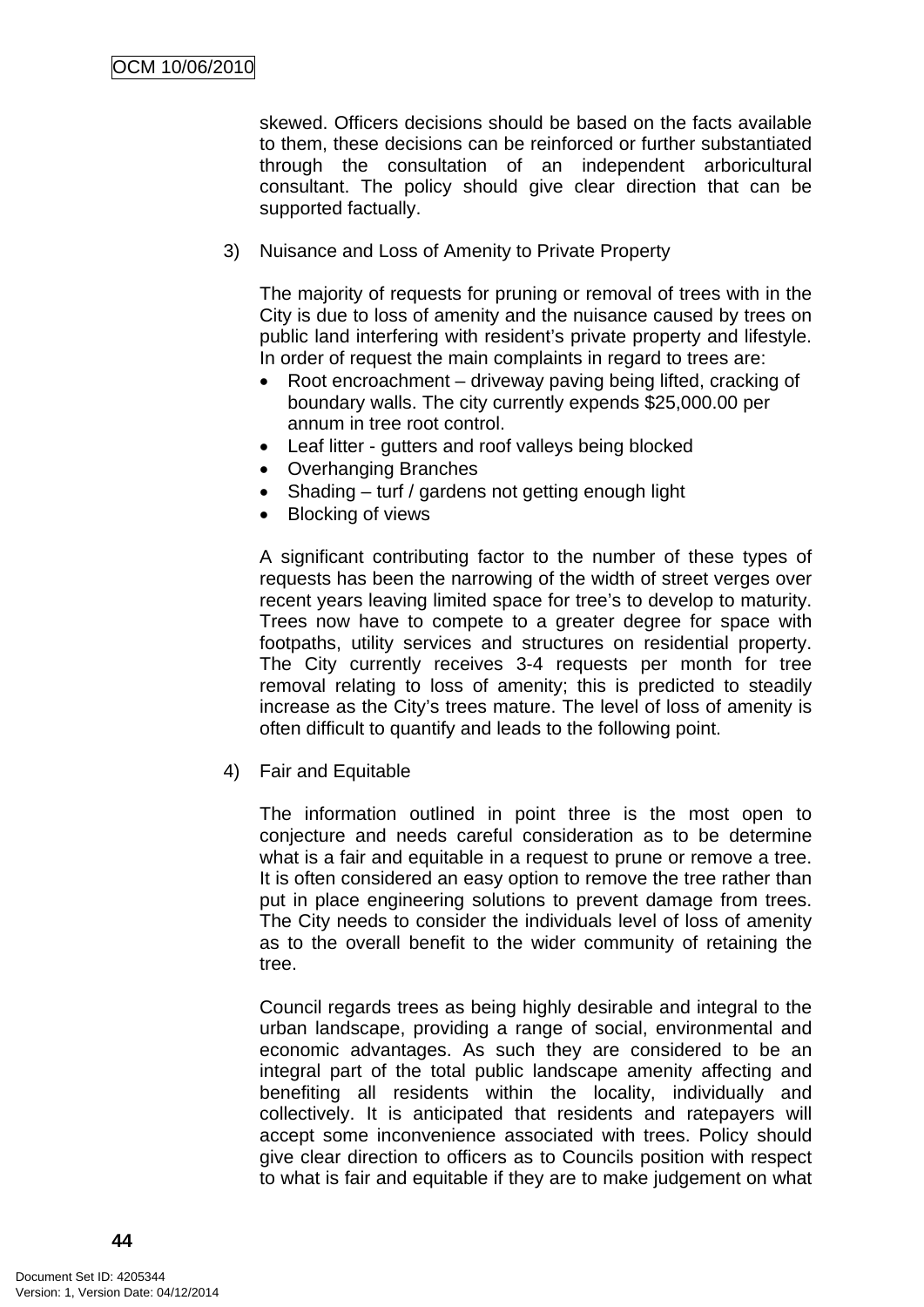constitutes a loss of amenity and the level of loss of amenity compared to the overall benefit to the community.

5) Comparison to other LGA

A number of local councils were contacted in regard to their tree removal policies. City of Melville, City of Bayswater and the Town of Claremont all have policies of some degree but were not available for viewing as they were also under review.

The City of Stirling advertises a comprehensive policy on their website which as well as tree pruning and removal also outlines the planting and watering of street trees. It is similar in its direction to our current policy. A copy of their policy is attached with an extract of the policy detailed below:

The following are not considered sufficient reason for the removal of street trees:

- The tree obscures or potentially obscures views (other than traffic / pedestrian sight lines).
- The tree variety is disliked.
- The tree variety causes nuisance by way of leaf, fruit and / or bark shedding or the like.
- The tree causes allergy and / or health problems.
- The tree is in the way of a non-essential crossover or verge paving option.
- The tree shades private gardens, solar hot water installations or the like.

#### Review of Current Position Statement

Based on the above considerations the current position statement has been dissected and reviewed.

A full copy of the City's current Position Statement PSEW15 'Removal and Pruning of Trees'has been attached.

The first section of the position statement relating to the pruning and removal of trees is very tangible in the fact that there is clear evidence that supports the officer's decision. The response for or against removal of trees is clearly justifiable. Officers can also if required have their position substantiated by an independent arboricultural consultant. Below is an extract from the position statement relating to this area.

Trees shall not be removed unless they are:

- 1 Dead
- 2 In a state of decline to the point that survival is unlikely.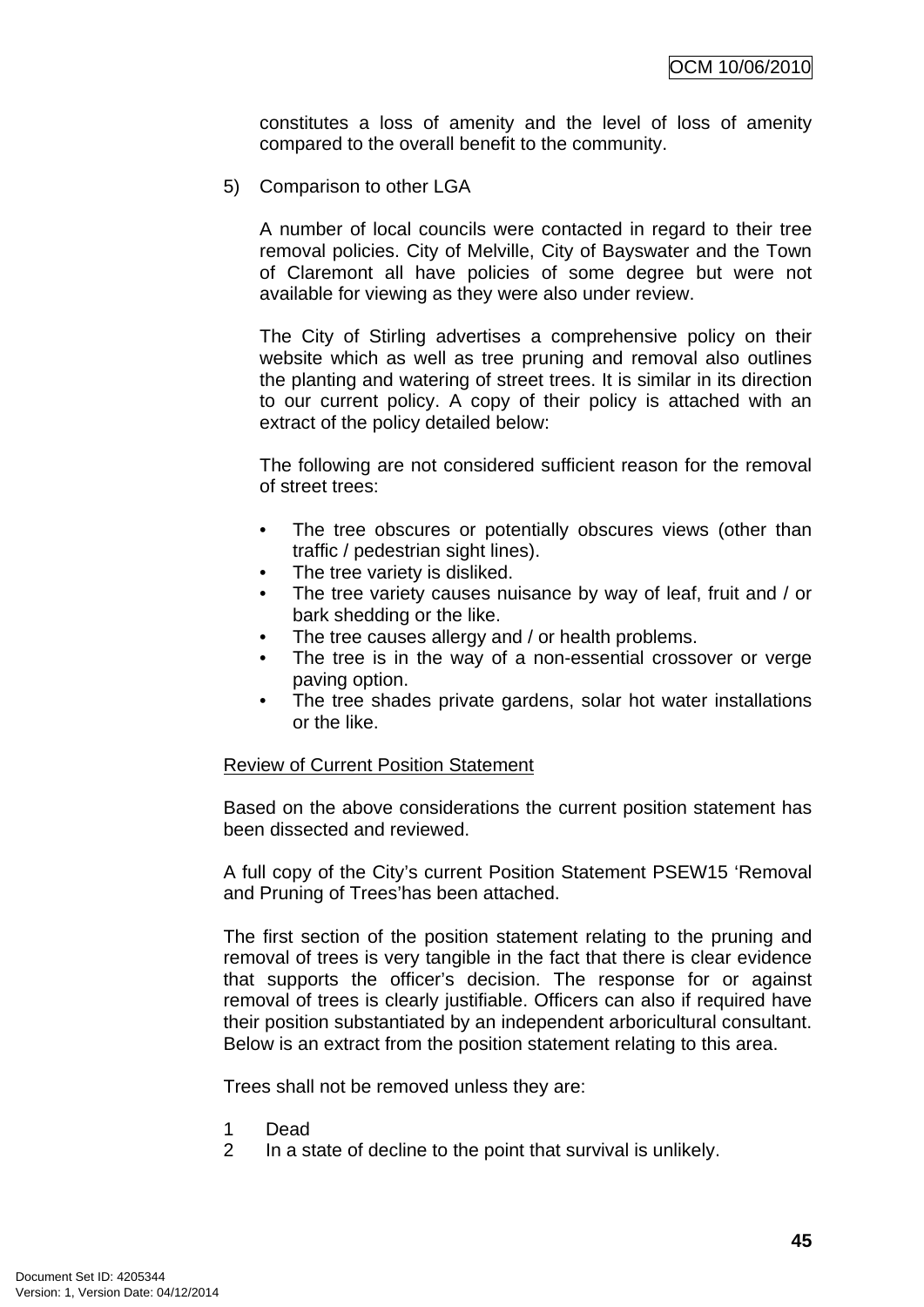- 3 Structurally unsound, to the point of constituting imminent danger to persons or property.
- 4 Damaging or likely to damage property, where alternatives to prevent damage are not possible.
- 5 Part of a tree replacement program; or
- 6 Obstructing a Council approved works program, such as road and drainage works.

The following part of the position statement is less tangible as it is relating to level of loss of amenity. This is the most controversial part of the position statement. This section of the document currently removes the power from the officer to make the decision on removal of trees and places the onus on Council to approve the trees removal.

The extract referencing this part of the position statement is detailed below:

#### Loss of Amenity

Trees growing on land under the direct care, control and management of the City, that are considered to be unduly interfering with the amenity available to adjacent residents in the use of their land, may be removed at the discretion of the Council.

In such circumstances, trees shall not be removed unless:

- 1 A request in writing for removal of the tree has been received from the adjacent property owner by the City's officers, clearly stating the reasons for requesting removal.
- 2 An officer's report detailing the request and associated issues has been presented to the Council for its consideration, including any consultation undertaken.
- 3 The Council has formally resolved to authorise removal of the tree.

Where the Council has resolved to authorise removal of a tree at the request of an adjacent property owner:

- 1 Removal shall be at full cost to the property owner who made the request for removal.
- 2 The tree shall be dismantled to the ground, removed from the site and the stump shall be ground out.
- 3 The tree shall be removed by a suitable contractor engaged by the City for the purpose.
- 4 The tree shall not be removed until the City has received payment for the full cost of removal.
- 5 The City at the Council's cost shall plant a replacement tree suitable for the location, within six months of removing the original tree.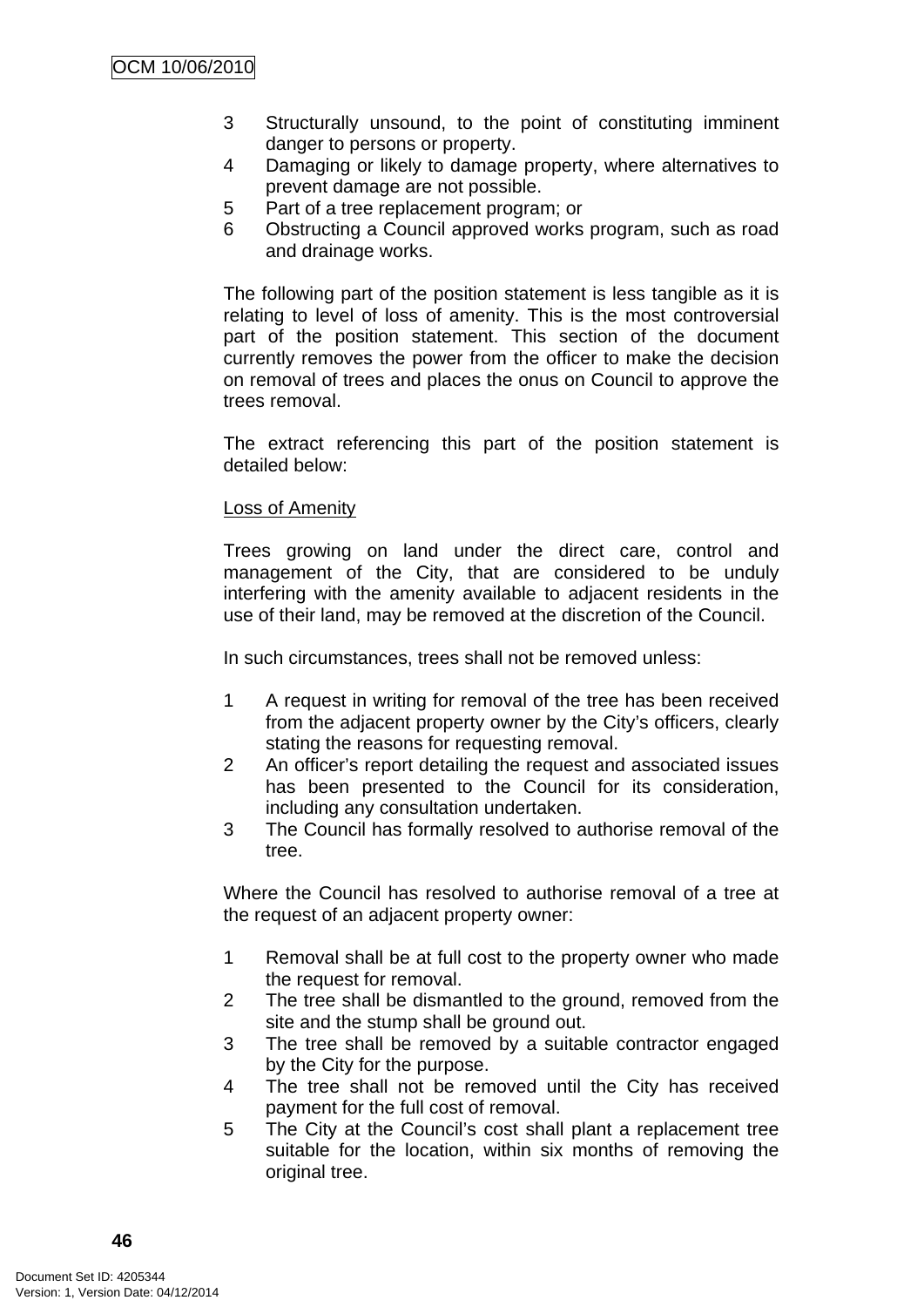The remainder of the policy looks at Planning, Building and other approvals. Again, this area is clear in its direction to officers and the level of public reaction to this part of the policy is very low.

#### **Summary**

Based on the information reviewed the current policy gives officers clear direction as how to proceed with the pruning or removal of trees where they meet one of the six tangible criteria as outlined in the policy. When an issue relates to loss of amenity the officer has the capacity to work within the policy in an attempt to find a resolution with the resident. If the resident is insistent that the tree is to be pruned or removed, the officer is bound by the policy and required to escalate the decision to the Elected Members for a consultative decision.

#### Officers Recommendation

Officers do not believe that a change is required to the Position Statement PSEW15 'Removal and Pruning of Trees'. The current policy is strong in its intent that trees are natural vegetation and a valued and important asset to the City. The current policy is clear and workable for Council officers and Elected Members to enforce. Any judgment required outside the current policy in regard to determining the level of loss of amenity to an individual or group should be undertaken by the communities elected members or alternatively a nominated panel of representatives.

#### **Strategic Plan/Policy Implications**

#### **Infrastructure Development**

• To construct and maintain parks and bushland reserves that are convenient and safe for public use, and do not compromise environmental management.

#### **Lifestyle and Aspiration Achievement**

• To deliver our services and to manage resources in a way that is cost effective without compromising quality.

#### **Natural Environmental Management**

To ensure development of the district is undertaken in such a way that the balance between the natural and human environment is maintained.

#### **Budget/Financial Implications**

Under the current Policy, all costs to remove the tree is borne by the owner.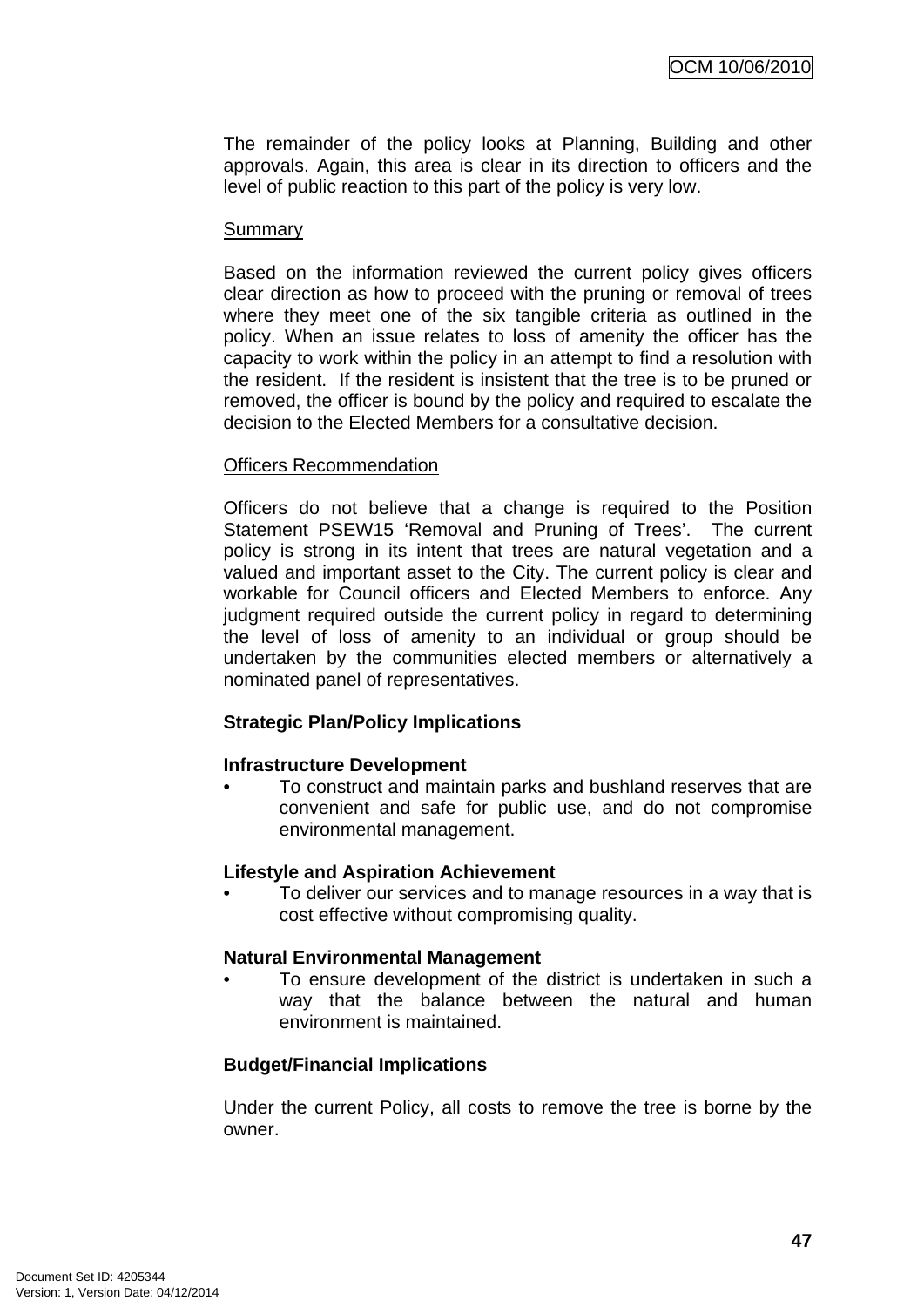## <span id="page-51-0"></span>**Legal Implications**

N/A

## **Community Consultation**

N/A

## **Attachment(s)**

- 1. A copy of Position Statement PSEW15 "Removal and Pruning of Trees"
- 2. A copy of City of Stirling Street Tree Policy

## **Advice to Proponent(s)/Submissioners**

N/A

**Implications of Section 3.18(3) Local Government Act, 1995**

Nil.

## **16.2 (OCM 10/06/2010) - TENDER QR08/2010 TWO (2) REFUSE COMPACTOR TRUCK - 6 X 4 29M3 SIDE LOADING (QR08/2010) (P CRABBE) (ATTACH)**

**RECOMMENDATION** That Council:

- (1) accept the quote submitted by WA Hino for the purchase of Two (2) Hino Series 2630, 234Kw Side Loading Refuse Compactor Trucks with a six (6) speed Allison 3500 transmission complete with 29m3 MacDonald Johnson compactor unit for a total cost of \$692,754.02 (Ex GST);
- (2) fund the purchase of the two trucks from budget Item CW7748 and CW7754 respectively with the increased funds to be drawn from the Plant Replacement Reserve;
- (3) accept WA Hino's offer to trade the Iveco Acco F2350G (Plant No.PL7481) for \$53,636.36 (ex-GST);
- (4) retain the current Iveco Acco F2350G refuse compactor truck PL7542 to be used for the weekly recycling service; and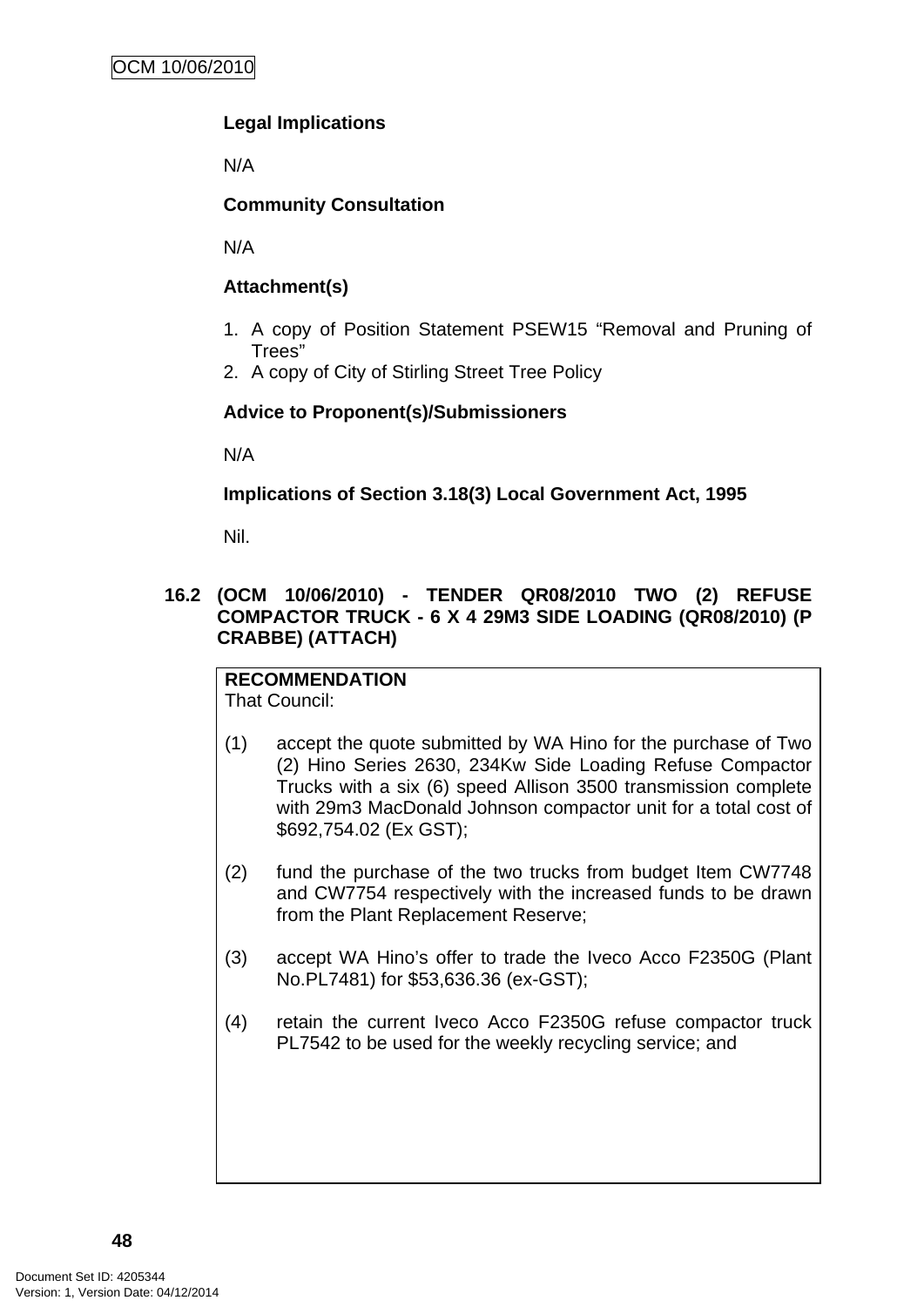(5) upon receipt of the new Refuse Compactor Trucks, assign a new plant number to Plant Item PL7542 and transfer a sum of \$53,636.36 (representing the current trade value of Plant No.PL7542) from the Waste Collection Reserve.

## **TO BE CARRIED BY AN ABSOLUTE MAJORITY OF COUNCIL**

## **COUNCIL DECISION**

#### **Background**

The refuse compactors operated by the City of Cockburn are primarily used for the transport of domestic recycle waste from dwellings within the City of Cockburn to material recovery facilities (MRF), and/or the collection of domestic MSW waste to the City's Henderson waste facility.

The current Refuse Compactor Trucks Iveco Acco F2350G Plant No's. PL7481 & PL7542 used for transporting recycle waste were purchased in Nov 2005 and are due replacement in accordance with the City of Cockburn's guidelines, based on hour meter readings and purchase date.

Specifications were prepared for acquisition of two refuse compactor trucks fitted with either a McDonald Johnson or a Superior Pack 29m3 compactor unit, and quotations were sought from listed suppliers under the WALGA Contract TPS 0815 inclusive of priced options for trade of the current trucks PL7481 & PL7542.

Subsequent to the receipt of quotations, consideration was given to the retention of one of the proposed trucks to be traded, to ensure that Council maintains operational capacity to cater for the commencement of weekly recycling in FY10/11.

#### **Submission**

Submissions were received from the following companies for supply of two new 29m3 waste compactor trucks, fitted with McDonald Johnson compactors GENVSL or Superior Pak - 'Raptor' compactor units, and priced trade of the current Iveco Acco F2350G trucks (Plant No's 7481 and 7542) purchased by the City of Cockburn in Nov 2005:

- 1. Skipper Trucks
- 2. WA Hino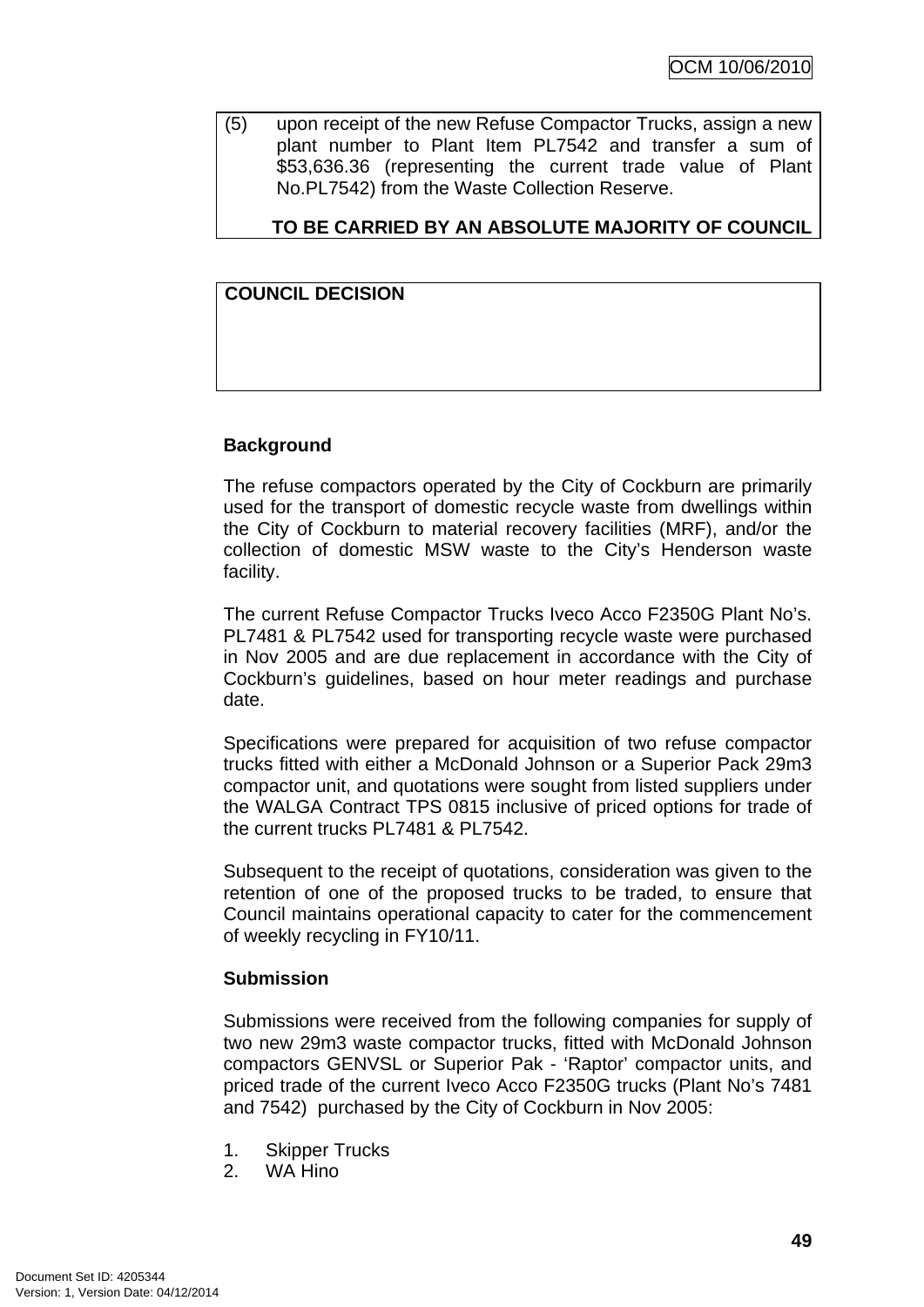## 3. Major Motors

#### **Report**

#### Compliant Suppliers

All Suppliers were deemed compliant with the conditions of quote and compliance criteria; the trade-in and outright purchase offers for Plant No. 7481 and 7542 were included in the evaluation.

|   | Compliance Criteria                                                                 |
|---|-------------------------------------------------------------------------------------|
| А | Compliance with the Conditions of Quote                                             |
| B | Compliance with Fixed Price (Clauses 1.8 And 4.4) and completion of<br>Clause 3.4.2 |
|   | Compliance with and completion of the Price Schedule                                |
|   | Compliance with and completion of the Delivery period - Clause 4.2                  |

#### Compliancy Outcome

|   | <b>Suppliers Name</b>  | Compliance<br><b>Criteria Overall</b><br>Assessment |
|---|------------------------|-----------------------------------------------------|
|   | <b>Skippers Trucks</b> | Yes                                                 |
|   | Hino WA                | Yes                                                 |
| ว | <b>Major Motors</b>    | Yes                                                 |

#### Evaluation Criteria

| <b>Evaluation Criteria</b>       | Weighting<br>Percentage |  |
|----------------------------------|-------------------------|--|
| Technical Specifications         | 15%                     |  |
| Workshop Serviceability          | 10%                     |  |
| <b>Backup Services</b>           | 10%                     |  |
| Operators/Operations Suitability | 15%                     |  |
| Tendered Price - Lump Sum        | 50%                     |  |
| TOTAL                            | 100%                    |  |

#### Intent / Requirements

The City of Cockburn Waste Services requires the purchase of Two (2) Refuse Compactor Trucks - 6 x 4 Side Loading, for the collection of recyclable waste from residential dwellings within the City of Cockburn, as replacement for existing refuse compactor trucks that are due for replacement in accordance with the City's plant replacement program.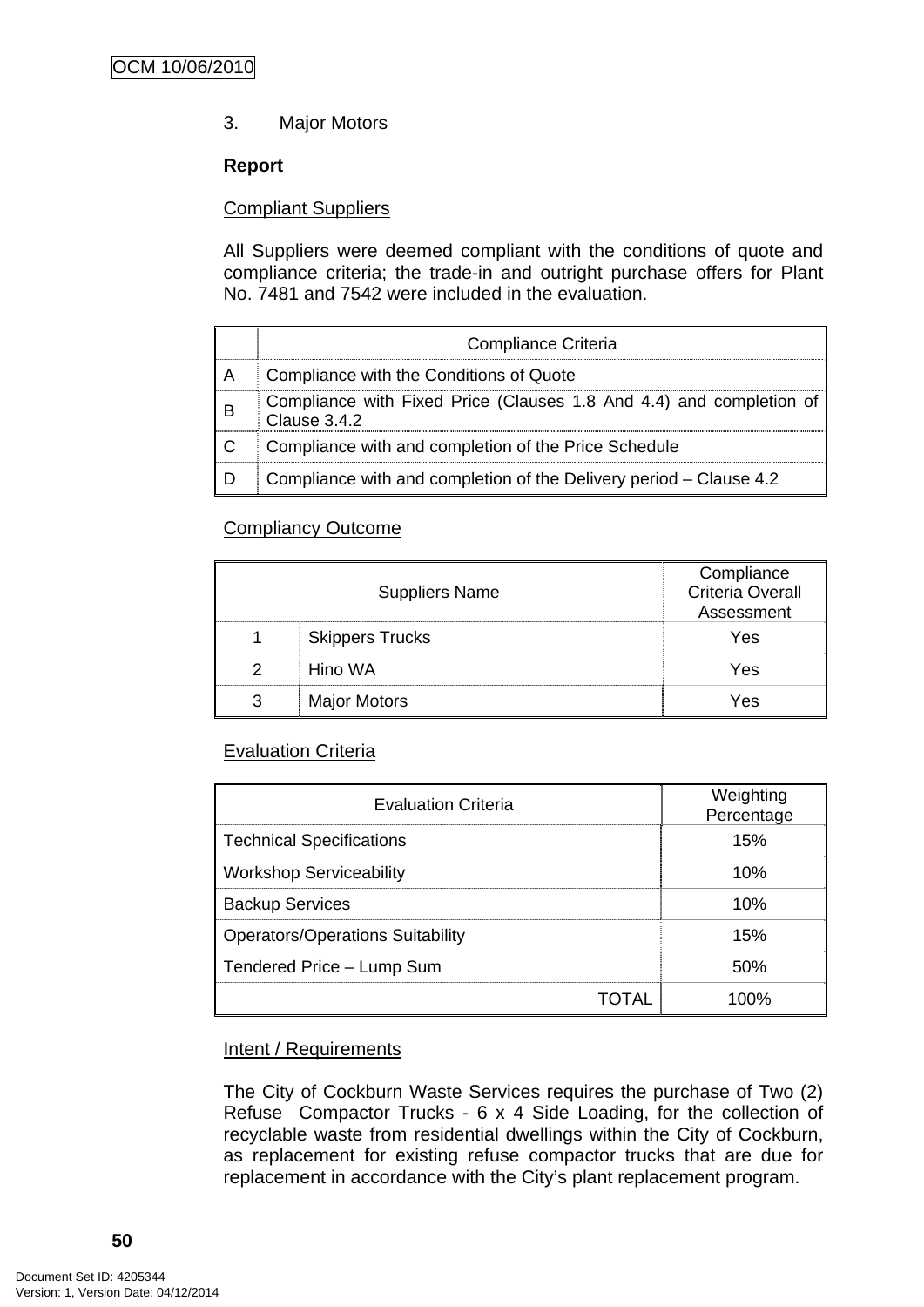Proposed as part of this report is the retention of one of the waste recycle trucks (PL7542) that was offered for trade, which will be will ensure that the City has sufficient capacity when implementing the weekly recycling collection later this year.

#### Evaluation Panel – Officers

The submitted suppliers were evaluated by the following City of Cockburn Officers:

Phillip Crabbe - Facilities & Plant Manager; Brian Farmer - Workshop Coordinator; and Murray Ladhams - Waste Collection Coordinator

#### Scoring Table

| Scores for the Refuse Compactor Truck $-6x429m3$ Side Loading |                                     |                                                 |                |  |
|---------------------------------------------------------------|-------------------------------------|-------------------------------------------------|----------------|--|
| <b>Suppliers Name</b>                                         | Non-Cost<br>Evaluation<br>Score 60% | Cost Criteria<br><b>Evaluation Score</b><br>40% | Total<br>Score |  |
| <b>Skipper Trucks (Option</b><br>2) Raptor                    | 44.00                               | 49.50                                           | 93.50          |  |
| <b>Skipper Trucks (Option</b><br>1) MJE                       | 44.00                               | 49.00                                           | 93.00          |  |
| WA Hino (Option 1)<br>Raptor                                  | 44.00                               | 50.00                                           | 94.00          |  |
| WA Hino (Option 2) MJE                                        | 46.00                               | 49.70                                           | 95.70          |  |
| Major Motors MJE                                              | 41.00                               | 45.00                                           | 86.00          |  |

#### Evaluation Criteria Assessment

#### *Technical Specification:*

All units offered met or exceeded the minimum technical specifications.

All vehicles had comparable technical specifications, similar transmissions and output specifications and offered diesel in line six (6) cylinder engines.

The Evaluation Panel rated the Hino & Isuzu trucks as offering superior fuel consumption & Co2 emissions over the Iveco Acco.

#### Workshop Serviceability

All vehicles offered can easily be serviced and maintained internally within the City of Cockburn's own workshop facilities.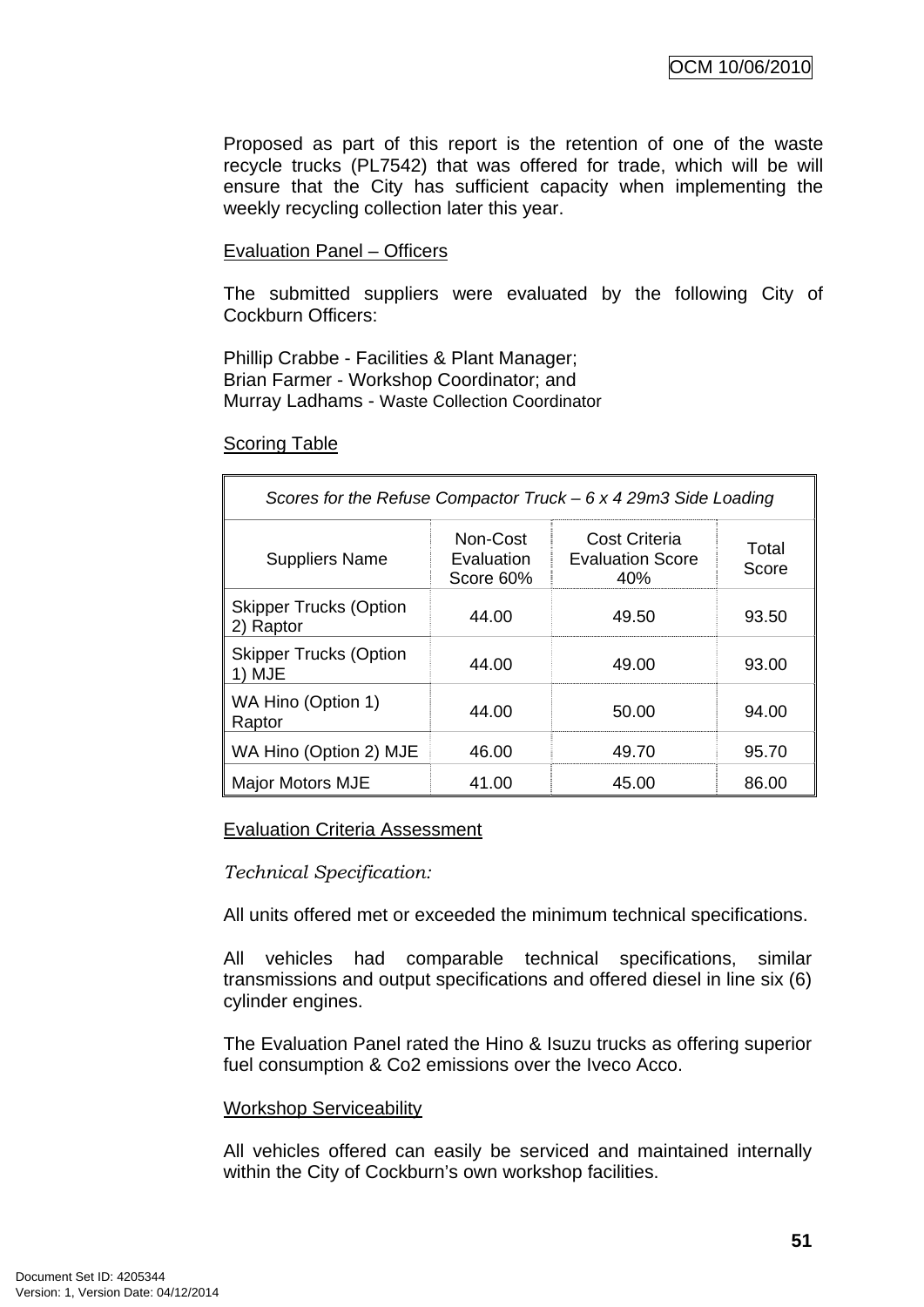The Evaluation Panel considered the Hino and MacDonald Johnson combination superior based on better utilisation and servicing costs expected to be achieved by the City of Cockburn as compared to the other combinations offered.

#### Backup Services

As backup and for warranty purposes each of the vehicles offered can be serviced by the supplier if required.

#### Operators/Operations Suitability

All supplier vehicles where broadly comparable in their suitability for operators, however the WA Hino model was rated highest by the Evaluation Panel in overall suitability and cab layout and operator comfort.

With the City's other recently acquired recycle trucks being Hino, the new units will compliment overall fleet dynamics through common servicing requirements and operator familiarity, with operators being able to switch from truck to truck in a timely and safe manner.

#### References

All references provided by the suppliers for each of their submissions proved satisfactory.

#### Evaluation Summary and Recommendation

The Evaluation Panel recommends the acceptance of the quote submitted by Hino WA for two (2) new refuse compactor trucks fitted with 29 m3 MacDonald Johnson compactors for the collection of domestic waste from dwellings within the City of Cockburn

The Evaluation Panel's recommended Hino and MacDonald Johnson combination units in part based on expected best utilisation and least servicing costs and operational functionality in combination with the City's other waste collection fleet, as compared to the other combinations offered.

#### Trade-in and Retention Proposal

It is proposed for existing refuse compactor truck Plant No. PL7542 to be retained (not traded) by Council for the purpose of providing additional recycle waste capacity for weekly recycling. This will ensure that the City has the capacity to maintain service delivery standards to ratepayers inclusive of the weekly recycle collections.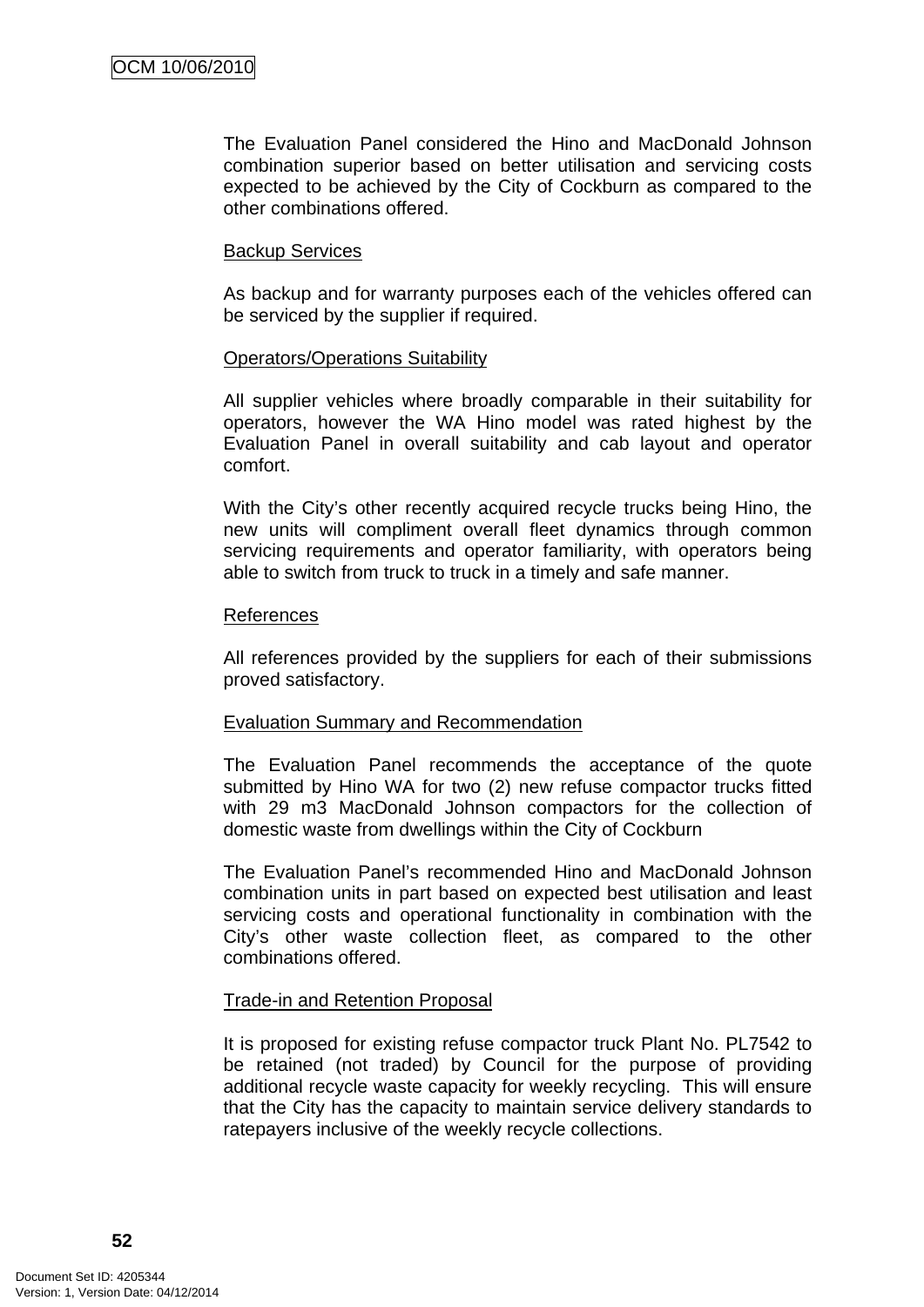A weekly recycling service is expected to commence in the 10/11 FY The trigger for the commencement of weekly recycling will be the securing of the budgeted staff and vehicles.

Expectations are that four refuse compactor trucks will be required to deliver weekly recycling whilst the MRF is located in Hamilton Hill. Additional recycling fleet numbers may be required in the future to deliver recyclables to the rebuilt Canning Vale MRF at the SMRC.

Currently the City has three trucks utilised in (fortnightly) recycle waste collection, including the two trucks proposed to be replaced (PL7481 & PL7542). The delivery of the City's low profile rear loading vehicle will release a 29m<sup>3</sup> recycling truck for use in the weekly recycling service. The new trucks associated with the current request for quotation can be expected to be delivered in approximately six months, around November 2010.

The withholding of the trade in of PL7542 will provide a buffer to the fleet, drivers and the workshop staff in the event of mechanical failure. Current fleet numbers and operations facilitate a truck service during normal work time and if fleet numbers are not increased with the weekly recycling we can expect a reduction in our servicing capability and increased costs undertaking essential repairs and servicing after hours.

Holding the current refuse collection truck PL7542 back from trade and retaining it for a spare will ensure minimal impact to operational requirements within the waste collection service and the mechanical workshop service. Until the weekly recycling program impact on the fleet, drivers and workshop can be fully assessed, retention of the trade is recommended.

#### **Strategic Plan/Policy Implications**

#### **Lifestyle and Aspiration Achievement**

- To facilitate and provide an optimum range of community services and events.
- To deliver our services and to manage resources in a way that is cost effective without compromising quality.
- To identify community needs, aspirations, expectations and priorities for services that are required to meet the changing demographics of the district.

#### **Budget/Financial Implications**

Officers estimated the purchase price for a new waste Compactor unit of approximately \$325,000 with a projected trade value of \$65,000. The actual purchase price for the proposed Hino Trucks are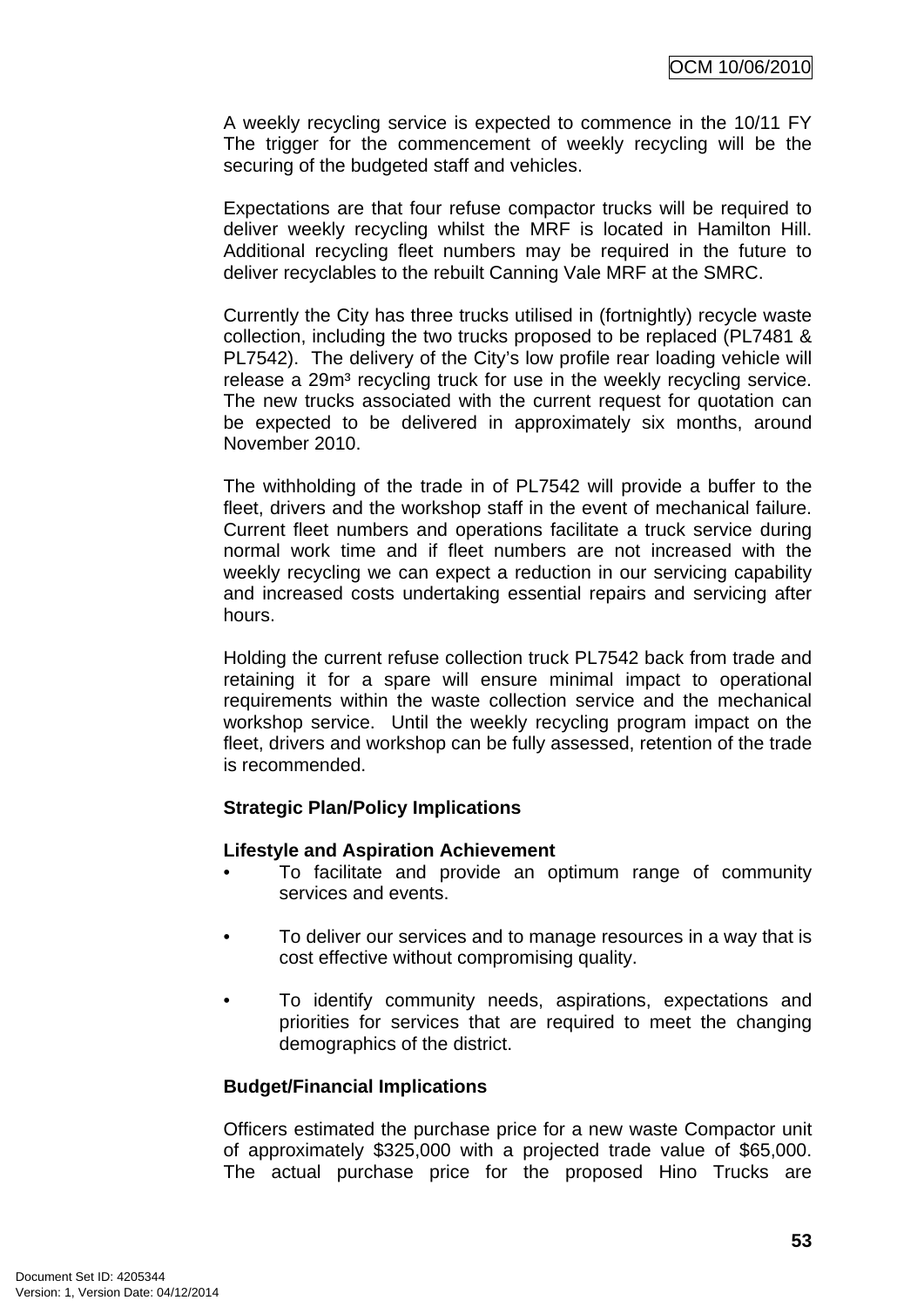<span id="page-57-0"></span>\$346,377.01 with a trade value of \$53,636.36. The net cost to Council is \$292,740.65. This represents a net increased draw on the Plant Replacement Reserve of \$32,740.65. The Plant Replacement Reserve has sufficient funds to cover these additional costs.

As officers propose to retain PL7542 for a period of time, we will effectively be adding an additional vehicle to the fleet register. The Plant Replacement Reserve should not be negatively impacted by the decision to retain the vehicle therefore it is proposed to transfer funds from the newly created Waste Collection Reserve to cover the costs of retaining the vehicle (ie. transfer \$53,636.36 from the Waste Collection Reserve to the Plant Replacement Reserve). The Waste Collection Reserve has been established using surplus funds generated from the Waste Levy and this vehicle is necessary to continue to provide waste collection services.

## **Legal Implications**

Section 3.57 of the Local Government Act 1995 and Part 4 of the Local Government (Functions and General) Regulations 1996 refers.

## **Community Consultation**

N/A

## **Attachment(s)**

Quote Evaluation Sheet – Confidential attachment provided under separate cover.

## **Advice to Proponent(s)/Submissioners**

N/A

## **Implications of Section 3.18(3) Local Government Act, 1995**

Nil.

## **16.3 (OCM 10/06/2010) - TENDER NO. RFT 33/2009 - CLEANING SERVICES - PUBLIC, COMMUNITY & ADMINISTRATION FACILITIES (RFT 33/2009) (M LITTLETON / D VICKERY) (ATTACH)**

#### **RECOMMENDATION**  That Council:

(1) accept the tender submitted by Spotless Services Australia Ltd, T/A Arrix, for Tender No. RFT33/2009 – Cleaning Services – Public, Community and Administration Facilities, for the lump sum of \$633,972.73 GST exclusive (\$697,370.00 GST inclusive)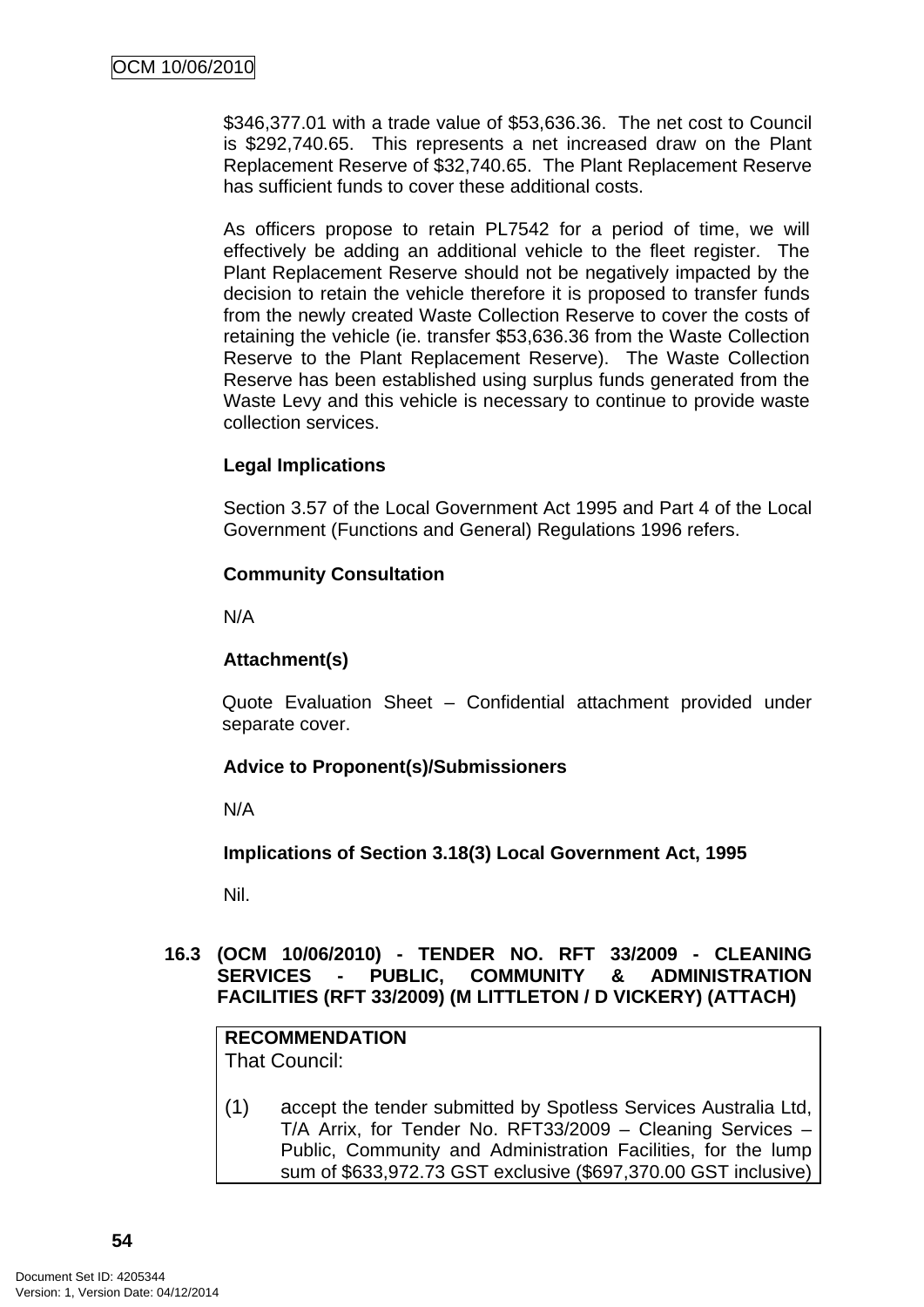per annum and the schedule of rates submitted for post function, unscheduled and adhoc cleaning services, for a period of three(3) years commencing 1 August 2010;

- (2) seek a commitment from Arix that they will contact both MP Cleaning and Cleandustrial to discuss opportunities for staff placement during the transition period; and
- (3) write to both MP Cleaning and Cleandustrial thanking them for their 29 years and 7 years cleaning services respectively to the City and wishing them well in their future endeavours.

## **COUNCIL DECISION**

## **Background**

Since 2003 the City of Cockburn has had the majority of its building, facility and public barbeque cleaning undertaken by two contractors. Cleandustrial Services undertook cleaning of the City's Administration and Community Facility buildings on a scheduled and adhoc basis, whilst MP Cleaning undertook most of the scheduled cleaning of toilet blocks, changerooms and public barbeques.

The end date for the existing Contract No.RFT 18/2003 was 31 July 2007. Throughout that period it was identified that the contract did not meet the City's needs on account of the many changes to the City's infrastructure and the increased standards being expected of the cleaning. Officers commenced a review of the general scope and in the interim, the incumbent contractors were utilised to continue to provide cleaning services.

The City engaged the services of Consultant John Clohessy of Changing Directions Pty Ltd to assist officers in preparing a comprehensive specification for our cleaning services and to assist with the tender assessment. A new contract was developed that offers an improved cleaning regime, added controls on cleaning standard, including key performance indicators, and more targeted pricing for various, as required ad hoc cleaning activities.

Tender No.RFT 33/2009 Cleaning Services - Public, Community and Administration Facilities was advertised on Wednesday, 19 August 2009 in the Local Government Tenders section of "The West Australian" newspaper. It was also displayed on the City's website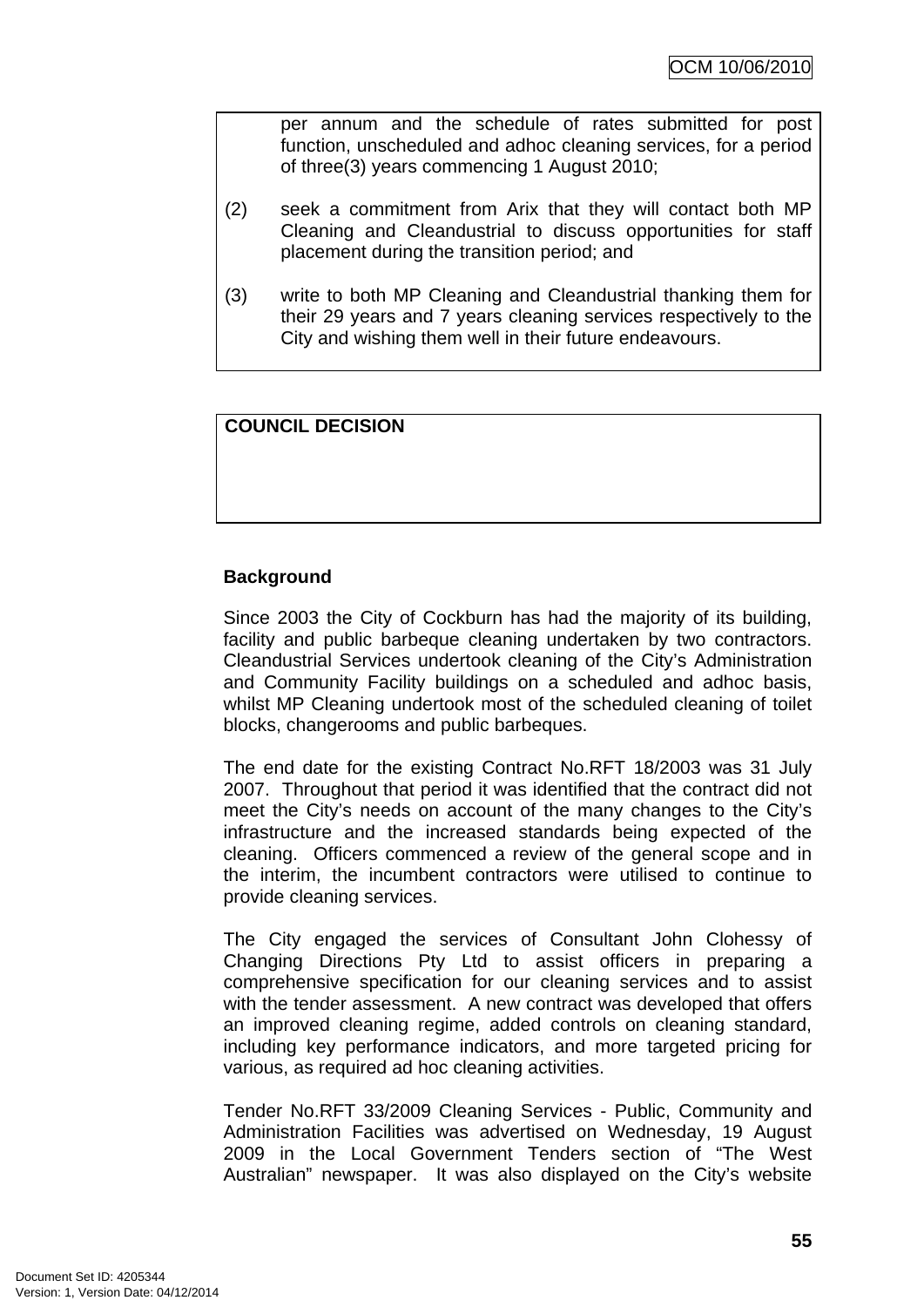between 18 August and 15 September 2009. The evaluation has taken a considerable period of time and the matter was presented to Council at its April Ordinary Council meeting. The matter was deferred at that meeting with Council seeking copies of the detailed assessment undertaken by Changing Directions Pty Ltd.

## **Submission**

#### *Tender Intent/ Requirements*

The contract is for the provision of daily, other scheduled and adhoc cleaning services for the City of Cockburn's facilities and buildings over a three year contract period.

Tender submissions were received from:

- 1. Cleandustrial Services Pty Ltd
- 2. Peselj Family Trust Trading as MP Cleaning Contractors
- 3. Tangata Pty Ltd Trading as List's Cleaning Services
- 4. MPJ Cleaning Services
- 5. Office and Industrial Cleaning Pty Ltd
- 6. A Group of Companies Trading as ALLclean Property Services Plus
- 7. Spotless Services Australia Ltd Trading as Arrix
- 8. Dominant Property Services
- 9. Presidential Contract Services

## **Report**

#### *Compliant Tenderers*

With the exception of Presidential Contract Services all tenderers were compliant with the following criteria:

|                | <b>Compliance Criteria</b>                                                                    |
|----------------|-----------------------------------------------------------------------------------------------|
| A              | Attendance at the Mandatory Tender Briefing/Site Inspection                                   |
| B              | Compliance with the Specification                                                             |
| С              | Compliance with the Conditions of Tendering                                                   |
| D              | Compliance with Insurance Requirements and completion of Clause<br>5.2.7                      |
| D <sub>1</sub> | Public Liability Insurance \$10,000,000.00 Australian                                         |
| D <sub>2</sub> | Workers Compensation or Personal Accident Insurance                                           |
| D <sub>3</sub> | <b>Employees Superannuation</b>                                                               |
| Е              | Compliance with the Occupational Safety & Health Requirements and<br>completion of Appendix A |
| F              | Compliance with and completion of the Price Schedule & Cost<br><b>Analysis Spreadsheets</b>   |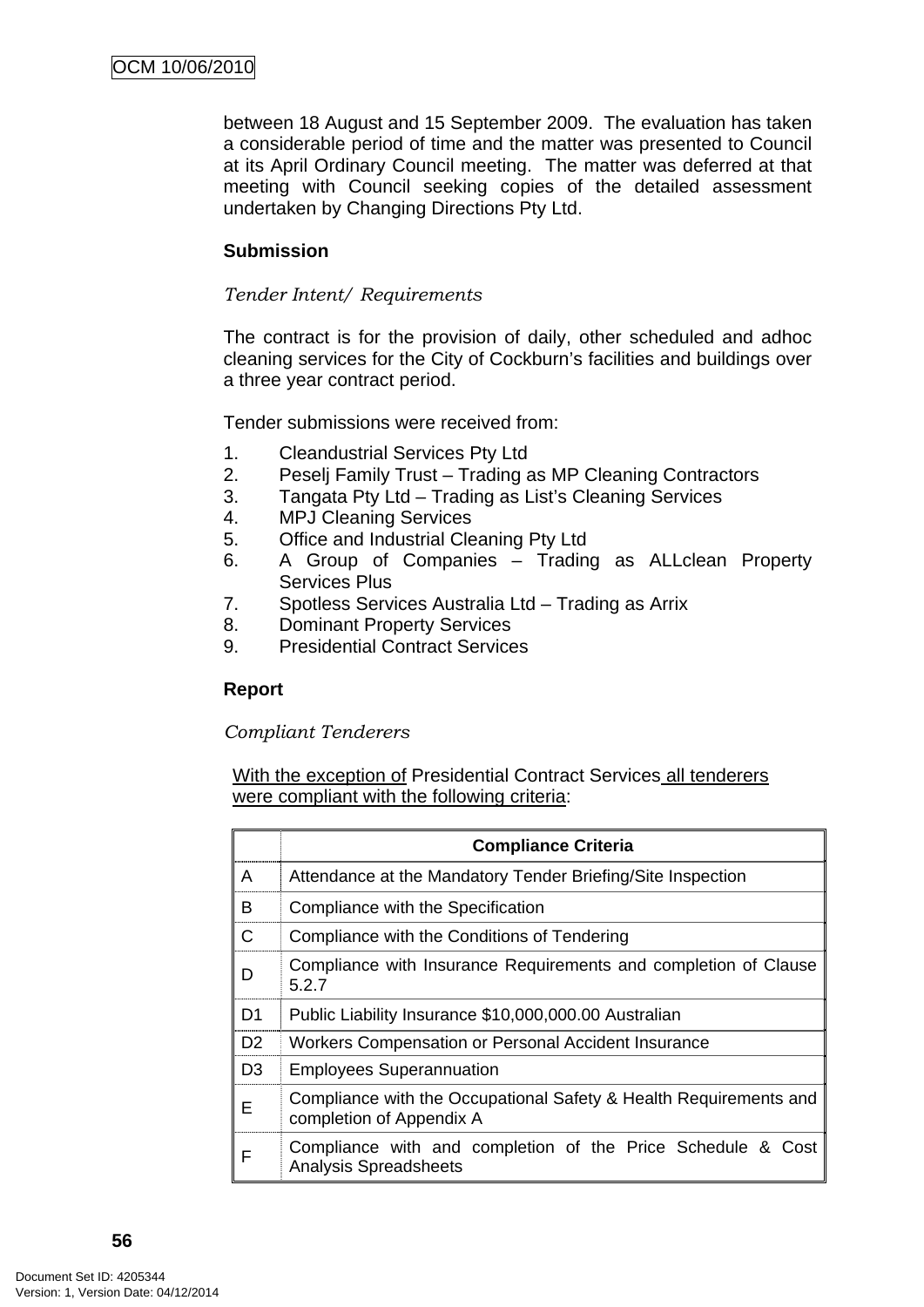Presidential Contract Services was deemed non-compliant as it lodged another organisation's tender (Tender No. ETT1555-2009) in error and therefore their submission was returned and not included in the evaluation.

All compliant tenderers other than Office and Industrial Cleaning Pty Ltd completed price schedules for both Groups 1 and 2., Office and Industrial Cleaning completed a price schedule for Group 2 only (which was allowable under the conditions of tendering).

## *Evaluation Criteria*

| <b>Evaluation Criteria</b>                         | <b>Weighting Percentage</b> |
|----------------------------------------------------|-----------------------------|
| Hours of Work                                      | 20%                         |
| <b>Pricing Schedules</b>                           | 5%                          |
| <b>Demonstrated Cleaning Services Experience</b>   | 15%                         |
| <b>Environmentally Managed Cleaning Services</b>   | 20%                         |
| <b>Past &amp; Current Contracts</b>                | 5%                          |
| <b>Evidence of Company Stability</b>               | 5%                          |
| <b>Transition Plan and Implementation Strategy</b> | 5%                          |
| Tendered Price - Lump Sum                          | 25%                         |
| TOTAL                                              | 100%                        |

Tenders were assessed against the following criteria:

## *Evaluation Panel*

The tender submissions were evaluated by:

- 1. Phil Crabbe Facilities & Plant Manager, Infrastructure Services
- 2. Pieter Zietsman Building Maintenance Coordinator, Infrastructure Services
- 3. John Clohessy Consultant, Changing Directions Pty Ltd.

#### *Evaluation Result – Combined Scoring Tables*

| Group 1 - Public Facilities (Public Toilets & Barbecues) |                         |                    |       |  |
|----------------------------------------------------------|-------------------------|--------------------|-------|--|
|                                                          | <b>Percentage Score</b> |                    |       |  |
| <b>Tenderer's Name</b>                                   | Non Cost<br>Evaluation  | Cost<br>Evaluation | Total |  |
|                                                          | 75%                     | 25%                | 100%  |  |
| Arrix **                                                 | 66.78                   | 20.49              | 87.26 |  |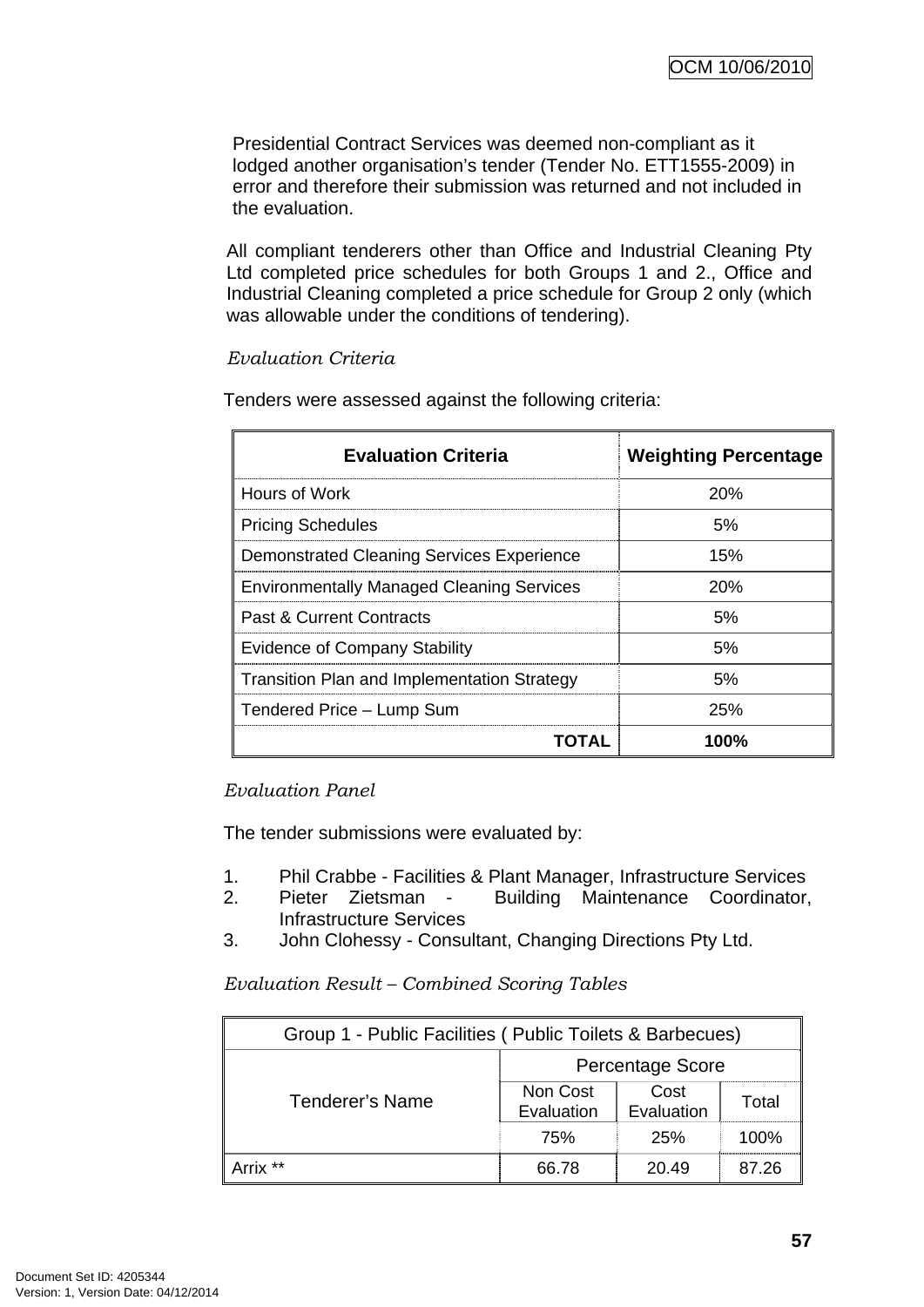| <b>Cleandustrial Services P/L</b>      | 65.42 | 18.14 | 83.55 |
|----------------------------------------|-------|-------|-------|
| <b>ALLclean Property Services Plus</b> | 46.73 | 10.98 | 57.71 |
| <b>MPJ Cleaning Services</b>           | 25.50 | 25.00 | 50.50 |
| <b>MP Cleaning Contractors</b>         | 26.05 | 23.43 | 49.49 |
| <b>List's Cleaning Services</b>        | 28.11 | 20.75 | 48.85 |
| <b>Dominant Property Services</b>      | 22.23 | 16.85 | 39.08 |

| Group 2 - Community & Administration Facilities |                         |                    |       |  |
|-------------------------------------------------|-------------------------|--------------------|-------|--|
|                                                 | <b>Percentage Score</b> |                    |       |  |
| Tenderer's Name                                 | Non Cost<br>Evaluation  | Cost<br>Evaluation | Total |  |
|                                                 | 75%                     | <b>25%</b>         | 100%  |  |
| **<br>Arrix                                     | 66.78                   | 21.78              | 88.56 |  |
| <b>Cleandustrial Services P/L</b>               | 65.42                   | 20.85              | 86.27 |  |
| <b>ALLclean Property Services Plus</b>          | 46.73                   | 14.6               | 61.33 |  |
| Office and Industrial Cleaning                  | 35.39                   | 18.52              | 53.91 |  |
| <b>MPJ Cleaning services</b>                    | 25.50                   | 25.00              | 50.50 |  |
| <b>MP Cleaning Contractors</b>                  | 26.05                   | 24.06              | 50.11 |  |
| <b>Dominant Property Services</b>               | 22.23                   | 21.64              | 43.87 |  |
| <b>List's Cleaning Services</b>                 | 28.11                   | 13.49              | 41.60 |  |

*\*\* Recommended Submissions* 

#### *Evaluation Criteria Assessment*

#### Hours of Work

All the tenderers scored equal on this item, having submitted required schedules, containing useful information that allowed for evaluation.

#### Pricing Schedules

All the tenderers submitted the pricing schedules as per the spreadsheets provided for this purpose. The quality of some of the submissions was not as thorough as others and this is reflected in the scores, with Arrix and Cleandustrial Services scoring highest in this criteria.

#### *Demonstrated Cleaning Services Experience*

The assessment of this criteria was based on information provided by the tenderers in their submissions. The three tenderers that scored highest in these criteria were Arrix, Cleandustrial Services and ALLclean Property Services Plus.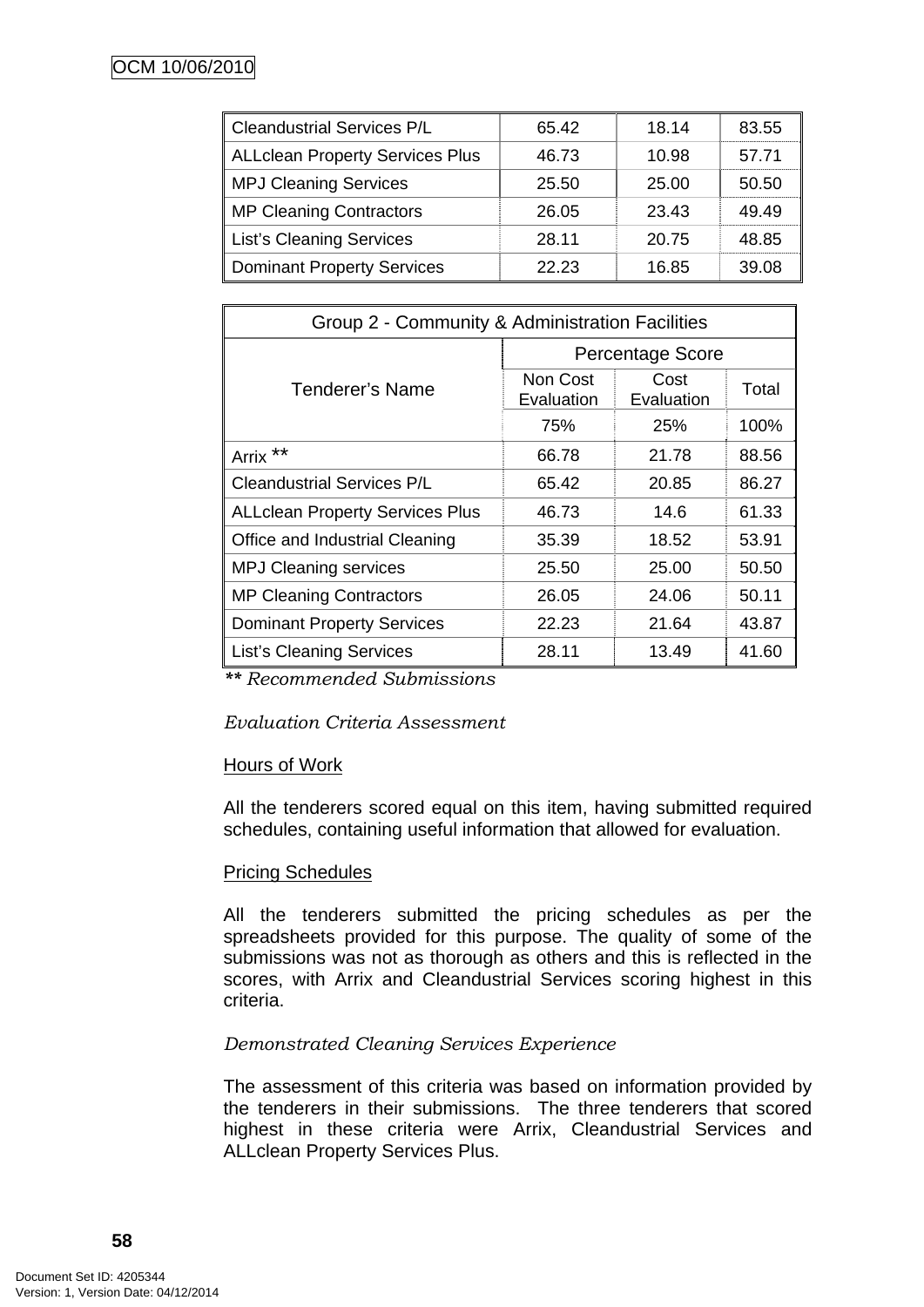Cleandustrial Services is currently contracted by Council to do cleaning of the Administration building and various other Council buildings. They are doing a good job and can be expected to continue to do so if given more work. They also provided references to support their claim.

Arrix is a well established cleaning company and have shown in their submission, and references, that they have the necessary experience to do the work.

Whilst MP Cleaning have been providing cleaning services to the City for in excess of 27 years, their cleaning quality has not been rated as highly as either Cleandustrial or Arrix. Referees spoken to as part of the assessment and the subsequent review have referenced quality of clean and process issues. Whilst MP Cleaning have proved to be responsive when contacted by staff, these issues have increased officer time in managing the contractor and represent a failure in MP Cleaning's internal management systems.

#### *Environmentally Managed Cleaning Services*

Cleandustrial Services and Arrix rated highest on this criteria. The companies provided adequate information and were judged as being able to deliver the service within the City's guidelines.

The remaining tenderers made an effort to address this criteria, however based on their submissions it was not evident that the City's policies would be addressed sufficiently.

#### *Past & Current Contracts*

Most tenderers have had and/or are currently engaged in contracts for similar works to that being tendered by the City. Each of the tenderers scored full marks for this criteria other than MP Cleaning, MPJ Cleaning, List's Cleaning Services and Dominant Property Services, these companies being marked down on account of the limited scope or scale of contracts they have been involved in.

The panel concluded that MP Cleaning have not done cleaning to the scale as required by this tender and they were considered to not have the capacity to fulfil all the stringent requirements of the Contract.

#### *Evidence of Company Stability*

Cleandustrial Services, Arrix and ALLclean Property Services Plus provided sufficient information to substantiate their company's stability. All these three companies scoring the maximum 5% on this criteria. As part of the assessment the City commissioned a financial risk assessment of both Cleandustrial Services P/L and Spotless Services Australia Ltd (T/as Arrix) by obtaining a full Dun and Bradstreet credit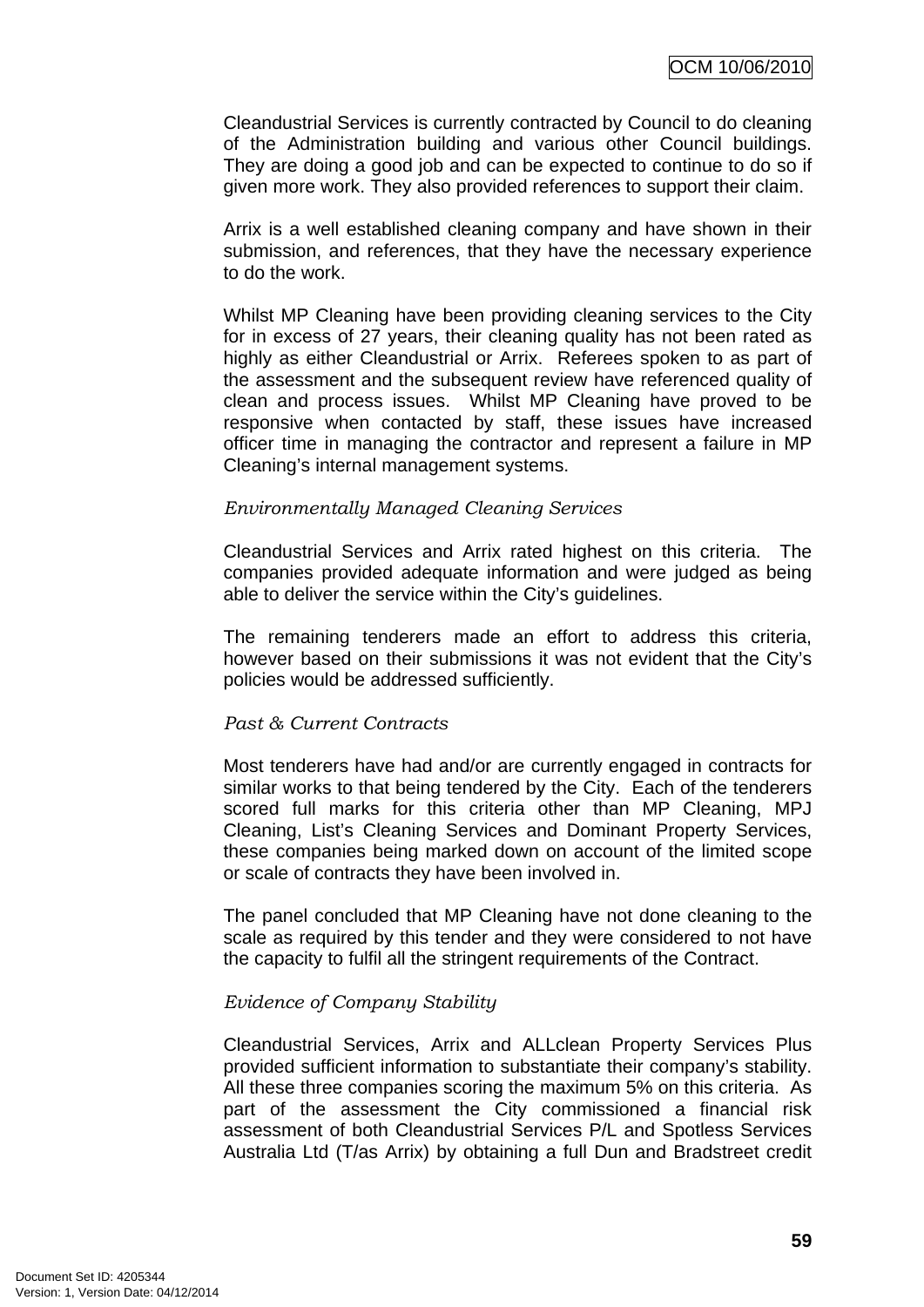reference report. Both companies were reported to be stable and rated with a low to medium risk to Council.

#### *Transition Plan and Implementation Strategy*

Cleandustrial Services, Arrix and ALLclean Property Services Plus all scored the maximum 5% on this criterion, with the other tenderers variously rating lower. Cleandustrial already undertakes the cleaning on various Council buildings and would be expected to have very few problems taking on the cleaning of more of Council's properties.

Arrix have proposed a transition plan that it considered would be able to ensure a smooth transition into the new contract.

MP Cleaning currently also undertake some cleaning services for Council, however did not provide the panel with confidence of a satisfactory transition into the new contract.

#### *Assessment Summation*

The tender submitted by Spotless Services Australia Ltd, trading as Arrix, scored highest in the combined price and non-price score for both the Group 1 and Group 2 parts of the cleaning contract. The Company were assessed as having the capacity to undertake the work to the required standard and to achieve a smooth transition from the existing contract. The company's tendered price is also lower than the next highest scoring tenderer (Cleandustrial) and based on this assessment would be recommended for both Group 1 and 2.

Cleandustrial Services provided a quality tender submission and achieved the second highest combined price and non-price score for both Groups. They rated highly across all criteria, including a potential smooth transition into a new contract and officers are more than happy with the quality of service that they have provided to the City to date. Arrix price however is 8% lower than Cleandustrial and they offer further savings through a more competitive schedule of rates for additional and ad-hoc cleaning.

#### **Strategic Plan/Policy Implications**

#### **Infrastructure Development**

• To construct and maintain community facilities that meet community needs.

#### **Lifestyle and Aspiration Achievement**

• To deliver our services and to manage resources in a way that is cost effective without compromising quality.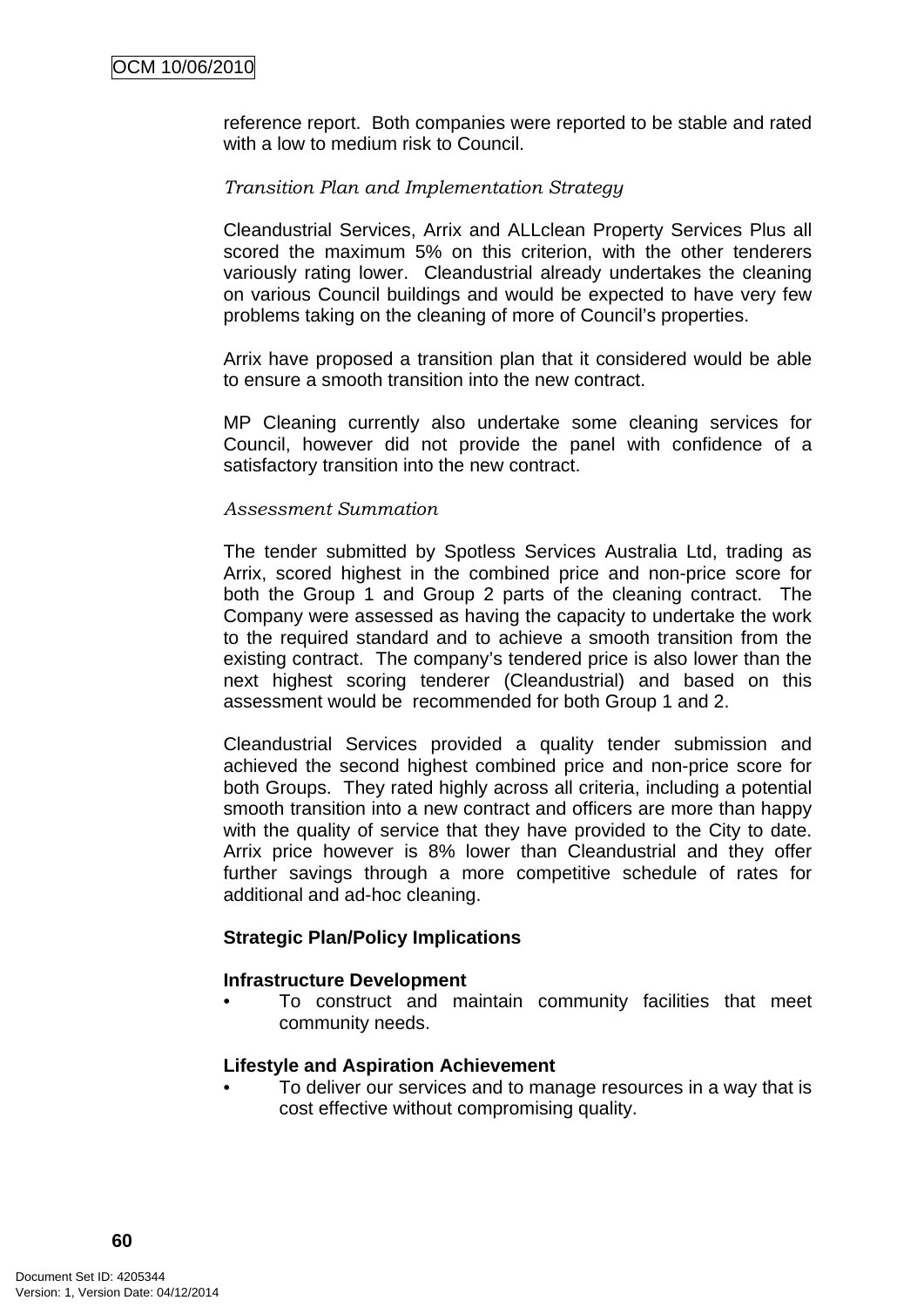## <span id="page-64-0"></span>**Budget/Financial Implications**

The price represents an approximate 11% increase in costs which was anticipated given the increased scope of this contract. The expenditure is budgeted for in the normal building and facilities operational and general ledger budgets every year.

#### **Legal Implications**

Section 3.57 of the Local Government Act 1995 and Part 4 of the Local Government (Functions and General) Regulations 1996 refers.

#### **Community Consultation**

N/A

#### **Attachment(s)**

The following confidential attachments are provided under a separate cover:

- 1. Tender Evaluation Sheets
- 2. Supplementary Assessment
- 3. Changing Directions Pty Ltd's Evaluation Report

#### **Advice to Proponent(s)/Submissioners**

Those who lodged a tender submission have been advised that this matter is to be considered at the 10 June 2010 Council Meeting.

#### **Implications of Section 3.18(3) Local Government Act, 1995**

Nil.

#### **17. COMMUNITY SERVICES DIVISION ISSUES**

Nil

#### **18. EXECUTIVE DIVISION ISSUES**

Nil

#### **19. MOTIONS OF WHICH PREVIOUS NOTICE HAS BEEN GIVEN**

Nil